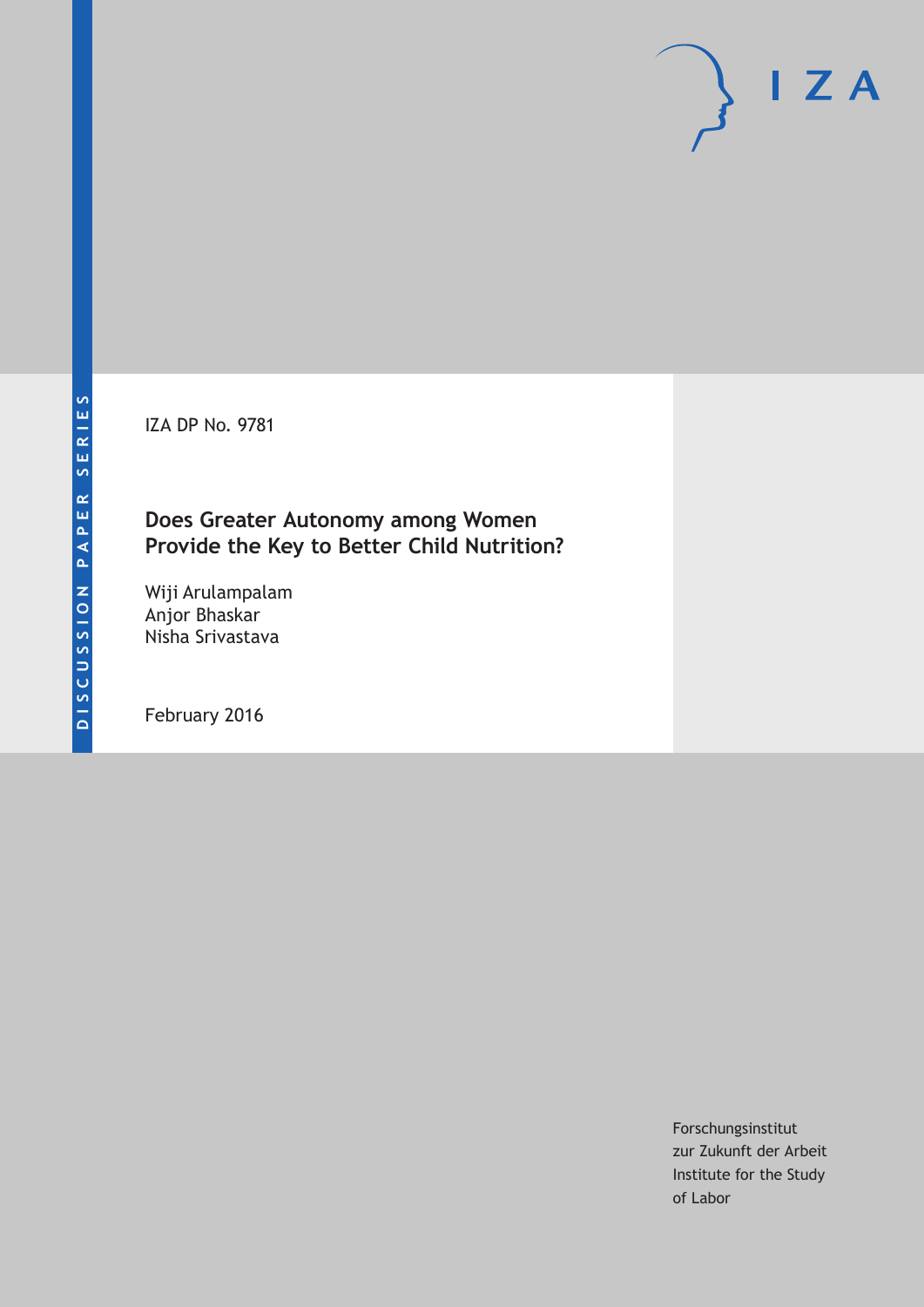# **Does Greater Autonomy among Women Provide the Key to Better Child Nutrition?**

## **Wiji Arulampalam**

*University of Warwick, IZA, CBT, Oxford University and OFS, University of Oslo* 

## **Anjor Bhaskar**

*Independent Researcher*

## **Nisha Srivastava**

*University of Allahabad*

Discussion Paper No. 9781 February 2016

IZA

P.O. Box 7240 53072 Bonn **Germany** 

Phone: +49-228-3894-0 Fax: +49-228-3894-180 E-mail: iza@iza.org

Any opinions expressed here are those of the author(s) and not those of IZA. Research published in this series may include views on policy, but the institute itself takes no institutional policy positions. The IZA research network is committed to the IZA Guiding Principles of Research Integrity.

The Institute for the Study of Labor (IZA) in Bonn is a local and virtual international research center and a place of communication between science, politics and business. IZA is an independent nonprofit organization supported by Deutsche Post Foundation. The center is associated with the University of Bonn and offers a stimulating research environment through its international network, workshops and conferences, data service, project support, research visits and doctoral program. IZA engages in (i) original and internationally competitive research in all fields of labor economics, (ii) development of policy concepts, and (iii) dissemination of research results and concepts to the interested public.

IZA Discussion Papers often represent preliminary work and are circulated to encourage discussion. Citation of such a paper should account for its provisional character. A revised version may be available directly from the author.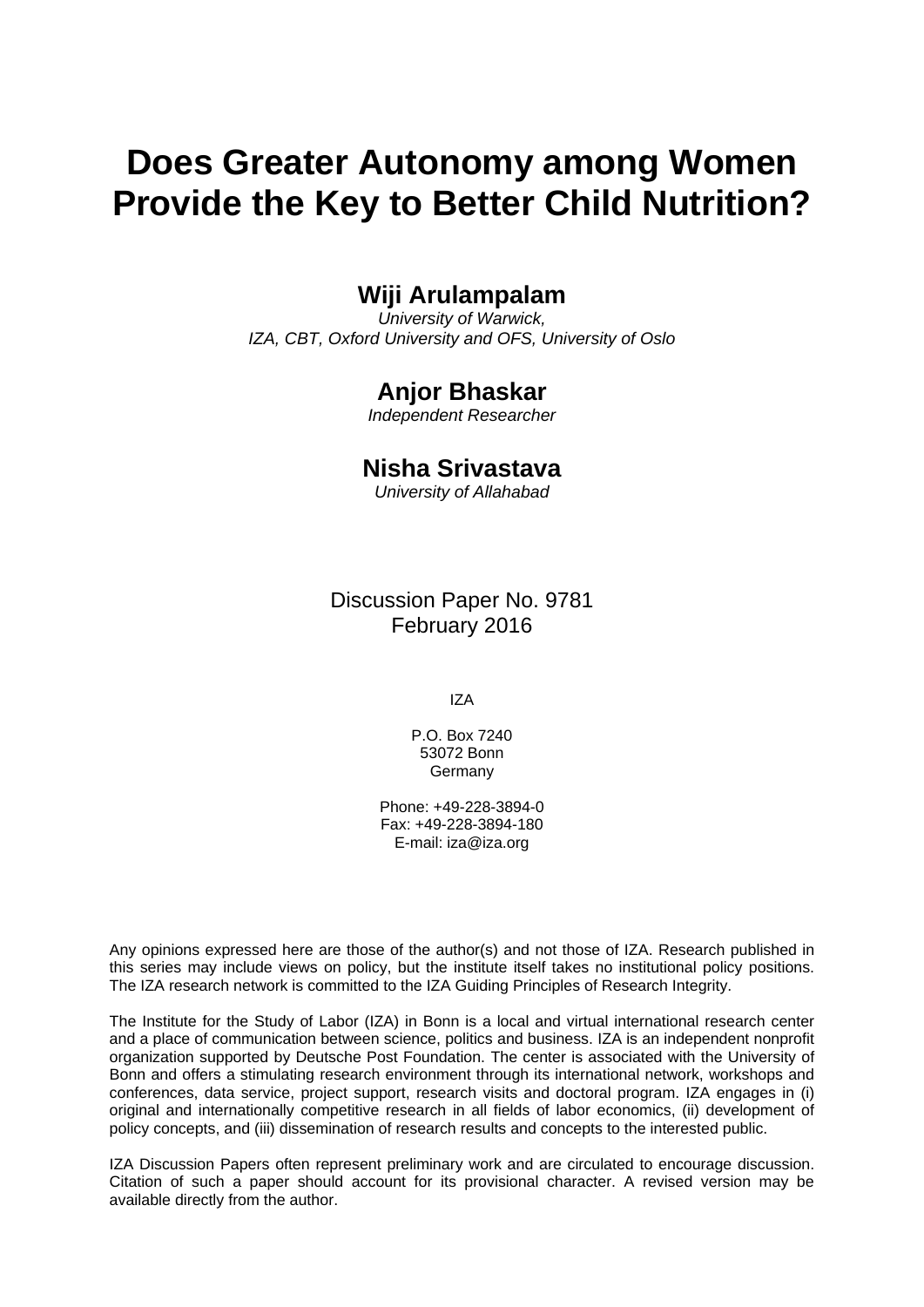IZA Discussion Paper No. 9781 February 2016

## **ABSTRACT**

## **Does Greater Autonomy among Women Provide the Key to Better Child Nutrition?\***

We examine the link between a mother's autonomy – the freedom and ability to think, express, act and make decisions independently – and the nutritional status of her children. We design a novel statistical framework that accounts for cultural and traditional environment, to create a measure of maternal autonomy, a concept that has rarely been examined previously as a factor in children's nutritional outcomes. Using data from the Third Round of the National Family Health Survey for India, supplemented with our qualitative survey, and accounting for "son preference" by limiting analysis to first-born children under 18 months of age, we document that maternal autonomy has a positive impact on the long-term nutritional status of rural children. We find that one standard deviation increase in maternal autonomy score (i) is associated with a 10 percent reduction (representing 300,000 children) in the prevalence of stunting, and (ii) compensates for half of the estimated average decline in Height-for-Age Z-scores Indian children experience in the second six months of life. The findings underscore the importance of women's empowerment in improving children's nutrition during the critical first two years of life, a recognized "window of opportunity" for lifelong health and economic benefits.

JEL Classification: C38, I14, I18

Keywords: child nutrition, maternal autonomy, latent factor models, empirical Bayes, India, National Family Health Survey

Corresponding author:

 $\overline{a}$ 

Wiji Arulampalam Department of Economics University of Warwick Coventry, CV4 7AL United Kingdom E-mail: wiji.arulampalam@warwick.ac.uk

<sup>\*</sup> We would like to thank participants at various conferences and workshops where papers based on our results were presented: International conference in Harvard University, Cambridge, USA; the All India Labour Economics Conference held in Udaipur, India; National Seminar held on the 12<sup>th</sup> Five Year Plan, University of Allahabad; the Giri Institute of Development Studies, Lucknow; 10<sup>th</sup> Annual Conference on Economic Growth and Development; as well as Economics Departments of: CHSEO Oxford, UC3M Madrid, University of Oslo, HERC Oxford, Hull, Manchester, Sheffield and Warwick. We would also like to thank Marco Alfano, Nirmala Arulampalam, Clement de Chaisemartin, Edwin Leuven, Steve Pudney, Roland Rathelot, Mario Sanclemente, Ravi Srivastava and Chris Woodruff for providing insightful comments. Karen Brandon provided invaluable editorial suggestions. Financial support from the Economic and Social Research Council (grant number RES-238-25-0005: ESRC PATHFINDER RESEARCH PROJECTS: Women's Autonomy and the Nutritional Status of Children in India) is gratefully acknowledged.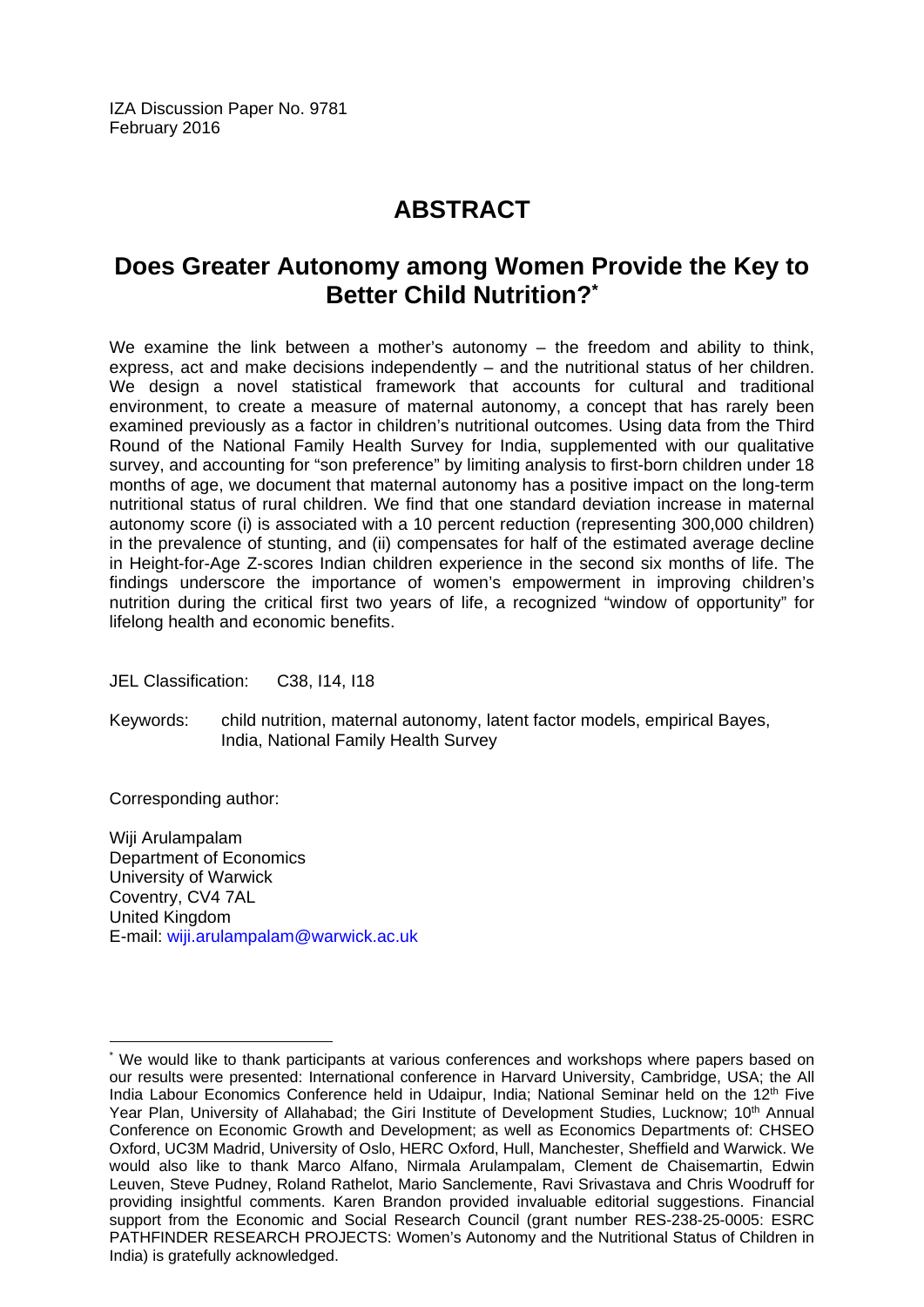## **1. Introduction**

*Her son Imran was tiny and had the face of an old man, shrivelled and shrunk. His feet were so thin that we wondered if he would ever be able to walk. His head seemed too big for his small frail body. We assumed he was about eight months old.*

*'He is eighteen months old', Maimun Nisa said.*

Beautiful Country: Stories from another India, (Hameed and Veda, 2012)

Not so long ago, India was characterised as an "economic powerhouse and nutritional weakling" (Haddad, 2009) because, while it had one of the world's highest economic growth rates, hunger and malnutrition remained stubbornly high. The critical importance of child nutrition cannot be overstated; undernourished children grow up to be malnourished adults with low productivity, aptitudes and skills - thus perpetuating the cycle of poverty over generations. In addition to playing a pivotal role in increasing childhood mortality, poor nutrition during childhood causes irreversible damage to cognitive development and future health (Saxena, (2011); Victora, *et al*., (2008); Dreze, (2004), Sumner, *et al.,* (2009)). For example, Victora, *et al*., (2008) found that child undernutrition was strongly associated with shorter adult height, less schooling, reduced economic productivity, lower adult body-mass index and mental illness. They concluded that damage suffered in early life leads to permanent impairment, and might also affect future generations. Thus, the prevention of undernutrition would bring about important health, educational, and economic benefits to the individual as well as to society.

Based on evidence that chronic and acute undernutrition are related to poor height and weight gain in children under 5 years of age, the World Health Organisation (WHO) conducted a multi-country growth study (WHO, 2006) to establish global standards. To assess the nutritional status of children in the world, WHO provided growth charts that serve as an essential component of the paediatric toolkit. The three most common anthropometric indicators that are derived from these growth charts, and are used to assess the nutritional status of children are: Height for Age Z-score (HAZ score), Weight for Height Z-score (WHZ score) and Weight for Age Z-score (WAZ score).<sup>1</sup> Children who are less than two standard

<sup>1</sup> The Z scores are the number of standard deviations above or below a set of standard deviation-derived growth reference curves by the Centre for Disease Control obtained from a reference population from the U. S.s National Centre for Health Statistics, as recommended by the WHO (2006). The recommendations are based on evidence that differences in "unconstrained growth" across children of different ethnic and racial background, socioeconomic status and feeding, are so minor for children under 5 years of age that it is appropriate to use a common reference.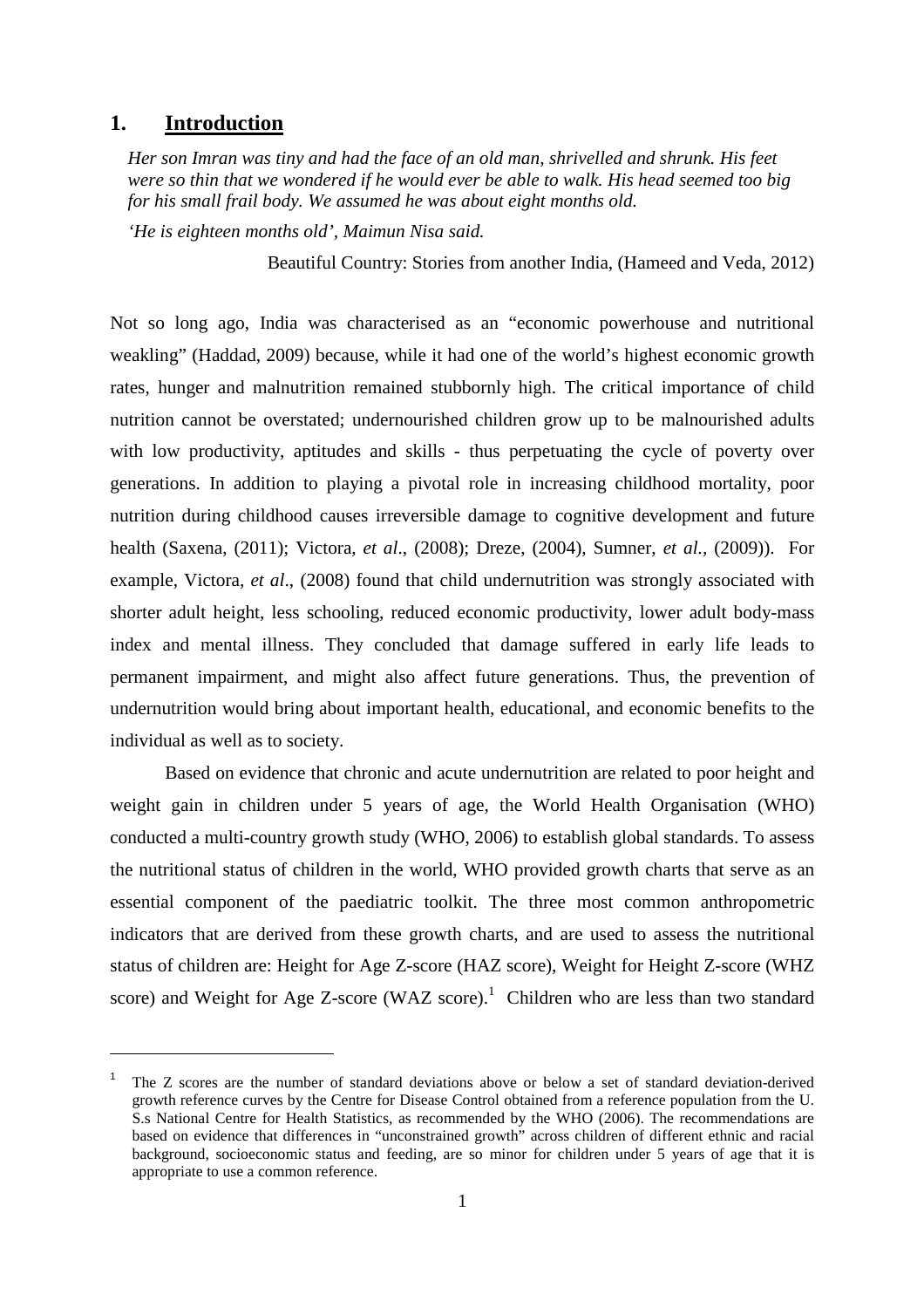deviations below the median are classified as: stunted (HAZ score less than -2), wasted (WHZ score less than -2) and/or underweight (WAZ score less than -2). Each index provides different information about the growth of a child. The HAZ score provides information about long-term nutritional status; it does not vary according to recent dietary intake. The WHZ score is an indicator of current nutritional status; a low WHZ score can indicate recent inadequate food intake, or a recent episode of illness. The WAZ score, which reflects body mass relative to chronological age, is a composite indicator.

The data we use are drawn from the most recent national survey (2005-06), which is the third round of the National Family Health Survey (NFHS3) (part of the Demographic Health Survey series). The survey provided information on the three nutritional status indicators (HAZ, WHZ, and WAZ), expressed in standard deviation units (Z-scores) from the median of the reference population (WHO standards). This survey found that 48 percent of children under 5 years of age in India are chronically malnourished (i.e., stunted); 43 percent are underweight (i.e. WAZ<-2 SD); and 20 percent are acutely malnourished (i.e., wasted) (IIPS and Macro International, 2007a, 2007b). Among some social groups the situation is worse. Stark differences emerge between rural and urban areas and across economic strata.

Of deep concern is not just the high level of malnutrition among young children but also the slow pace of its decline. The prevalence of undernutrition among children below 3 years declined by only 3 percentage points over a recent six-year period – that is from about 43 percent to about 40 percent from 1998-99 (NFHS-2) to 2005-06 (NFHS-3).<sup>2</sup> The lack of more meaningful progress raises questions about whether the United Nation's related Sustainable Development Goals can be met - particularly in regard to Goal 2, which aims to end hunger and, by 2030, aims to "end all forms of malnutrition, including achieving by 2025 the internationally agreed targets on stunting and wasting in children under five years of age…" (https://sustainabledevelopment.un.org/).

As the world prepares to address the Millennium Development Goals that remain elusive in the wake of the project's 2015 deadline, it is important to take stock of where we have erred, and what strategies are needed to achieve the targets. One truth now realised is

<sup>2</sup> Recent data from a nationwide survey (Rapid Survey on Children) conducted by the Government of India in 2013-14 suggests that undernutrition may have decreased a little further, with the proportion of stunted children going down to nearly 39 percent and the proportion of underweight children going down to 30 percent (http://wcd.nic.in/issnip/National\_Fact%20sheet\_RSOC%20\_02-07-2015.pdf). However, the pace of decline was still not sufficient to meet the Millennium Development Goal to bring down the proportion of underweight children to 26 percent (MSOP, 2015). We do not use the Rapid Survey on Children because it did not collect information on variables that were of interest to us.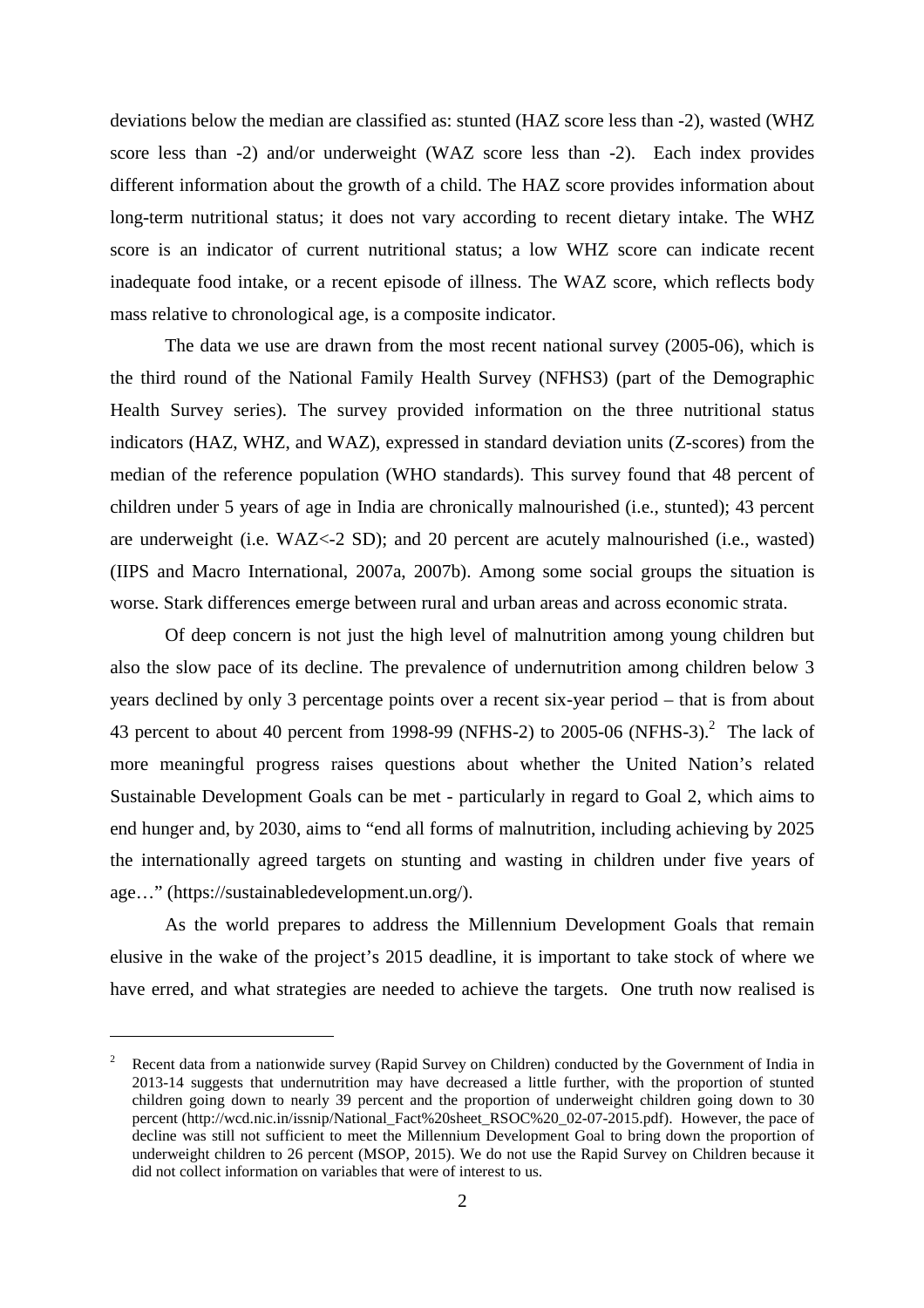that the approach to deal with the problem of malnutrition has to be multi-sectoral in order to deal with the problems of pervasive poverty, inequality, social discrimination, water and sanitation, diets, disease, caring practices, and women's low status and lack of autonomy (Smith, et al. 2003).

This paper breaks new ground and bridges a major gap in research by focusing on what is perhaps the least-understood and most complex factor in this list of underlying causes of children's undernutrition: the role of maternal autonomy. We conducted small, quantitative and qualitative field surveys in both urban and rural areas to gain insights and answers to help us with the concept of 'autonomy', a latent trait based on cultural and traditional norms.<sup>3</sup> Informed by this, we define maternal autonomy on the basis of the woman's freedom and ability to think, express, decide, and act independently. By using this definition and by incorporating latent factor models, we create a new statistical framework to create a "maternal autonomy index" which we can use to assess the role of this variable in child nutrition.

Studies on maternal characteristics and their implications for children are on firm ground so long as the variables – such as education or health - are readily definable and easily measureable. However, many other factors that are less tangible nonetheless strongly influence behaviour. An attribute such as autonomy is a rather elusive and abstract concept that defies easy measure, and poses new methodological challenges. In fact, the difficulty of measuring a trait such as women's autonomy has long hampered our understanding of its role in shaping other indicators.

This paper's investigation, focused on the impact of maternal autonomy on children's nutritional status, addresses key aspects of these methodological challenges. We devise a rigorous set of measurements tailored to define maternal autonomy. In contrast to prevailing measures of women's autonomy in the literature that use the addition or the average of binary responses, or that rely upon principal component analysis, we undertake latent factor modelling to construct an index of autonomy that allows for socioeconomic factors to play their various parts according to their various degrees of influence. One advantage of our measure is that we are able to separate the direct effects of maternal and family characteristics in our model from their indirect effects, which work through the impact of these factors on

<sup>3</sup> The details of the field survey are given in Arulampalam, et al. (2016).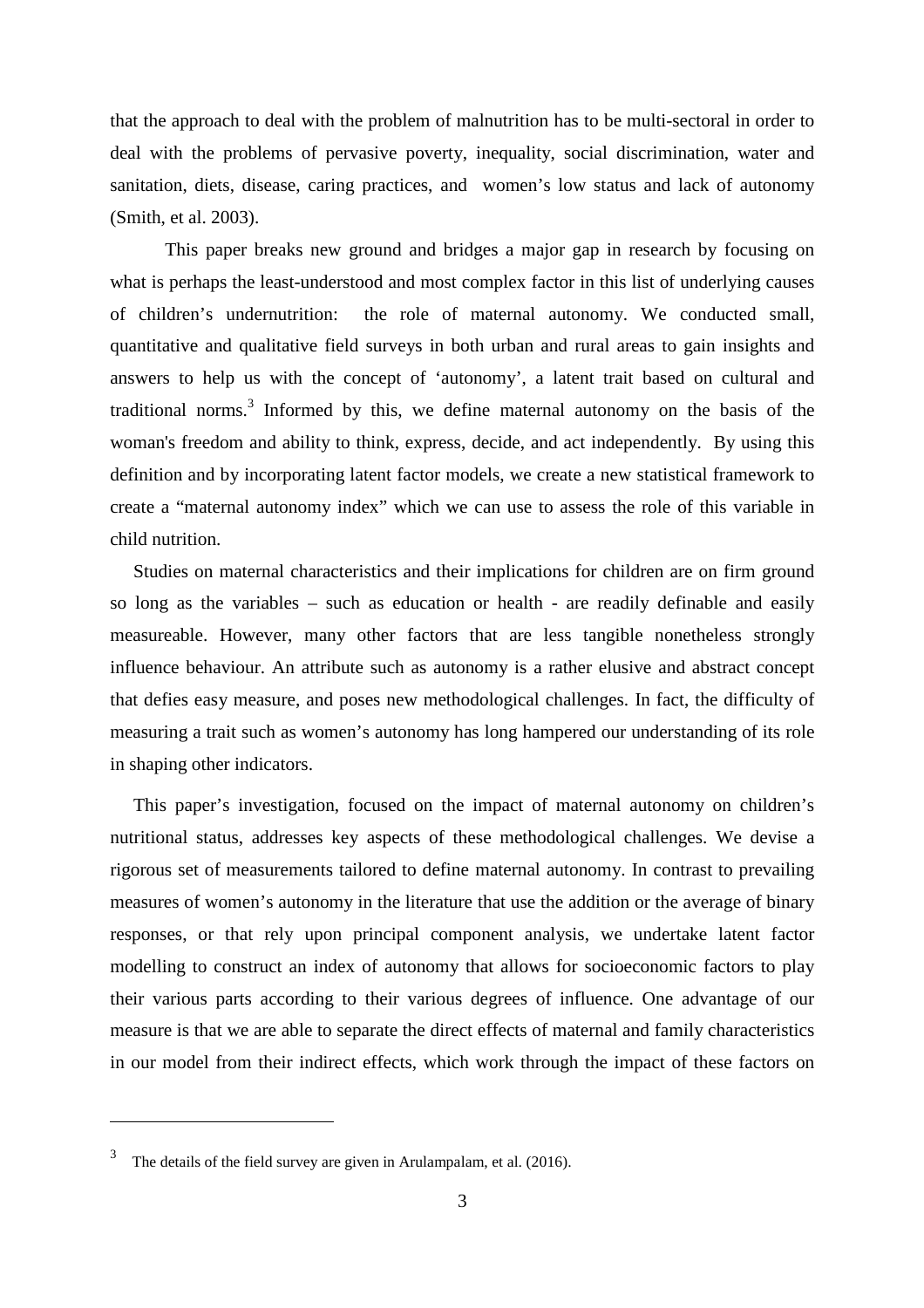maternal autonomy. Another advantage of our methodology is that it allows autonomy to play different roles in explaining different indicators measuring freedom. This is in contrast to many studies that accord the same weights to all indicators. We then use this index to analyse the role of maternal autonomy in the nutritional status of children.

As pointed out by Barcellos et al. (2014) and Jayachandran and Kuziemko (2011), child health in India is likely to be affected by son preference, which can manifest itself in differential care and feeding practices, and, hence, in differences in the nutritional status. As son preference is likely to lead to endogenous composition of sex and birth order (Yamaguchi, 1989) among children - which in turn, could lead to a bias in our estimates of role of women's autonomy on child nutrition. We deal with this potential bias by exploiting the evidence that families do not generally sex-select their first-borns and use a sample of first-borns.<sup>4,5</sup> This is important because the anthropometric information routinely collected is on children born in the last few years, and this is the sample that is generally used by researchers. If families sexselect the second and subsequent children by using prenatal sex-selection, even the nutritional status of the first-borns will be affected by the presence of subsequent children in the families. We deal with this endogenous selection by restricting the sample to first-borns aged less than 18 months, and check for sensitivity of our results to different composition of children used in the analysis.<sup>6</sup>

Our main results indicate a significant beneficial effect of autonomy but only for rural children. For the subset of first-born children aged less than 18 months, autonomy is found to be positively associated with long-term child nutrition (i.e., HAZ score) and negatively associated with the probability of the child being stunted (i.e., HAZ score being less than -2 SD). In terms of magnitudes, a one SD increase in our autonomy score is expected to reduce the number of first-born aged less than 18 months and classified as stunted (2.1m) by 0.3m children (30.5 percent to 27.3 percent) – a 10 percent reduction. On average, Indian children experience a decline in HAZ scores in the second six months of life; our estimate implies that

The proportion of girls among the first-borns in our sample is approximately 0.5.

<sup>5</sup> Barcellos et al (2014) use the first round (1992) of the same data source to look at the effect of child gender on parental investments. This round was used to avoid the issues related to sex selective abortions. Since it is assumed that there is no prenatal sex selection in the early '90s, their concern was regarding families possibly following a male-biased stopping rule. They address this by selecting a sample of last children aged less than 15 months at the time of the interview, assuming that the family has not had time to react to the gender composition of the existing children. For comparison with this set of results, we also provide estimates based on the sample of last-borns.

<sup>6</sup> For example, Hu and Schlosser (2014) present some indirect evidence of possible pre-natal sex selection in India.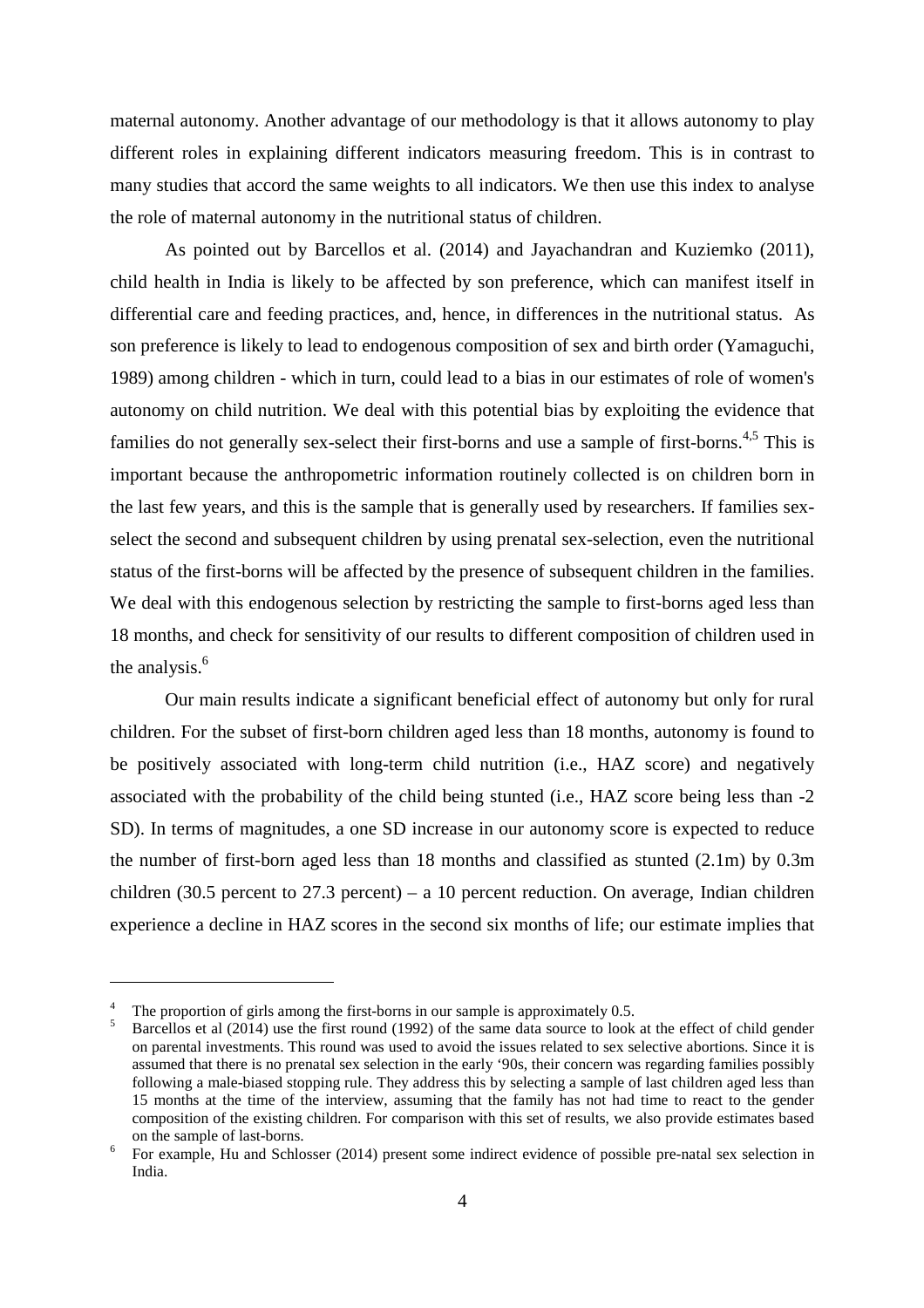one SD increase in autonomy halves the decline predicted in this age group. These numbers indicate the importance of maternal autonomy on child nutrition. We did not find any differential effects of autonomy by sex of the child on child nutrition for our sample.

We find that when the estimation sample includes children of different birth orders, the estimated beneficial impact of autonomy is slightly reduced but still significant. As we have discussed, when there is a preference for a son, the gender of children born earlier and later could make an impact upon the care and resources received by a child as well as upon the chances of survival. Nonetheless, these results are important.

Our overall findings have important policy implications. The first two years of life provide a recognized "window of opportunity" to affect children's nutritional status with lifelong health and economic benefits (UNICEF, 2013). The evidence that maternal autonomy has an impact on long-term nutritional status opens the gates for further, much required research on the pathways through which women's autonomy may work to influence child nutrition. In other words, we need to know what particular facets of women's autonomy influence children's nutritional status, and how they do so. Women's economic empowerment, health and education have been important areas of policy focus. For example, the Millennium Development Goal number 5 was specifically set up to address this: "Achieve gender equality and empower all women and girls". It is important to note that empowerment is a process and autonomy is the outcome of the process. Our concern in this paper is with the outcome which determines women's ability to make independent decisions. However, autonomy has never been an area of policy concern. In fact, very little is known about policies and interventions that may work to increase women's autonomy. Arriving at such policies would first require a great deal of research on what constrains women's autonomy, and how these constraints may be overcome. This paper attempts to begin that investigation.

The paper is organized as follows: The next section discusses the relevant literature for India. Section 3 describes probable pathways that lead from maternal autonomy to child health. Section 4 discusses the methodology while section 5 provides descriptive statistics. Section 6 presents results, and addresses the issue of sample selection in the presence of son preference. The final Section presents conclusions, including a discussion of the gaps revealed by the findings regarding policies regarding women's empowerment and child nutrition, and the possible measures that could be taken to address these gaps.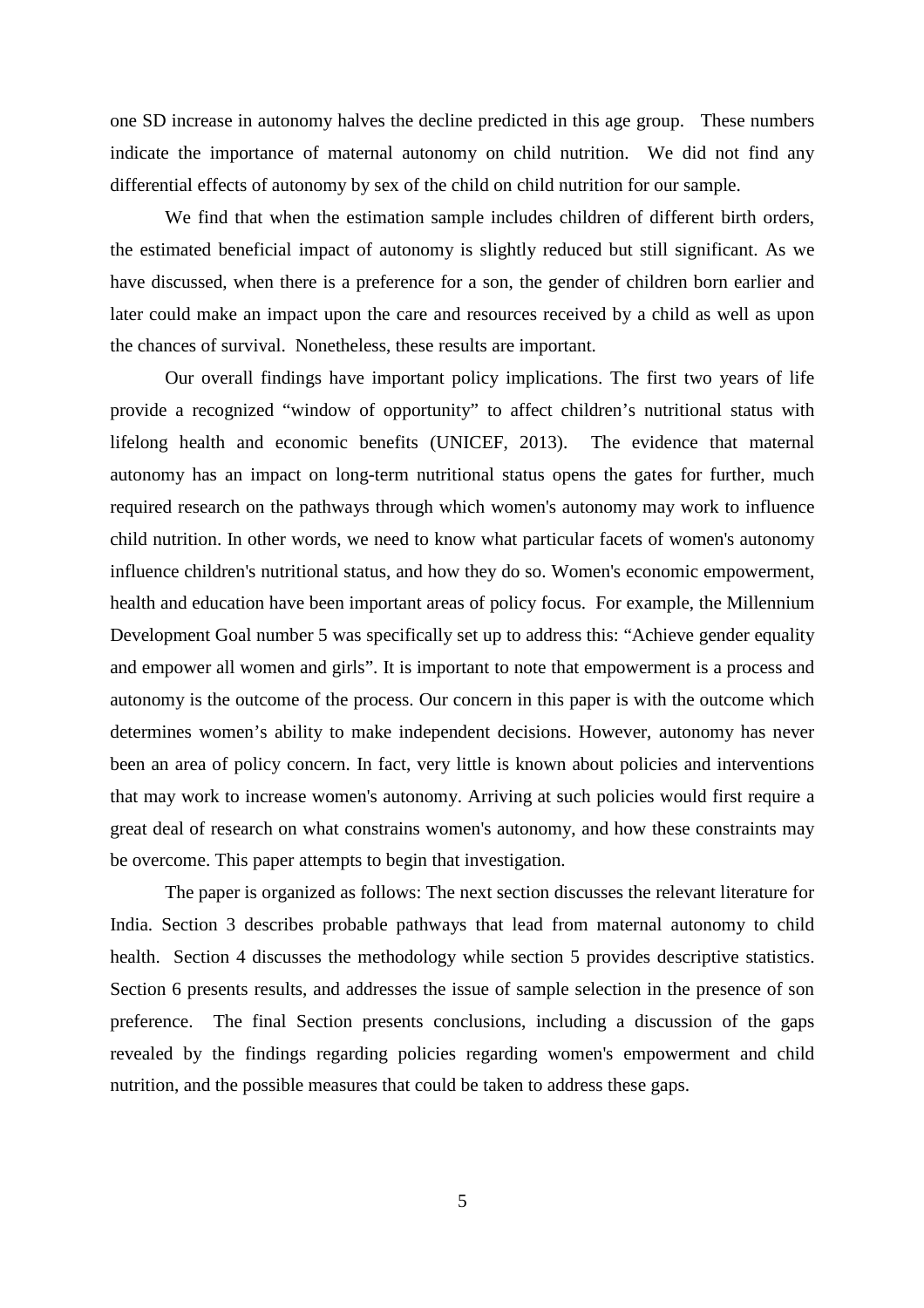## **2. Situation in India: an overview of literature and the data**

Though the image of undernourished, pot-bellied children is usually associated with the poor economies of sub-Saharan Africa, undernutrition afflicts a much larger proportion of children in India—a country that is economically much better off. In fact, half of the world's malnourished children live in just three countries of South Asia; Bangladesh, India and Pakistan. The higher rate of child malnutrition in South Asia compared to anywhere else in the world is what has been called the "South Asian Enigma" (Ramalingaswami, *et al*., 1996).

The issue of child malnutrition in India has received renewed attention in the wake of a firestorm of controversy provoked by an article by Panagariya (2013) asserting that the perception that India suffers from worse child malnutrition than sub-Saharan Africa is false. He argued that the extent of undernutrition in India is "purely an artefact of a faulty methodology that the World Health Organisation (WHO) has pushed and the United Nations has supported." Panagariya contends that the central problem with the current methodology is the use of common height and weight standards for estimating malnutrition. Thus, children who may be short in stature because of genetic factors will be categorized as malnourished under the WHO standards.

A swathe of analytically rich articles contested this assertion (Gillespi, (2013); Coffey, *et al.,* (2013); Gupta, *et al.,* (2013); Jayachandran and Pande (2013)). It was pointed out that the WHO reference standards were adopted following the WHO Multicentre Growth Reference Study (MGRS) (2006) involving 8,440 children drawn from six countries, one of which was India. The growth of Indian children in the sample matched that of children from Norway, the United States, Brazil, Ghana and Oman. On the question, "Is the Indian genetic makeup distinct?", Lodha, *et al*., (2013) argue that the available genome data do not suggest a unique genetic makeup of Indians. Consequently, Lodha, *et al*., (2013) support the use of a universal standard for comparing the extent of child nutrition across countries. Other studies show that the high burden of under nutrition in India is driven by a range of determinants that include poor diets, high incidence of disease and infections, wide prevalence of open defecation, poor health services and abysmal governance.

The nutritional status of children is strongly related to characteristics of the mother, as many studies have shown. Mother's education is associated with child survival (Murthi, *et al.,* (1995); Cleland, (2010)) and the nutritional status of children (Borooah, (2004); Frost, *et al.,* (2005)). According to Ramalingaswami, *et al.,* (1996) education of girls is the "key of keys." The mother's health also is reflected in health outcomes for children. At birth, one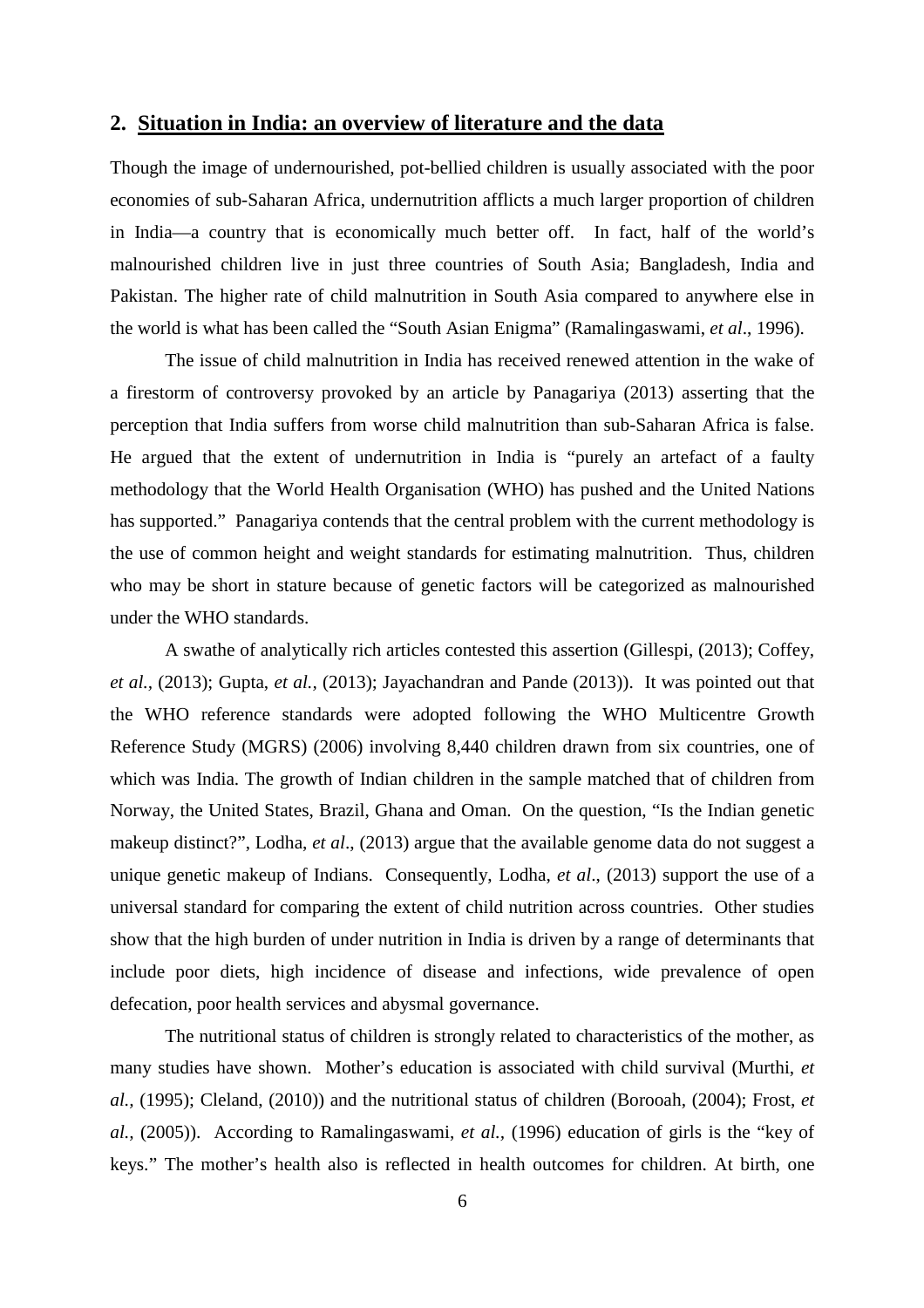third of Indian infants are underweight, and 20 percent are stunted because of poor intrauterine growth (Mamidi, *et al.,* (2011); Ramachandran and Gopalan, (2011)). Low birth weight indicates that the mother was malnourished. The proportion of babies with low birth weight, therefore, reflects the condition of women - and particularly their health and nutrition not only during pregnancy but over the whole of their childhood and young lives (Ramalingaswami, *et al.,* (1996)). While these studies have looked at readily definable and easily measureable variables, such as education and health, our work seeks to examine the influence of other factors that are less tangible, but nonetheless strongly influence behaviour: the attributes that make up autonomy. Such elusive and abstract concepts are not easily amenable to measurement and pose new methodological challenges, which our paper addresses.

In recent years there has been a great deal of interest in looking at the impact of autonomy among women and its impact on child-related outcomes. Researchers have displayed great diversity in their choice of variables to measure autonomy and in the methodologies they adopted. Most often they have used the answers obtained on a set of questions and aggregated them to give an index of autonomy. These methodologies, however, fail to capture the essence of women's autonomy, and consequently also fail in understanding the impacts. The methodology here uses latent factor models to provide a more-revealing index of autonomy. The index is based on data from the third round of the National Family Health Survey (NFHS-3) for India, 2005 (IIPS and Macro International, 2007a). The NFHS is part of the Demographic and Health Survey (DHS) series conducted for about 70 low- to middle-income countries.<sup>7</sup> This survey collects extensive information on population, health, and nutrition, with an emphasis on women and young children. In addition, it gathers information concerning household decision making, as well as answers to some questions relating to the "autonomy" status of surveyed women.<sup>8</sup> To supplement NFHS information, and to understand the situations and facts behind these figures, rapid field surveys and focus group discussions with women were also carried out. These were conducted in three villages in rural areas of the Allahabad district in Uttar Pradesh, and with groups of women in urban areas in Pune in the state of Maharashtra.<sup>9</sup>

 $\frac{7}{8}$  The data are in the public domain and can be downloaded from http://dhsprogram.com.<br> $\frac{8}{8}$  As the NEWS is one of a series of fairly compareble Domographic Hoelth Surveys

<sup>8</sup> As the NFHS is one of a series of fairly comparable Demographic Health Surveys (DHS), the ideas and methods introduced in this paper are immediately applicable to other regions.

<sup>9</sup> Further details of the survey are given in Arulampalam, *et al.* (2015).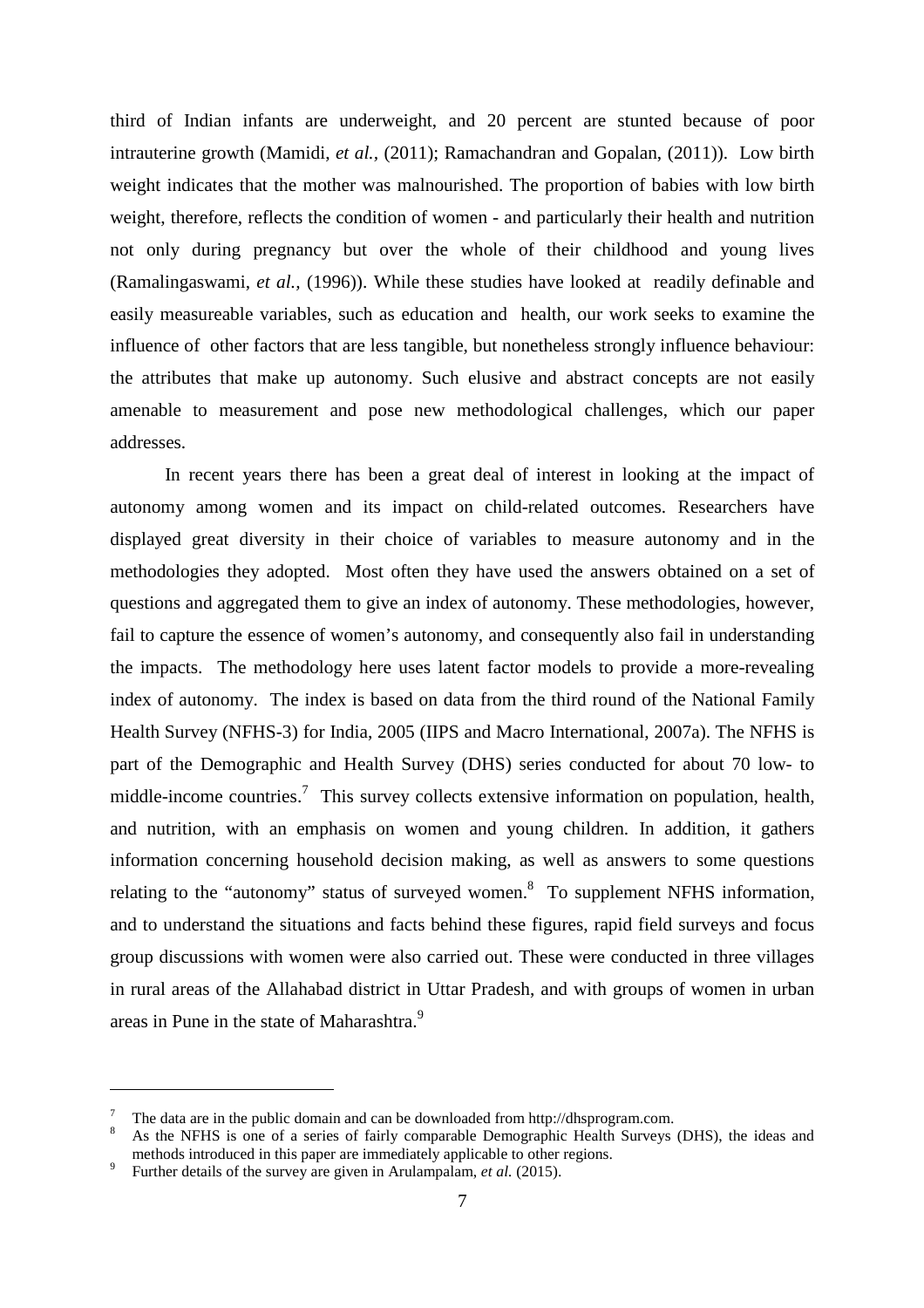In these respects, this paper explores new ground, and attempts to bridge a major gap in research by studying the impact of maternal autonomy on the nutritional status of children in India. The wealth of information collected in our data has the potential to provide clues needed to effectively shape policy and to create initiatives that can successfully address persistent problem of children's malnutrition.

### **3. Autonomy and its links with children's health**

One of the earliest studies by Dyson and Moore (1983) on kinship structures and women's autonomy, defined autonomy as the capacity to obtain information and make decisions about one's private concerns and those of one's intimates. In a similar vein, Saflios-Rothschild (1982) in the context of demographic change in the third world, defines autonomy as 'the ability to influence and control one's personal environment'. The essential elements of autonomy - namely the ability and capacity to make decisions in a way that can influence one's environment - is reflected in other definitions, such as that by Jejeebhoy (2000), according to whom, autonomy is the "extent to which women exert control over their own lives within the families in which they live at a given point of time." As stated by Agarwala and Lynch (2006), "These definitions assert a single construct that captures the multifaceted ability to gain control over the circumstances of one's life."

In essence, autonomy is latent and intangible and expresses itself in a number of ways, such as, for instance, having decision-making power; mobility; and command and control over resources. The enabling factors in exercising autonomy are education; position in the household; closeness to kin; economic status of the woman and her household; access and availability of infrastructure; and norms and attitudes of the larger community.

Autonomy has intrinsic relevance for a woman's own well-being. It determines to a large extent her ability to make effective choices, and to exercise control over her life. It also has instrumental value, in that the woman's autonomy contributes in large measure to enhancing quality of life for the family and for the community.

Women's autonomy has been examined in previous research in the context of several outcomes, but its effect on child health has been less studied. Comparability of results is problematic because definitions and variables employed by the authors, as well as the sources of data are very different. While the words "autonomy" or "child health" is used in several studies, there is little congruence in the definitions or measurements. Caldwell (1986) for instance defines opportunities for women to receive an education and work outside the home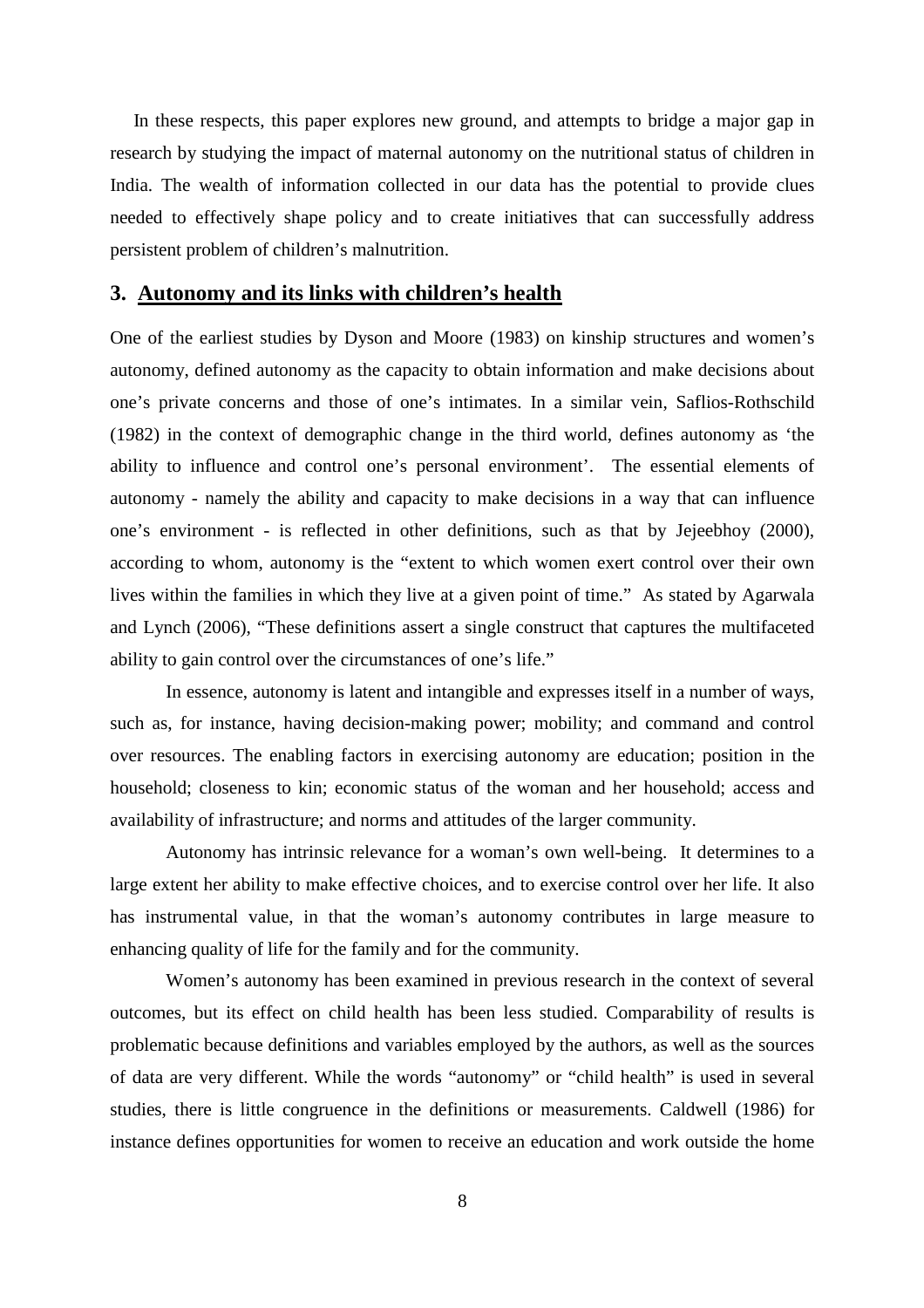to proxy autonomy, while Mason (1986) uses control over household and societal resources to the same purpose.

Miles-Doan and Bisharat (1990) define autonomy as the mother's position in the household power relationship, and study the impact on the child's weight for age. Brunson, *et al.,* (2009) on the other hand, define autonomy as the ability to make decisions on one's own, to control one's own body, and to determine how resources will be used without needing to consult with another person. Nutritional status was determined by using short-term measures, namely Weight-for-Height Z scores (WHZ) for children in two age groups: 0-36 months and 36 months to 10 years. Using specially conducted survey among a traditionally nomadic population in northern Kenya, they do not find a significant relationship between women's autonomy and their younger children's WHZ scores, but the impact is positive and significant for older children. Also they find the relationship significant in some locations but not in others.

Roushdy (2004) identifies four indicators of women's status at the individual level (mobility, opinion towards domestic violence, women's control over cash, and their role in decision making related to children), and estimates their impact on the height-for-age of children less than 6 months. Roushdy finds that women's access to cash, and the role in decision making, which were expected to be significant, have the expected signs but are not significant. Durrant and Sather (2000) are also unable to find significant effects of women's mobility and decision-making autonomy in a child survival model. Moreover, most of the studies are located in very different country contexts.

For the few studies on the subject in the Indian context, a lack of comparability again surfaces. Imai, *et al.,* (2014), analyse empowerment by means of the relative bargaining index, defined as the share of the mother's schooling years over the father's schooling years. The study finds that it positively and significantly influences the Weight-for-Age z-scores (WAZ) and Weight for Height z scores (WHZ) of children. For the Height for Age z scores (HAZ), the authors find that the relative bargaining power of women impacts only at the low end of the conditional distribution of z score of those stunted.

Shroff (2011) examines maternal autonomy as a determinant of breast feeding and infant growth in young infants (3-5 months old). The data consisted of 600 mother-infant pairs in villages in the state of Andhra Pradesh, India. Maternal autonomy was defined on seven dimensions that included household decision making, child-related decision making, financial independence, mobility autonomy, actual mobility, non-acceptance of domestic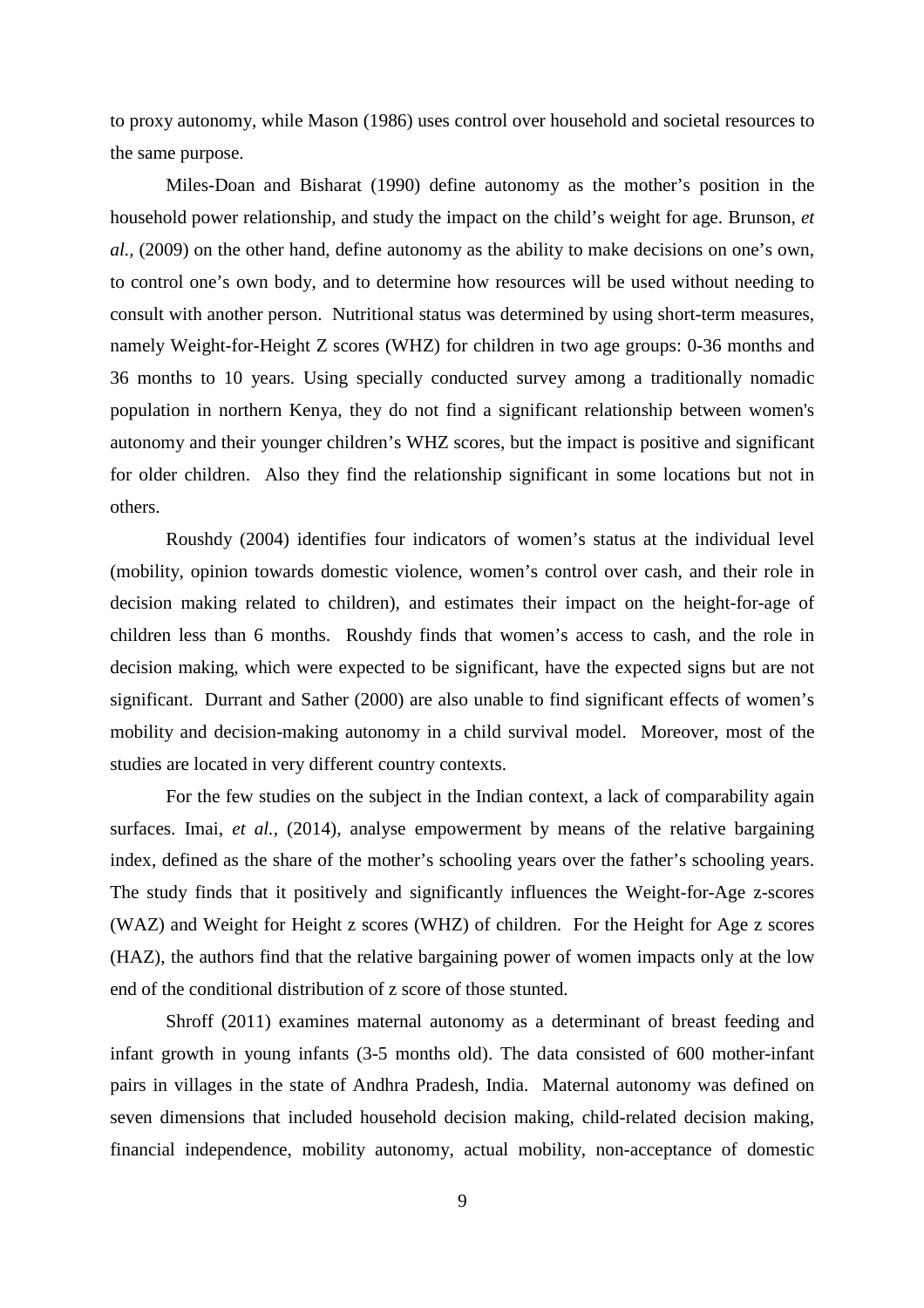violence, and experience of domestic violence. The results indicated that mothers with higher financial autonomy were more likely to breast feed their infants. Also, the infants of mothers with higher participation in household decision making were less underweight and less wasted.

#### *What are the pathways?*

As the primary caregivers of their child, mothers are thought to be not only responsible for but also best connected to children's needs - whether these be the need for food, water, liquids, health care, warmth, cleanliness or even affection. More autonomous women, i.e., women who can think, express, decide, and act independently, would be able to divert time and resources towards her children's health and well-being - as well as toward her own health and well-being. Since autonomy is a multi-dimensional construct, some of the pathways through which these dimensions are translated into outcomes are explored below.

#### *Mobility*

*Women cannot go unaccompanied anywhere, not even to a doctor in our village. When my son was very unwell and was passing blood in his stools I asked my in-laws to take him to a doctor. They did not. When his condition became worse I pleaded with my brother-in-law. He took me and my son to the doctor on his cycle. When we came back there was aafat (big trouble). My sister-in-law accused me of stealing her husband. My in-laws were very angry, and I was beaten. They said that I had no izzat (honour). They said if I was going to be so independent, I should go back to my father*. *Two days later my father was called, and he took me home.*

#### *Jamuna, Allahabad district field surveys*

This narrative of a woman who lives with her husband's family in an Uttar Pradesh village while her husband works in a city clearly demonstrates the links between women's restricted mobility and child health. Because villages typically are located some distance away from primary health centres and hospitals constraints on mobility are a huge barrier to access.

### *Decision making*

Many aspects of autonomy may be important to the decision-making process; *inter alia*, these could be a woman's access to resources, freedom of movement, freedom from threat of violence, her education and skills, and so on. Because women are the primary caregivers for young children, their decision-making autonomy and skills, are important both in day-to-day situations (immunization, health check-ups, taking children to early child care) as well as in emergencies. As Desai and Johnson (2005) state, "If a Nepal woman must wait for her husband to return home before she can take a child suffering from seizure to a doctor, the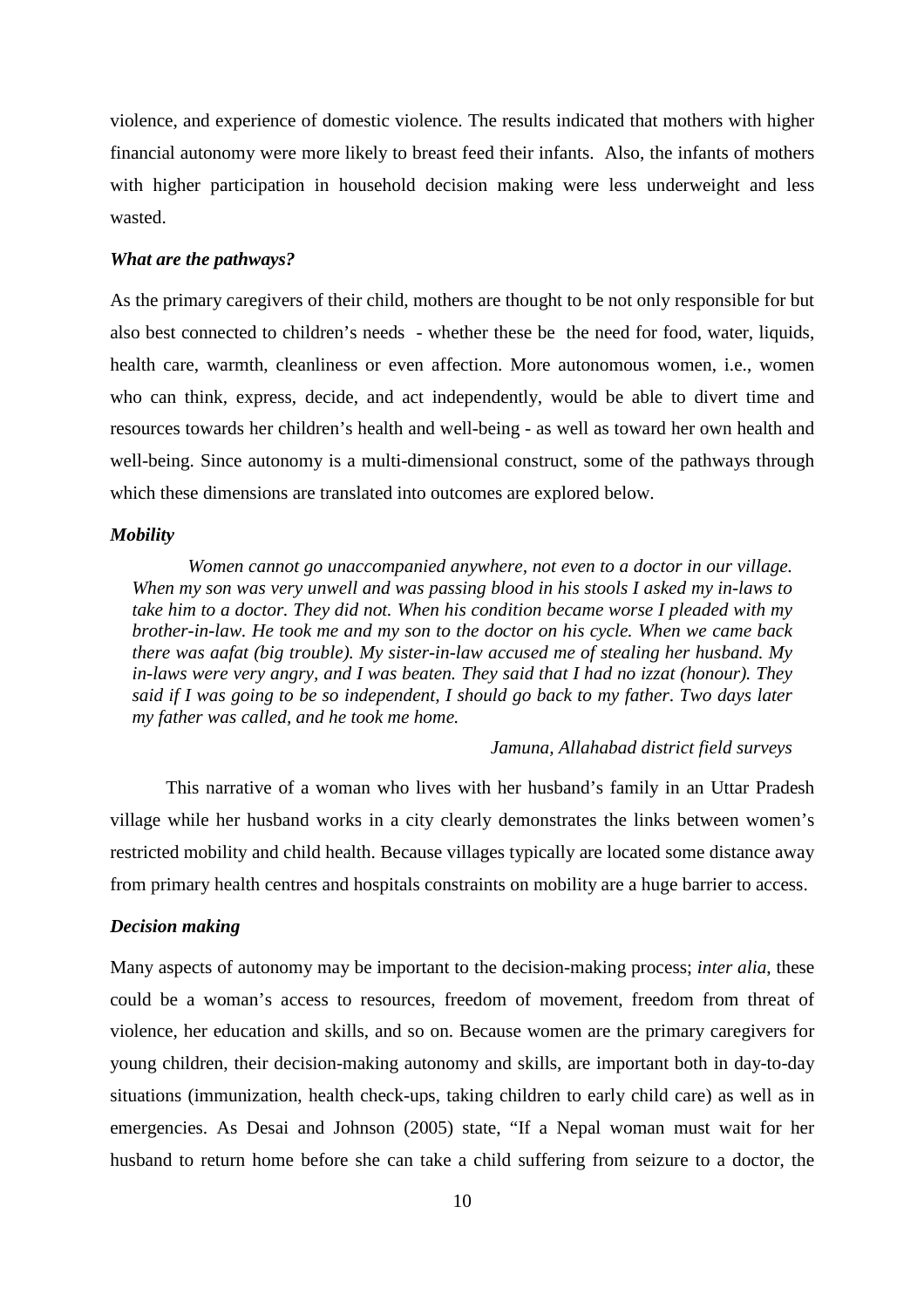likelihood of child survival will be lower than if she can independently make decisions regarding health care and immediately take the child to a doctor."

In their study spanning data from 12 countries, Desai and Johnson (2005) show that while women's decision-making authority does not affect health outcomes in all settings, in the two South Asian countries of Nepal and India there is a link. Even after controlling for education and wealth, women's decision-making authority does improve Height for Age zscores of children 13-36 months in these countries.

#### *Financial Autonomy*

*I never had any money. My husband sends money to my in-laws for our up-keep. If I asked them for money for medicines if my child was not well, they would say your husband sends money to feed you and your children, but not for your illness.*

*When my husband came home, I forced him to send money to me as well. Since I started getting money in my own hand, I am not so helpless. When my son had fever, and no one accompanied me I went out on my own. I went through the back alleys where no one can see me. I met someone from the village on the highway crossing. He was kind and accompanied me. But when I came back I had to listen to the rebukes and taunts of my in-laws. In our village, when women venture out, they have to face a great deal of humiliation. They are told they have no izzat (honour).*

*Sunita, Allahabad district field surveys*

The experiences of Sunita – who overcame mobility restrictions and acted in the interest of her sick child as the result of her access to and control over some money illustrates how economic autonomy enables the exercise of autonomy in other spheres. All households, whether poor or rich, must decide how resources are spent. Members of the household determine the level of investments in children, whether on their education or health. Gender inequalities in the household shape what decisions are taken, and by whom. In families in which women play an important role in decision making the proportion of family resources devoted to children are greater than in families in which women play a lessdecisive role (Desai and Johnson, 2005; Duraisamy and Malathy, 1991; Rodgers and Satija, 2012). In a study in Gujarat, about 50 percent of the women interviewed did not feel free to take a sick child to the doctor without the approval of their husband or parent-in-law (Visaria, 1993).

Clearly, autonomy has the potential to enable women to better take care of themselves and their children. The hypothesis that greater maternal autonomy leads to better child nutrition is based on the assumption that the woman is educated, aware about best child-care practices, and cares deeply about her child. Woman's autonomy is also often pegged to her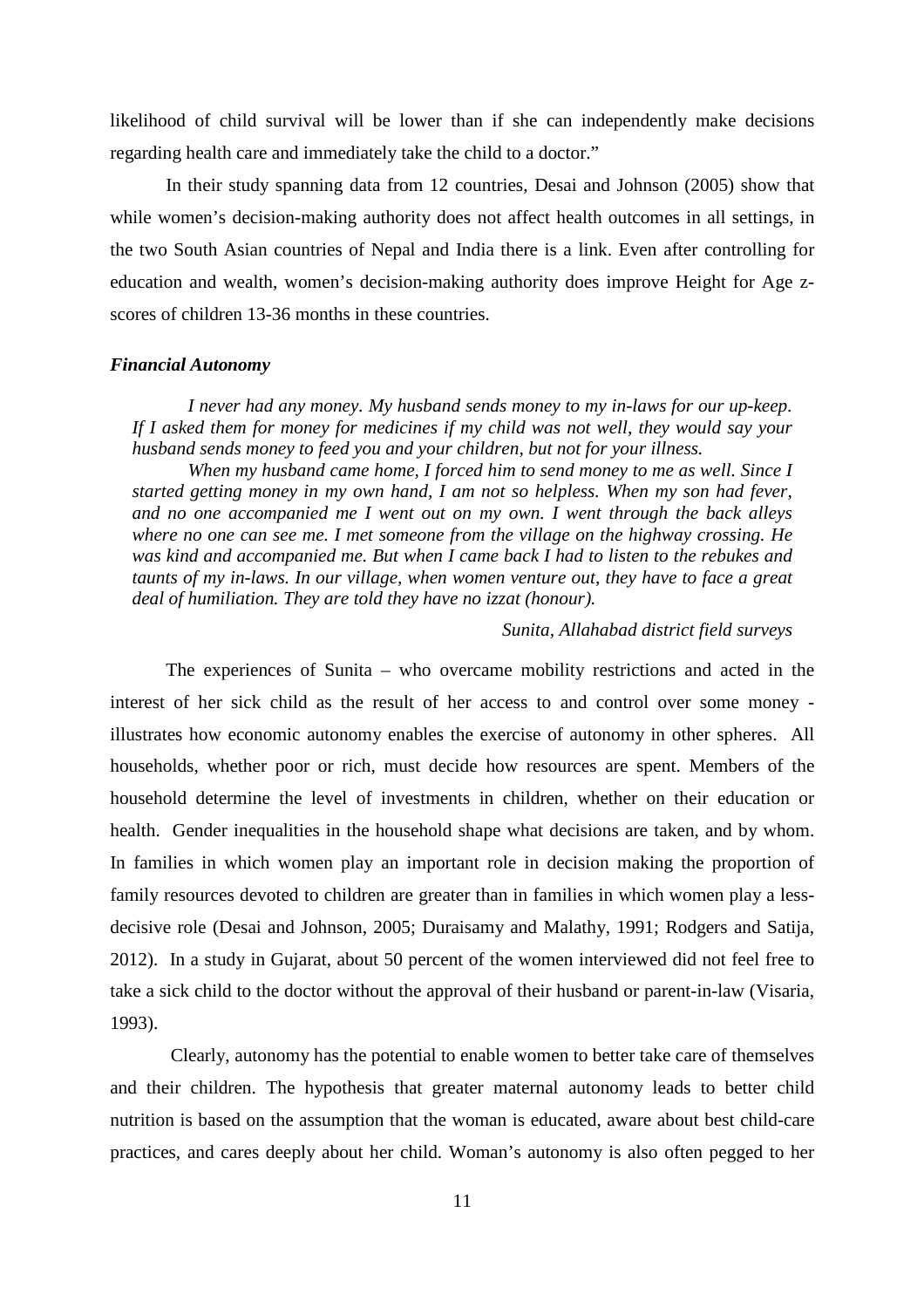employment and earnings. Therefore, in the absence of supporting infrastructural facilities for working women, autonomy may come at the cost of less time for child care. However, holding everything constant, increased income will have beneficial effects on child nutrition. What the overall effect of this trade-off is an empirical question.

Thus, it seems the jury is still out on whether greater autonomy still translates to better nutritional status of children. For these reasons, this study holds special significance.

## **4. Modelling the main variables of interest**

The Third Round of the National Family Health Survey of India (the source of data for our analyses) was conducted in 29 Indian states by the International Institute for Population Sciences and Macro International (2007a), which interviewed over 230,000 women (aged 15- 49) and men (aged 15-54) during the period December 2005 to August 2006. As is common with the DHS, the Indian NFHS also elicited responses to certain questions that may be interpreted as providing information on various aspects of autonomy enjoyed by the women. All children who were aged less than 60 months and living in the household at the time of the survey were weighed, and their heights were measured.

The sample selected for the analyses was based on the following criteria: (i) currently married women who are 'usual' residents. (ii) mothers who had at least one child born in the past 60 months, and who had at least one child living at the time of the interview; (iii) had non-missing values for the main variables of interest.

#### *4.1 Modelling nutritional status*

The four outcome variables we consider are HAZ, WHZ, stunted, and wasted. The variables stunted (wasted) are defined as binary variables if the HAZ (WHZ) were less than -2 according to the WHO definition. All children in the family who were aged less than 60 months at the time of the interview, and who had valid measurements for these variables, form the main sample. As discussed below, the models are estimated using different subsamples.

All equations are specified as a linear regression model and estimated by OLS with standard errors either clustered and/or bootstrapped where necessary.<sup>10</sup> We specify the equation for the measure of nutritional status *y* – HAZ, WHZ, Stunted, and Wasted as:

<sup>&</sup>lt;sup>10</sup> All standard errors are clustered at the Primary Sampling Unit level (PSU). Since the autonomy index is a generated regressor in most of the specifications, we also bootstrap the standard errors while clustering at the PSU level.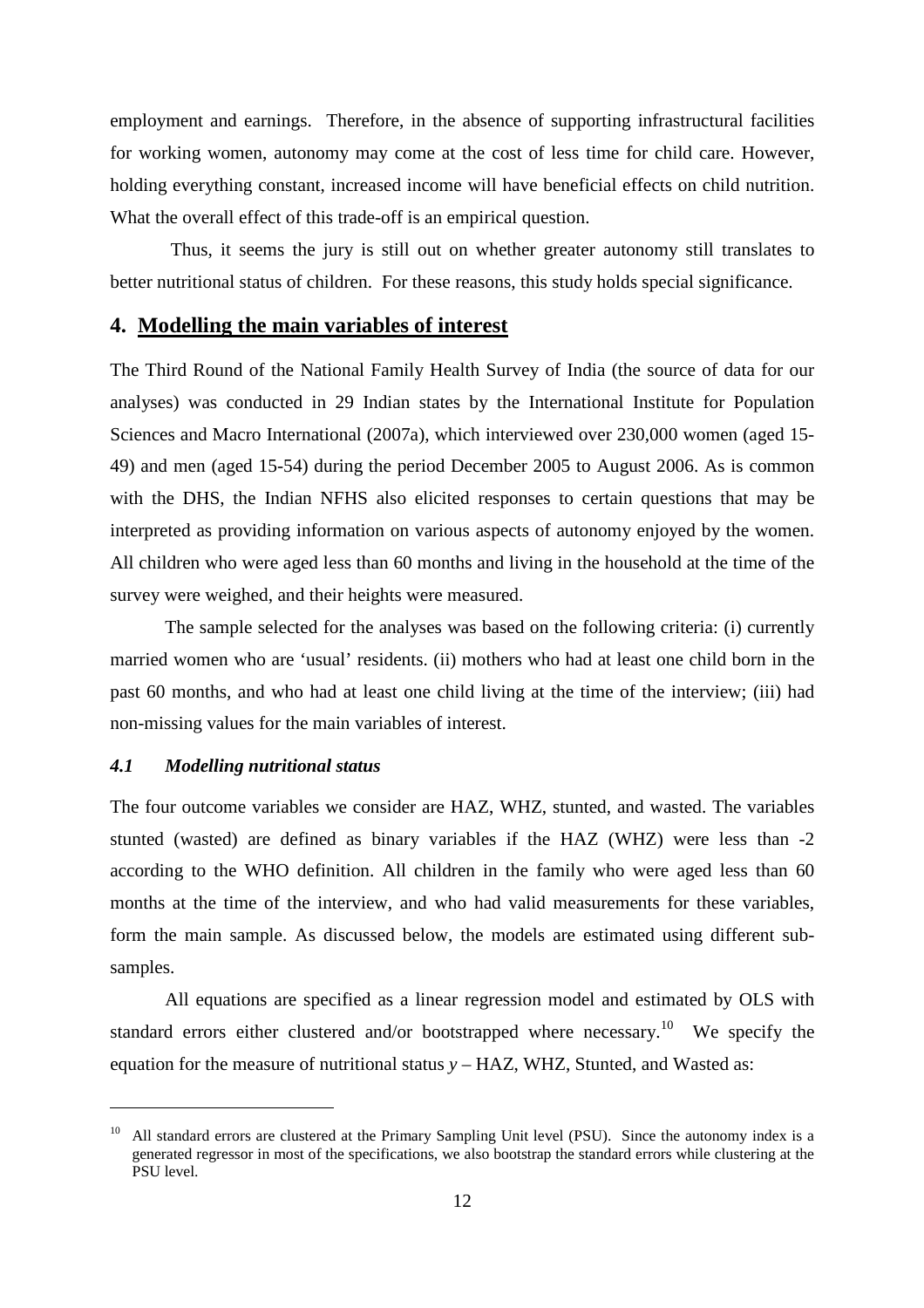$$
y_{ik} = x_{ik}\beta + z_i\gamma + \delta\eta_i + \varepsilon_{ik} \qquad i = 1,...,n \text{ and } k = 1,...,K
$$
 (1)

where *i* and *k* are the mother and child indexes respectively.  $x_{ik}$  contains the child-specific characteristics such as age, birth order, gender, etc.  $z_i$  contains the mother, father and household characteristics, such as levels of education, religion, caste, wealth indexes, etc.  $\eta_i$ is the mother's autonomy trait, which is treated as a latent variable.

The latent characteristic (mother's autonomy) is expected to be highly correlated with the variables explaining the socioeconomic environment of the family. We discuss next how we proceed with the measurement and generation of this variable allowing for social and cultural environments to play a part.

### *4.2 Defining and measuring maternal autonomy*

The first methodological challenge of dealing with the elusive concept of autonomy is the selection of appropriate indicators that capture the underlying latent trait. The second challenge is to find a way to combine the selected indicators into an index allowing this variable to be correlated to socioeconomic characteristics of the environment in which the woman lives.

Based on the earlier discussion of the published literature, we need measurements to capture the latent characteristic autonomy. We have chosen the answers given to the following questions in the DHS surveys as indicative of this trait. These measurements are based on variables which indicate the woman's "*autonomy"* to think, speak, decide and act independently. $^{11}$ 

The following responses were all coded as binary indicators.

#### Responses Related to Physical Autonomy

*m*<sub>1</sub>: is allowed to go **alone** to the market.

 $m<sub>2</sub>$ : is allowed to go <u>alone</u> to the health clinic.

 $m<sub>3</sub>$ : is allowed to go alone to places outside the community.

<sup>&</sup>lt;sup>11</sup> See Arulampalam, et al (2015) for a discussion on the choice of measurements used for constructing this index. In that paper, we experimented with many more measurements and found the additional measures did not significantly add to the estimation of the autonomy index. The ranking of mothers in terms of their estimated autonomy status did not change with the addition of other measures.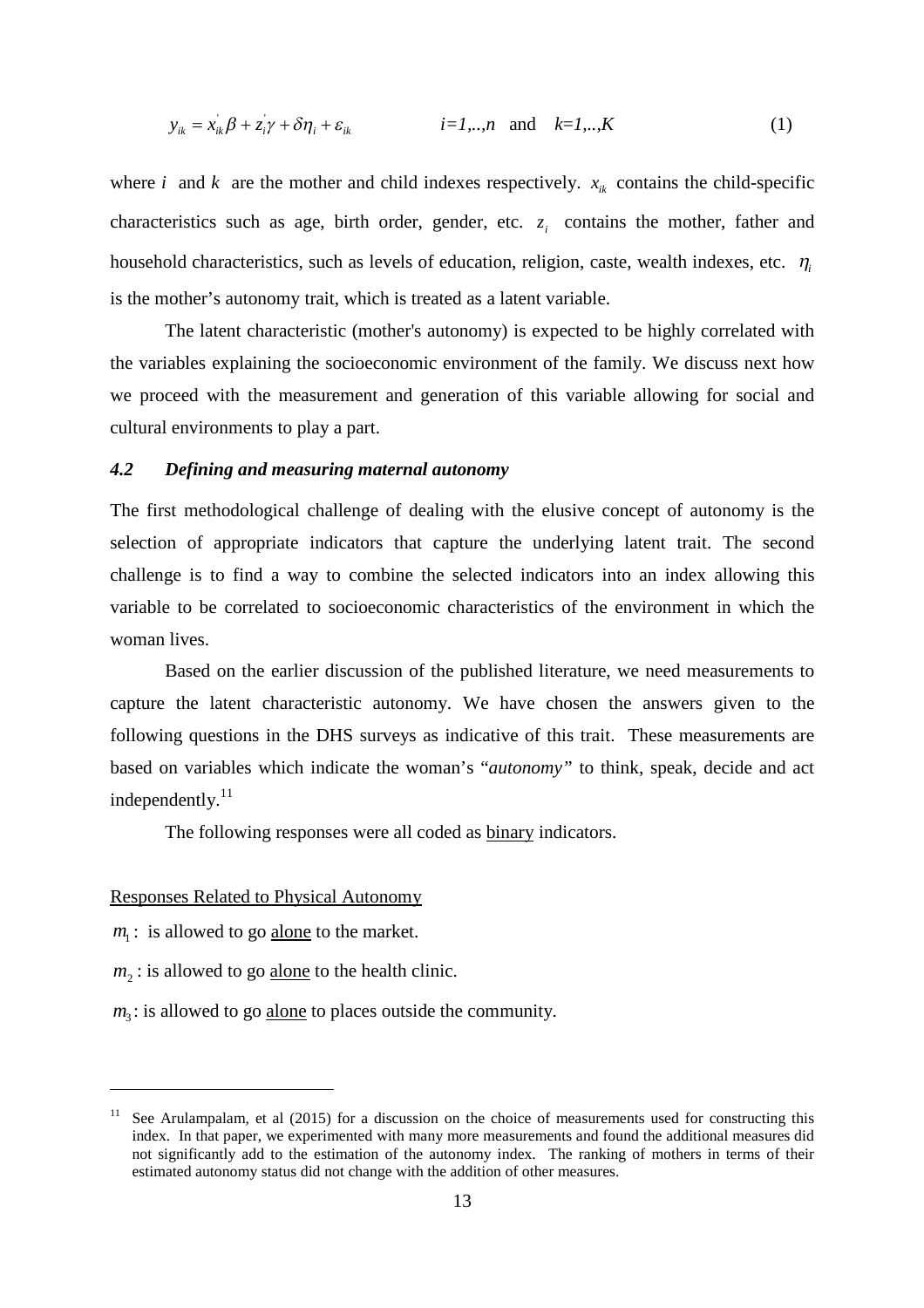Responses Related to Decision Making Autonomy

 $m<sub>4</sub>$ : decides alone on purchases for daily needs.

- $m<sub>5</sub>$ : decides <u>alone</u> or jointly with her husband on her own health care.
- $m_6$ : decides alone or jointly with her husband on large household purchases.
- $m_7$ : decides alone or jointly with her husband on when they could visit family and friends.
- *m*<sub>8</sub>: decides alone or jointly with her husband what to do with husband's money.

#### Responses Related to Economic Autonomy

 $m<sub>9</sub>$ : has money of her own that she can decide how to spend.

We construct our index of autonomy distinguishing between rural and urban households.<sup>12, 13</sup>

Many scholars agree that all indicators are not of equal significance; for example the freedom to take decisions to buy sundry household items may not have as much significance for autonomy as the freedom to decide on the purchase of large household assets; the freedom to visit places outside the village may reflect on greater autonomy than freedom of mobility within the village. However, in most studies, same weights are accorded to all indicators in constructing the index, as we discuss later. This implies according the same significance to all kinds of freedom, and does not allow for differentiating between women who have more autonomy from those who enjoy less autonomy. As a result, the analyses based on these nondifferentiated indicators may be misleading.

To address the above issue, we specify a latent factor model where the autonomy variable is specified as a random effect. Since all measurements (*j*=*1,.., 9*) are binary we use a logit model for woman *i* (conditional on her autonomy trait  $\eta_i$ ) as

$$
\Pr{ob(m_{ij} = 1 | \eta_i) = \Delta(\delta_j + \lambda_j \eta_i)}
$$
\n(2)

with  $\eta_i = \theta' s_i + u_i$  (3)

<sup>&</sup>lt;sup>12</sup> We used gllamm in Stata 13 to estimate all the models (Rabe-Hesketh, et al.. (2004))

<sup>&</sup>lt;sup>13</sup> We also allow for clustering at district levels in all our models, but do not show in the specifications to keep the notation uncluttered.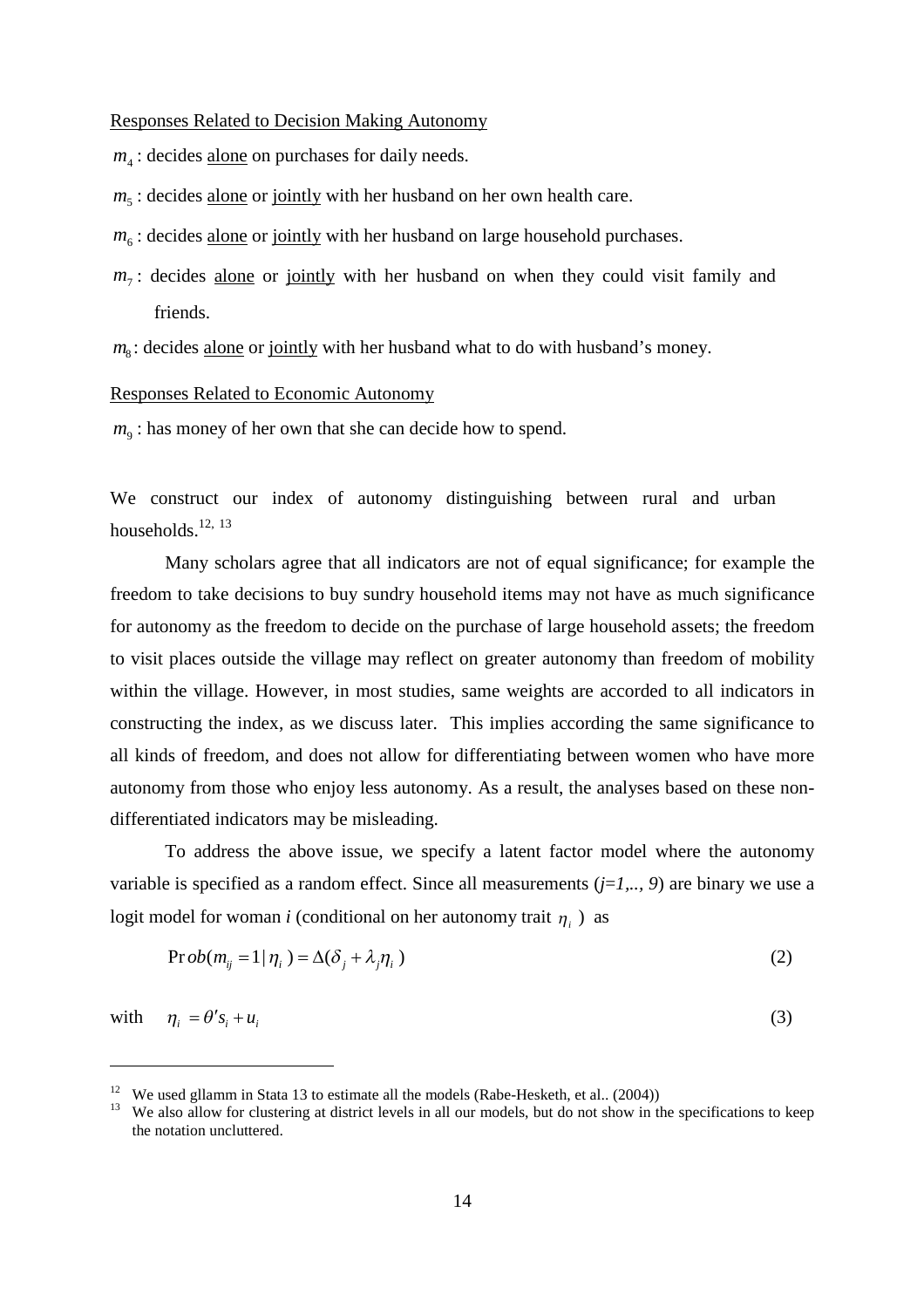$\Delta$  is the logistic distribution function (CDF). Maternal autonomy variable  $\eta_i$  is specified as a random effect and  $\delta_j$  and  $\lambda_j$  are the intercepts and factor loadings respectively. Equation (3) specifies the determinants of autonomy which include variables related to customs and traditions. All variables that are in  $\zeta$  (equation (1)) and an additional variable that is the difference between the husband and wife are included in (3). Details of these are given in the next Section.

Identification of the parameters requires some normalisation of the coefficients in (2). We impose the restriction that the first loading is 1. This implies that all the other loadings are estimated relative to the first one. This also enables us to estimate the variance of the autonomy trait freely. The latent characteristic 'autonomy' requires a scale for measurement. We assume that it is centred at 0 and the variance is  $\sigma_n^2$ . The Model given by equations (2) and (3) are jointly estimated using maximum likelihood methods with the assumptions that  $\eta_i$  s are normally distributed (i.e  $\eta_i \sim N(\theta' s_i, \sigma_\eta^2)$ ) and hence  $u_i$  is also normally distributed. We then use the estimated posterior conditional mean (also known as the Empirical Bayes estimator)  $E(\eta_i \text{ [data] of the latent variable } \eta_i \text{ to construct our index of automomy for every } i$ woman in the sample.<sup>14</sup>

Three remarks are in order. First, it is assumed that the likelihood of a woman saying "yes" to one of the questions (called "measurements") is a sum of two variables: the latent 'autonomy' characteristic that has different effects on the measurements and an error orthogonal to the autonomy trait, which is assumed to be logistically distributed. This assumes that conditional on autonomy, the measurements are independently distributed. These important assumptions play a crucial role in most of the estimators used in the literature. If cultural norms play an important role in defining the autonomy a woman has, then equation (3) becomes crucial.<sup>15, 16</sup>

$$
E(\eta_{Fi} | m_{i1},...,m_{i9}) = \int \eta_{Fi} f(\eta_{Fi} | m_{i1},...,m_{i9}) d\eta_{Fi} = \frac{\int \eta_{Fi} f(m_{i1},...,m_{i9} | \eta_{Fi}) f(\eta_{Fi}) d\eta_{Fi}}{f(m_{i1},...,m_{i9})}.
$$

<sup>14</sup> This is also known as the Bayesian shrinkage estimator, see Goldstein (2003). This method of estimating unobserved individual specific heterogeneity is equivalent to estimating taste parameters in mixed models of choice (Train, 2009: Chapter 11). Also see the recent literature on the estimation of 'Teacher Effectiveness' (Kane and Staiger, 2008; Chetty, et al. 2014a and 2014b). Simply put, this estimator is

<sup>&</sup>lt;sup>15</sup> Generally, the index of autonomy is either measured as the first principal component (Chakraborty and De (2011)) or as a simple average of the measurements (Jensen and Oster (2009)). Autonomy index is the dependent variable in Jensen and Oster (2009) and they were interested in looking at the effect of the introduction of cable TV on women's status (autonomy) using a panel data which sampled mainly rural households (plus Delhi) that included at least one woman aged 50 or older over three years: 2001-2003. The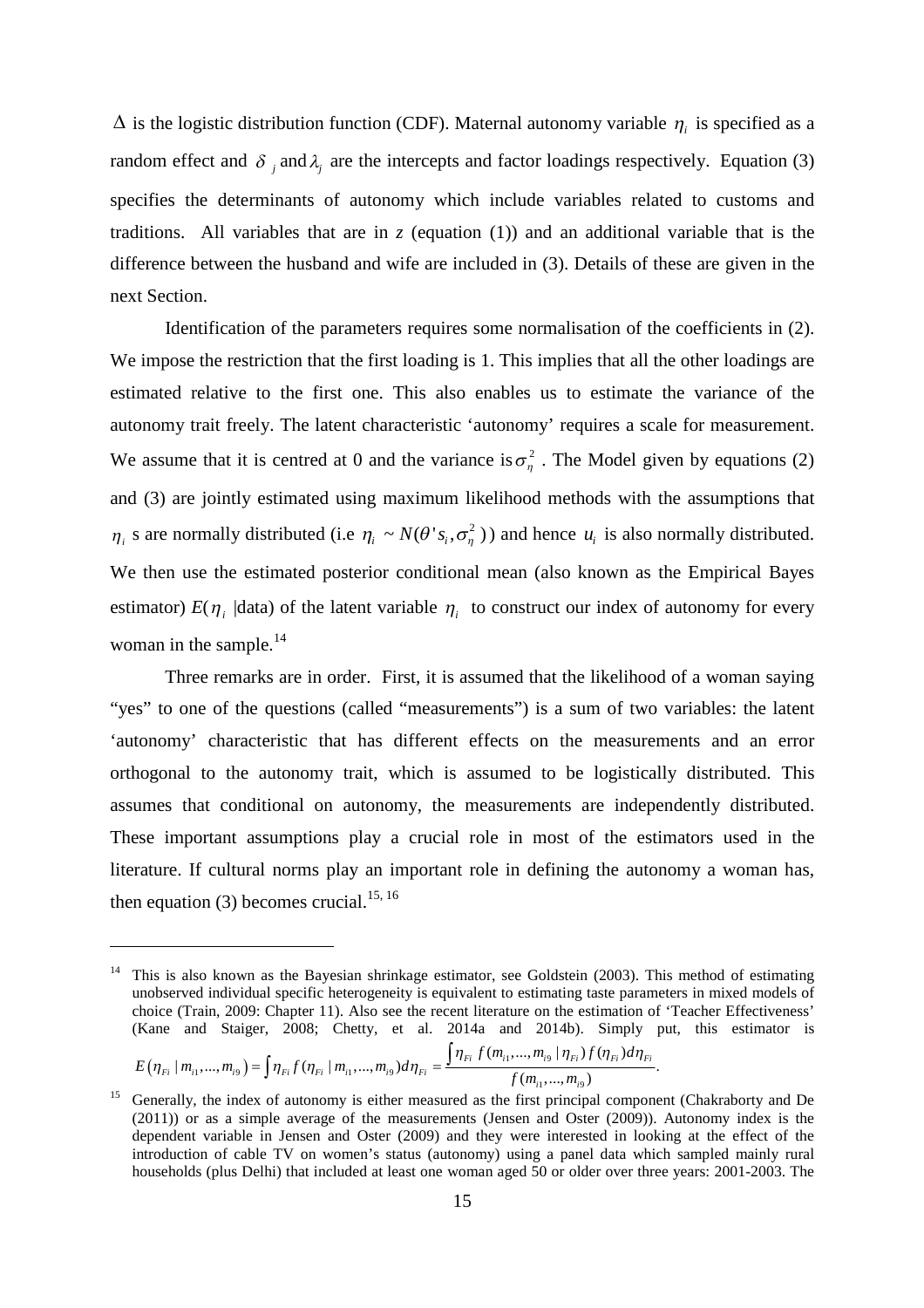Second, in the language of Item Response Theory (IRT), the intercepts  $\delta_j$  are called item "difficulty" and factor loadings (i.e. slope coefficients)  $\lambda_j$  are called item "discrimination". Comparing two intercepts, the larger the intercept, larger the probability of saying yes to the question for the same autonomy measure. Hence the smaller intercept measurement is said to be a more "difficult" item. In terms of the factor loadings which are the slope coefficients, the probability of saying yes with the measurement that has a larger slope will be more sensitive to small changes in the autonomy trait compared to the one with the lower slope and hence said to be more discriminatory. Hence in our application, (i) a larger intercept implies that women are more autonomous in this particular dimension; (ii) the larger the slope, the better would be the measurement in distinguishing different autonomy traits. It is important to account for the differential role of autonomy on different dimensions. We let the data tell us whether this is the case.

Third, our model is a structural model since we are able to identify separately the effects of variables that are in *s* and *z* (socio-economic parent level variables) that have a direct effect on autonomy (equation 3) and also the effect of these variables on child nutrition conditional on autonomy (equation 1).

In order to assess the importance of the autonomy index in explaining the observed variations in the measurements, we use what is called a 'reliability' measure. This is given by

$$
\hat{\lambda}_j^2 * v \hat{a} r(\eta_F) / \left[ \hat{\lambda}_j^2 * v \hat{a} r(\eta_F) + v \hat{a} r(district-level\ unobservable) + \pi^2 / 3 \right]
$$
 (4)

This is the proportion of the total variance in that particular measurement that is attributed to the "unobserved autonomy" trait, i.e., a measurement with a larger "reliability" measure is able to explain larger proportion of the variability in the observed pattern of women's answers to that question relative to another measurement with a smaller reliability measure.

Full details of the variables and their definitions are given in Table 1 and a discussion is provided in Section 5.

authors' definition of 'autonomy' is the average of answers given to six questions/measurements with some overlap with the measures we have used although the conversions into binary indicators differ somewhat from ours. Creating an index such as in Jensen and Oster (2009) is equivalent to using a woman specific 'fixed effect' in a linear model with measurements as the dependent variable which implies that all answers are equally weighted in the construction of the index. In our paper, the autonomy variable is treated as a latent characteristic which is difficult to shift in the short run, and the measurements are fallible measures of this trait. Also see the replication study by Iversen and Palmer-Jones (2015) and the response by Jensen and Oster (2014b).

<sup>&</sup>lt;sup>16</sup> The estimates of our model using the indexes created as the first principal component and a simple average, produced an estimated effects of autonomy which were nearly a quarter of our estimates. The results are available from the authors on request.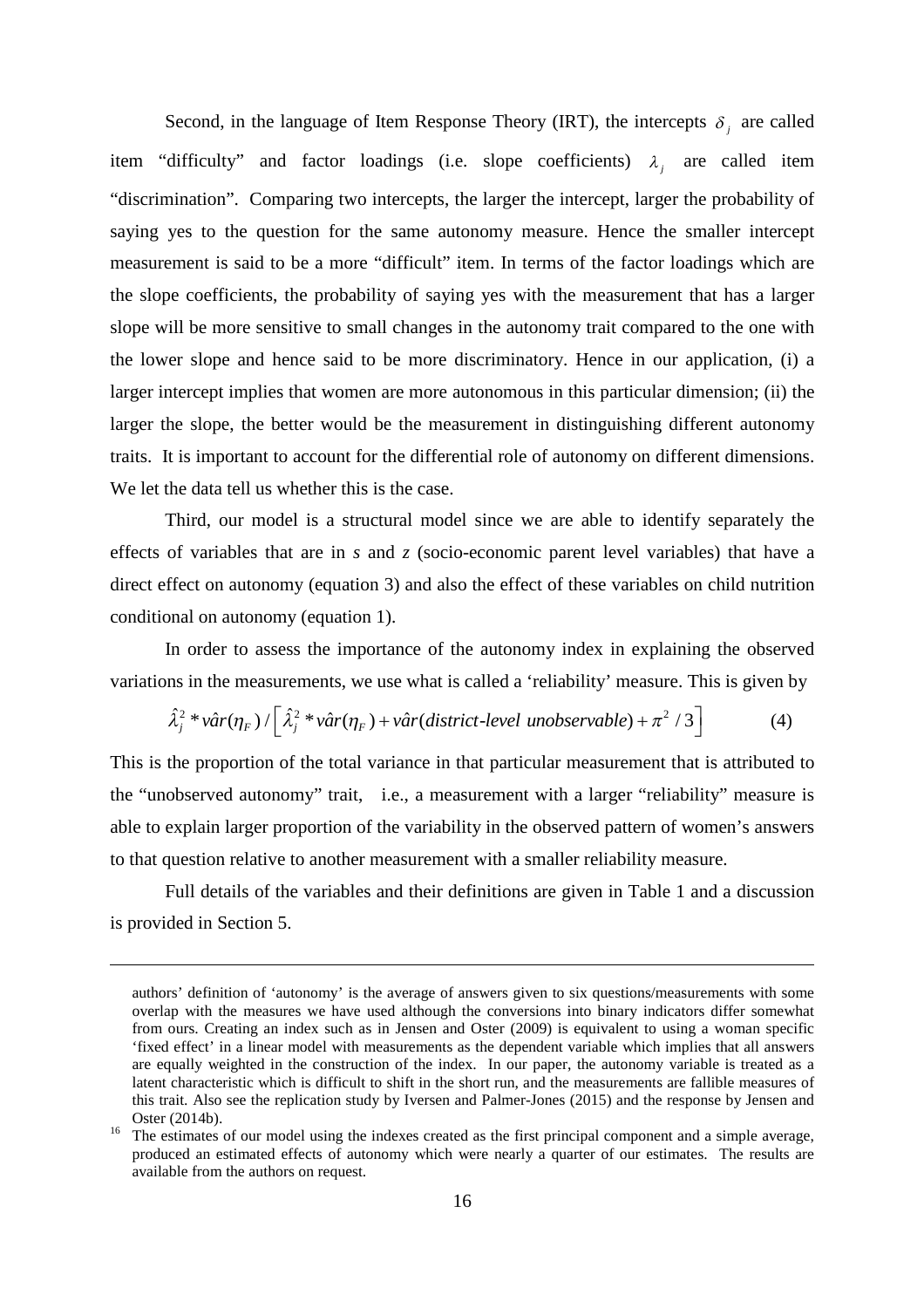## **5. Descriptive statistics of the variables**

The anthropometric information was collected on surviving children who were under 5 years old at the time of the interview. Sample selection criteria used is provided in Section 4. Descriptive statistics for the variables used in the construction of the autonomy index as well as the analyses of the nutritional status, are given in Table 1.

*Autonomy measurements:* Unsurprisingly, urban women enjoy more autonomy compared to women living in rural areas (Panel [1]). The mean of each of the autonomy related measurements is slightly higher for urban women. Therefore a score created by summing all the means of the autonomy-related measures is also higher for urban women compared to rural women (5.18 vs 4.24). That is, on average, rural women only have autonomy in four dimensions compared to urban women who have slightly more autonomy.

A score has been created for each woman by adding up the responses to each of the nine autonomy related measures. The frequency distribution of the score is provided in Table 2. About 8 percent of rural women do not have any autonomy at all according to our chosen measurements. This is slightly lower at 4 percent among the urban women. Only a very small proportion of women (2.2 percent in rural areas and 4.3 percent in urban areas) have reported saying that they have full autonomy (i.e., value of all nine autonomy measures is 1).<sup>17</sup>

*Variables in the nutrition and autonomy equations (1) and (3) - Z and S***:** Panel [2] of Table 1 has the summary statistics for the variables that are common to equations (1) and (3). The average age of women in the sample is similar across both groups. With regard to caste, there are more scheduled tribe and schedule caste women in our rural sample. Also, there are relatively more Muslim women in our rural sample.

The women in our urban sample are more educated in general. They are also more likely to be staying at home which is not surprising given the presence of very young children in the family.

*Variables in the autonomy equation (3) alone – S***:** We assume that the difference in age between the partners only acts on the autonomy trait and not on nutritional status conditional

<sup>&</sup>lt;sup>17</sup> The number of individuals who have said yes (no) to all questions matter for the estimation of the unobserved autonomy trait as the mothers will be estimated to have a very large positive (negative) value in order ensure that the probability of saying yes is very nearly 1 (0). Too many mothers in the tail area will not fit the model very well.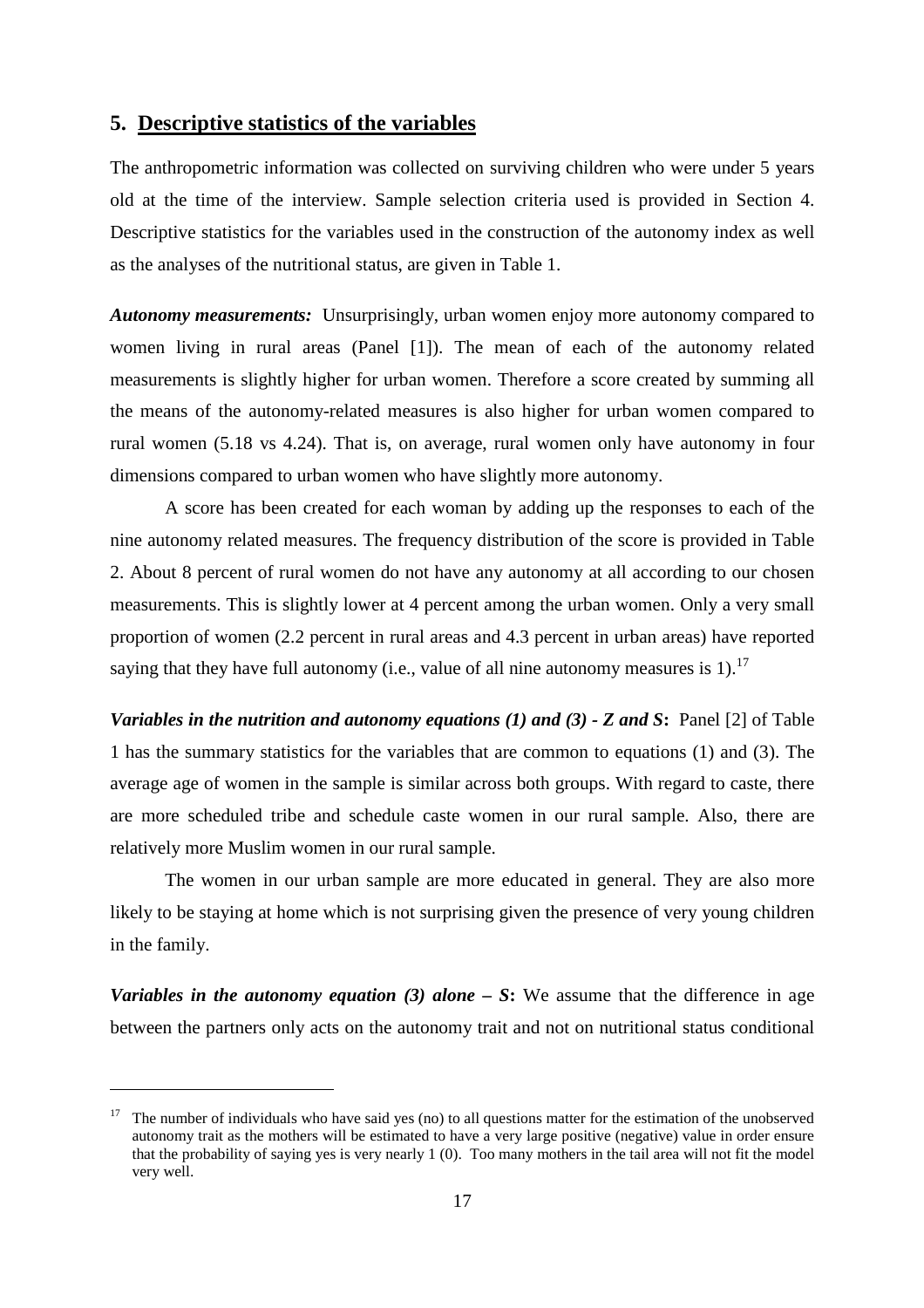on autonomy. The summary statistics for this is provided in Panel [3] of Table 1. The age differences between the partners are very similar across both rural and urban women. In nearly 50 percent of the families, the husband is three to five years older than the wife.

*Variables in the nutrition equation (1) alone:* The summary statistics for the child-specific and mother-specific covariates that enter the nutrition equation alone are provided in Panel [4] of Table 1.

*Nutritional status variables:* Panel [5] in Table 1 provides some summary statistics for the nutritional status variables. In terms of the two indexes (HAZ and WHZ), urban children are doing slightly better than the rural children on average. A very large 48 percent (37 percent) of rural (urban) children are stunted according to the WHO definition. This is very large compared to the predicted proportion of children who would be classified as stunted according to the WHO distribution.<sup>18</sup> The plots of the HAZ (WHZ) scores along with the standard normal density (which would be what one would expect according the WHO measures), separated by rural and urban children are provided in Figures 1a and 1b (4a and 4b). The smoothed HAZ (WHZ) scores varying by age in months are provided in Figures 2a and 2b (5a and 5b). Finally, figures 3a and 3b (6a and 6b) plot the probability of being stunted (wasted) by age. Four points are noteworthy here. First, the distributions of HAZ and WHZ are shifted to the left relative to the WHO distributions, with the distribution of HAZ scores much worse than the distribution of WHZ scores. Second, HAZ scores deteriorate at a faster pace with age compared to the WHZ scores, but stabilize after the child reaches approximately 2 years of age. Third, the proportion of children classified as stunted also rapidly increases with age but, the proportion of children classified as wasted hardly changes with age. Fourth, urban children fare slightly better relative to the rural children.

## **6. Results**

#### *6.1 Autonomy index*

The results from the estimation of equations (2) and (3) are presented in Tables 3 and 4. We first discuss the results of equation (3) presented in Table 4.

Since the WHO distribution is approximately standard normal, one would expect to find approximately 3 percent of the children in the population to have a HAZ score that is less than -2, and, therefore, to be classified as stunted.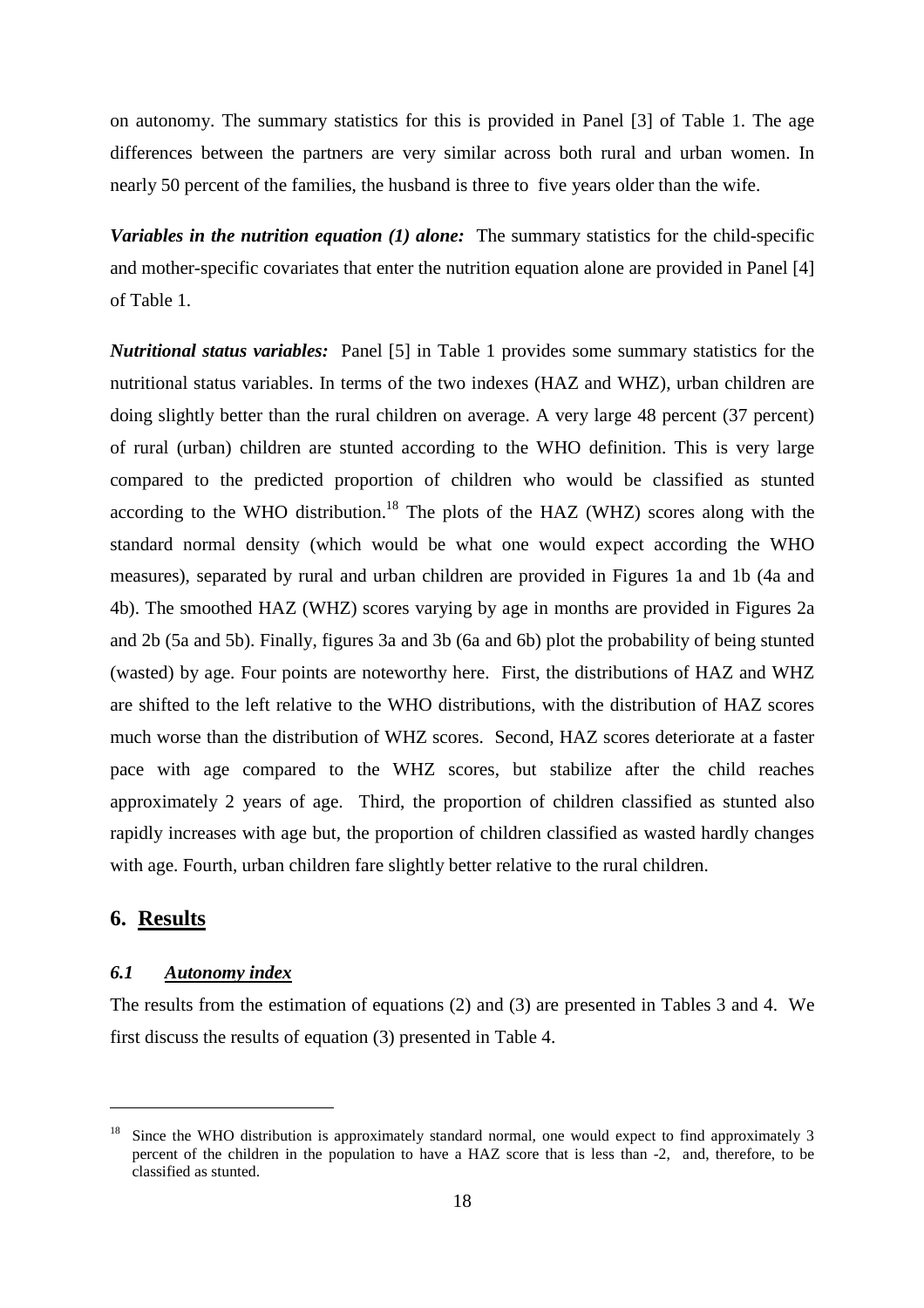Interestingly, household wealth is found to be negatively associated with autonomy.<sup>19</sup> This negative association may be due to the fact that wealthier families in India usually employ workers in the household who will take them around, do the daily shopping, etc. As expected, living within a nuclear family appears to have a significant positive impact. In a nuclear family, there would often be no option but for women to step out and go alone to places such as the market and health care facility. Women's autonomy is found to be positively and significantly associated with their age. This is interesting because it points to the fact that with age, women tend to become more autonomous.

Compared to women of the "general caste", women's "Scheduled Tribe" status appears to have a significantly positive impact on women's autonomy in the urban areas. Scheduled Tribe women move around a lot, and they would therefore be expected to have more autonomy. Also, patriarchy is not so deeply embedded among most Scheduled Tribes as it is among the general castes. There is a significantly negative association between "Other Backward Caste" (OBC) status and autonomy in rural areas. One explanation for this is that unlike the Scheduled Tribes, most OBCs are embedded within the religious and caste systems, and hence imbibe the patriarchal systems they propagate. Religious status of women also has a significant impact on autonomy; and the direction of impact is along anticipated lines. Compared to Hindu women, Christian women enjoy more autonomy. Muslim religious status is found to be associated with lower autonomy in the rural areas.

Women's education level, as expected, has a very significant positive impact on their level of autonomy. A steeper gradient is found for the rural women. What is interesting is that it appears that partner's educational status is found to be associated negatively with rural women's autonomy.

Surprisingly, women whose partners are older than them by two years or more are found to have more autonomy – mainly in the rural areas. This is extremely surprising. One would expect that if husbands are older, they would be exercising greater control over the lives of woman.

As expected, exposure to media has a significant impact upon autonomy in both rural and urban areas.

<sup>&</sup>lt;sup>19</sup> The wealth index is a factor score constructed from a combination of thirty three household assets and housing characteristics such as ownership of consumer items, type of dwelling, source of water, and availability of electricity (IIPS 2007b).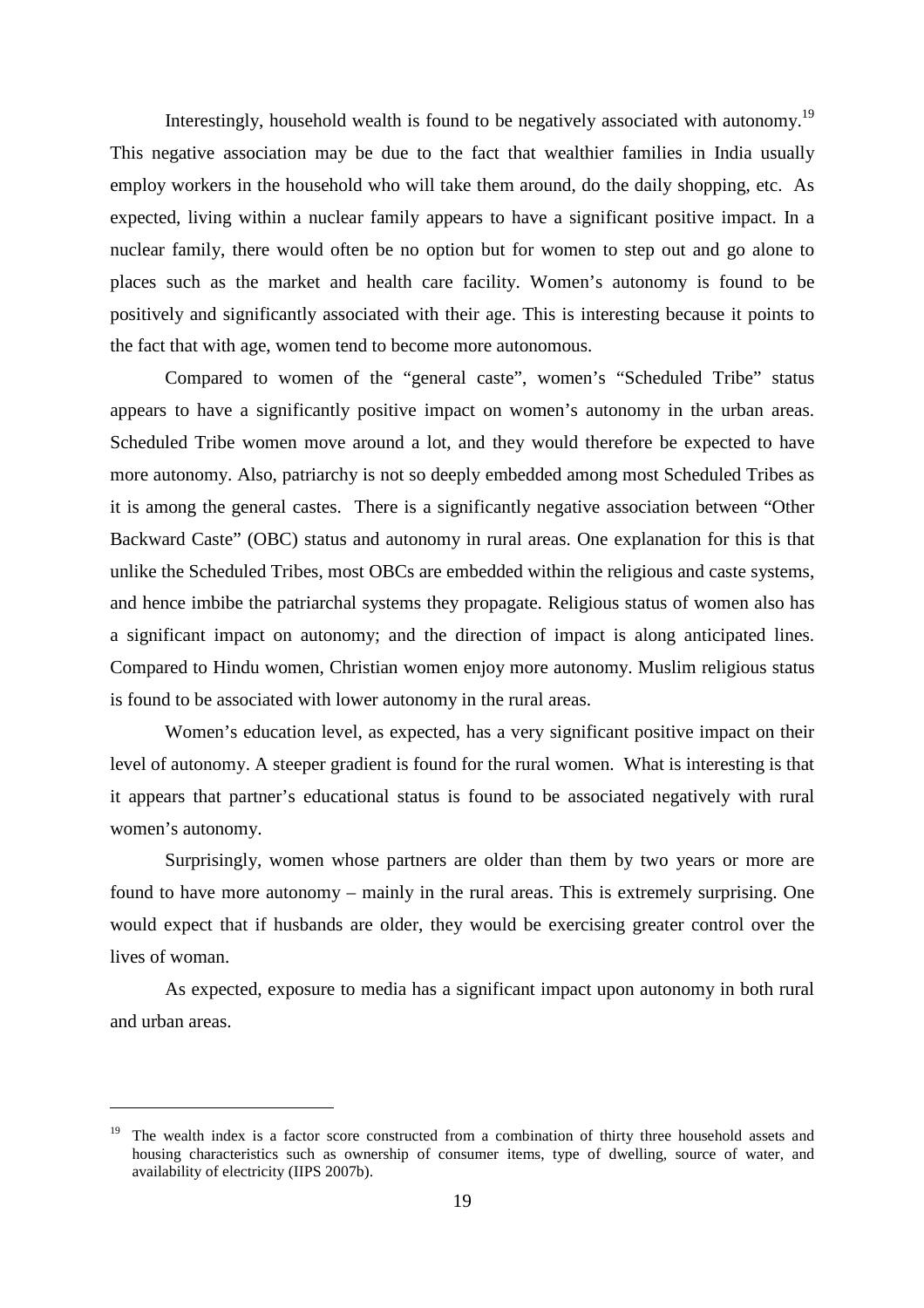Working women have more autonomy, relative to non-working women. Employment not only allows her more freedom to move around, but also provides opportunities for meeting other people and interacting with them. Most importantly, work provides her with an income, which boosts her feelings of self-worth and helps her to deal with her circumstances.

A great degree of the variation in women's autonomy cannot be explained by any of the above socioeconomic or demographic factors, but by historical, traditional, political, institutional and cultural factors which vary enormously across states in India. To capture this variation, state dummies were included in the model. The reference state is Uttar Pradesh (UP), the largest state in the country comprising of over 16 percent of the country's population. The largest positive state effect is for Mizoram in the Rural Sample. This is followed by Meghalaya. The situation is very different for urban areas. The largest state effect is for the state of Assam followed by Mizoram. These findings support beliefs about North Eastern states that are home to most of the rare matriarchal and matrilineal communities in India; culturally and historically, these states assign much greater value and power to their women than most other states in India. The worst state effect is for Jammu and Kashmir followed by West Bengal - which corroborates the generally patriarchal image of these states.

State-level analysis is not within the scope of this paper, but it is clear that historical and cultural factors as well as governance, policies, institutions and other state-level effects have an impact on autonomy among women.

We now turn to the discussion of the estimated factor loadings, given by equation (2) and presented in Table 3.

The estimation of the model requires a normalization and the factor loading related to whether the woman is allowed to go to the market alone is normalized to  $1<sup>20</sup>$ . In terms of the discriminatory power of the measurements (higher factor loadings), the decision-making measurements have high discriminatory power relative to the reference case (i.e., they have a factor loading that is larger than 1). Another way to say this is that a small change in the autonomy trait will have a larger increase in the probability of saying "yes" to these questions relative to other measurements.

The "reliability" measure (equation (4)) is reported at the bottom of Table 3. This is calculated as the proportion of variance explained by the autonomy index in the total variation

<sup>&</sup>lt;sup>20</sup> We chose to normalise on this factor loading since we expect autonomy to have a non-zero effect on this measurement.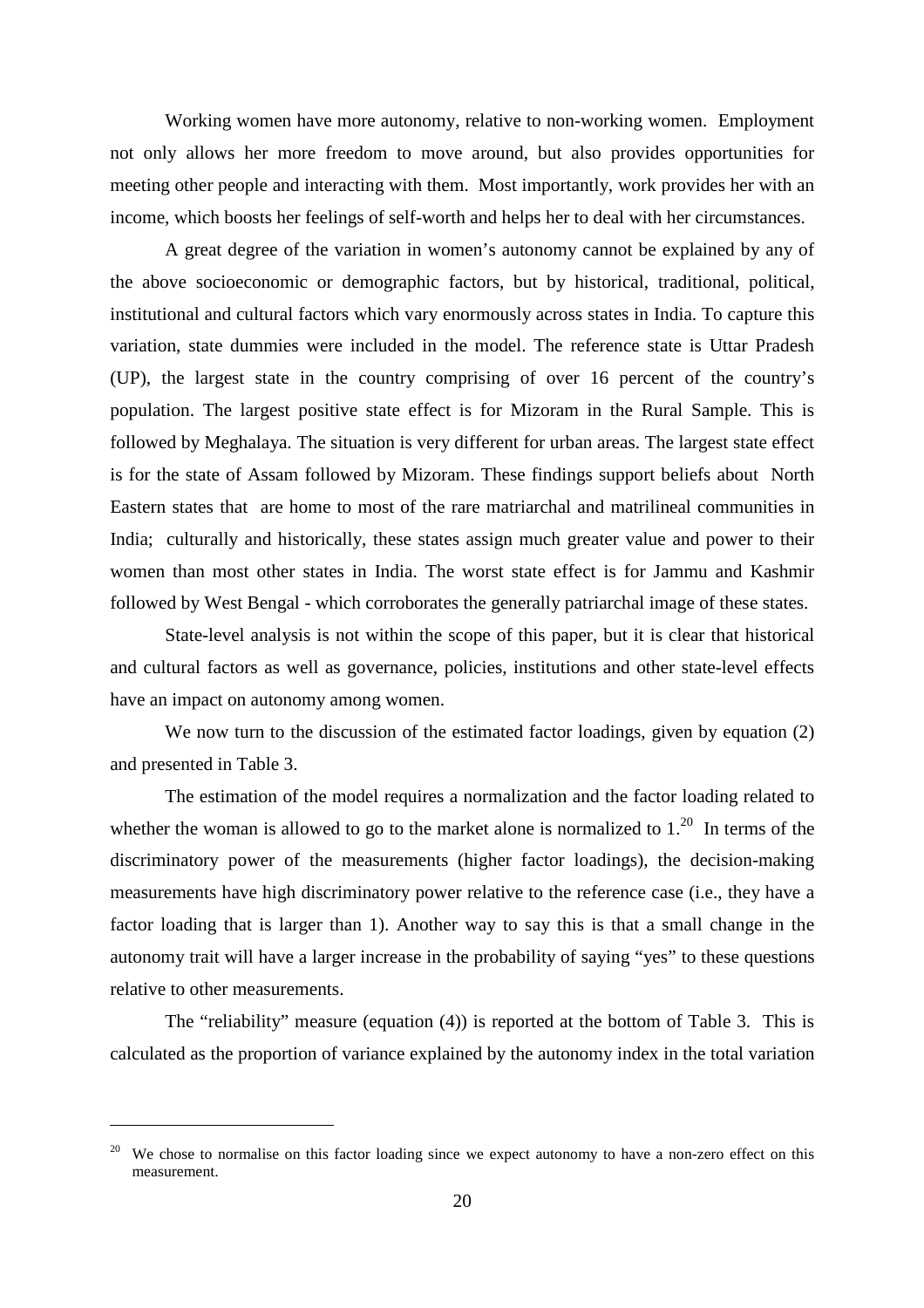of the measures (m1-m9) individually.<sup>21</sup> The latent autonomy trait is able to explain more than 60 percent of the variations in the observed measures related to whether the woman has a role in the decisions concerning large household purchases, and on visiting family and friends; the latent autonomy trait also explains over 40 percent of the variations in the woman's participation in decisions regarding her own health care. Unequal factor loadings estimated in this model reiterate the importance of allowing for different dimensions of autonomy to play a different role; thus, they illustrate why an index derived by simply averaging the measures would be problematic. $^{22}$ 

#### *6.2 Nutritional status*

We estimate a series of linear regressions explaining child nutritional status measured as (i) the Height for Age Z (HAZ) score; (ii) Stunted: an indicator for whether the child is "stunted" according to the WHO (2006) definition where the HAZ score is less than -2; (iii) Weight for Height (WHZ) Z score; (iv) Wasted: an indicator for whether the child is "wasted" according to the WHO (2006) definition where the WHZ score is less than  $-2$ .<sup>23</sup>

If a child has died in the past because of severe malnutrition, then the sample of surviving children for whom we have a valid measurement of nutritional status is an endogenously selected sample. In the absence of plausible instruments to account for this selection, we have included in all our regressions an indicator variable that accounts for whether the mother has experienced child death in the past. The effect of this variable was never significant in any of the regressions except in the most simplest of the specification where no covariates were included in the nutrition equation.

As discussed in the Introduction, son-preference is likely to lead to differential care and feeding practices, and, hence, to differential nutritional outcomes. That is, nutritional outcomes would significantly depend not only upon the gender of the child, but also upon the gender composition of existing children, and how this compares with parents' desired number of boys and girls.

The data on child nutrition were collected for children born within the last five years at the time of the interview. Panel [1] of Table 5 shows the frequency distribution for the

<sup>&</sup>lt;sup>21</sup> See equation (4).

 $22$  Detailed discussion about the other methods of capturing "autonomy", the ranking of mothers under different methods and the estimated effects of autonomy on nutritional status for our preferred specification, can be obtained from the authors.

<sup>&</sup>lt;sup>23</sup> All models are estimated using OLS but allows for clustering at the PSU level with standard errors bootstrapped with 500 replications.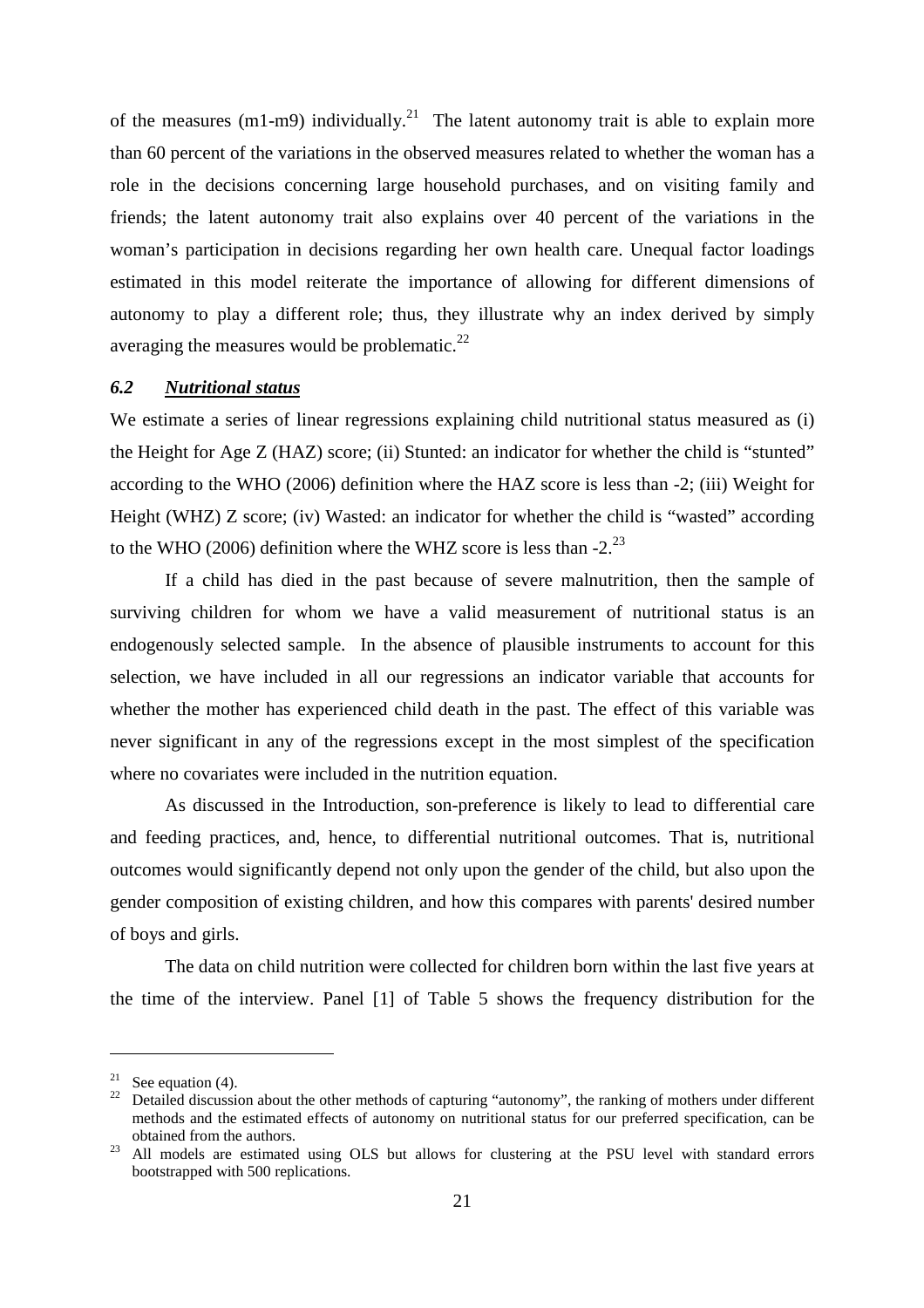number of children who are born within five years of the interview date, and contributing to the sample per mother. The data indicate that 64 percent of rural mothers and 71.4 percent of urban mothers only have one child born during this time interval. The higher proportion of mothers with one child in urban areas is also consistent with urban mothers having longer birth intervals between births. About 96 percent to 97 percent of mothers only contribute one or two observations to the sample.

There are two ways in which son preference may cause this sample to be endogenously selected. First, son preference may lead to sex-selective abortion, which may lead to a lower proportion of girls at birth. Second, son preference is likely to have an impact on birth intervals and fertility choices. Parents may use a stopping rule for their fertility choice that depends on the number of girls and boys they already have (Barcellos et. al. 2014). Additionally, the birth-intervals between children also might depend on the sex of the previous child if the mother tries to conceive faster in the hope of having a boy after a girl (Jayachandran and Kuziemko, 2011). Both these practices would imply that the number and gender of children in the sample are not randomly determined but depend upon various other observed and unobserved factors - thereby causing estimators to be biased.<sup>24</sup>

We first address the issue of possible sex selection through abortion of female foetuses by studying the distribution of birth orders of the children (see Panel [2] of Table 5). Among all children, except for the first-borns, the sex imbalance is exacerbated. We cannot reject the null of equality of proportion of boys and girls among the first-born children - implying that parents generally do not sex-select their first child. Based on this evidence, we choose to only use the first-borns for further investigations.

The other issue (i.e., son preference affecting birth spacing, stopping rules, and care and feeding practices) is more complicated. If the first-born is a girl child, the family would try to conceive faster in the hope of having a boy. This would reduce the amount of time that the child can receive undivided care and attention (and, especially, breast milk) (Jayachandran and Kuziemko, 2011). Further, the availability of care and attention after the birth of the second child might depend upon the gender of the second child. If the first-born is a boy, and the second child is a girl, the first-born may continue to receive care, attention and greater

<sup>&</sup>lt;sup>24</sup> The survey collected information on what the ideal number of boys and girls the woman would like to have. We created a binary indicator for women who stated that they preferred a higher number of boys than girls. When this was included in our previous Model 1, this variable was not significant. We do not use this variable because of the possibility of this variable being highly correlated to the number of children already in the family and their sex composition.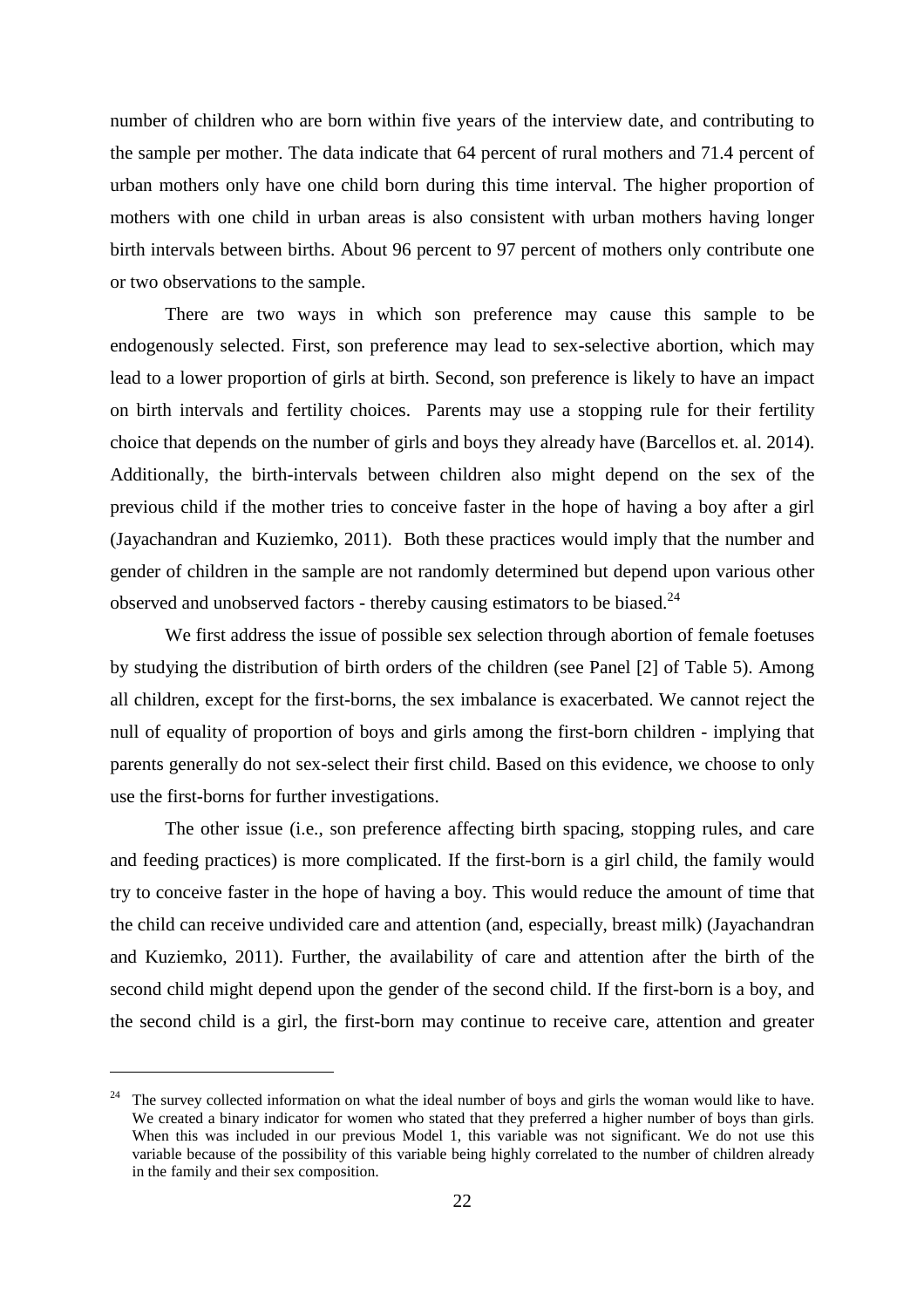resources. On the other hand, if the first-born is a girl and the second born is a boy, the amount of care and resources available for the first child may reduce drastically affecting her health and nutrition. Therefore, nutritional status of the first-born depends upon the parents' attitude (i.e., their son preference) as well as upon the birth interval, and the sex of the second child. In order to address this problem, we restrict our sample to those first-borns who are less than a certain age threshold, i.e., who are young enough that they are unlikely to be affected by the birth (and hence sex) of the second child. We have elected to restrict our sample in this way rather than choosing those eldest children without a younger sibling because the choice of the "only child" as a sample group will lead to endogenous selection if mother conceives sooner after a girl (Barcellos et al. (2014)).

Panel [3] of Table 5 describes how many first-born children were observed with a second-born by the birth-year of the first-born. We find that 34.2 percent (29.2 percent) of rural (urban) first-borns have a second sibling in the sample. The older the first-born, the higher the chances of observing a second child in the sample. Since this pattern is dictated by the birth intervals, selecting a sample of first-borns without a sibling, will not deal with the problem of endogeneity caused by son preference as discussed earlier. This can be illustrated with an example. If a woman has a girl for a first child, then she may have the second child quickly in hope of having a boy. On the other hand, if the first child is a boy, the woman may delay the second pregnancy to allow the boy to receive full care and attention. Thus, if we use this criterion, i.e., first-borns without a sibling, boys may have a higher probability of inclusion into the sample.

We therefore explore if and how we can select a sample of children, based on their birth order and age, in order to reduce the endogeneity problem caused by son preference. A calendar-year based criterion is likely to be more "objective", and therefore provides a sample selection that is less likely to favour either boys or girls. In order to create the most objective sample, we study the distribution of children in the sample when different combinations of age (children below a certain age), birth order (first or last born) and date of birth (children born after 2003 or after 2004) are applied. Below we describe some descriptive statistics when these age, birth-order and date-of-birth criteria are applied.

The age distribution of the first-borns is provided in Panel [4]. Over 50 percent of the children in the sample are aged 24 months or more, and approximately 30 percent to 35 percent of children are under 18 months old. In terms of the age distribution of last-borns given in Panel [5], approximately 27 percent to 31 percent are aged less than 15 months. This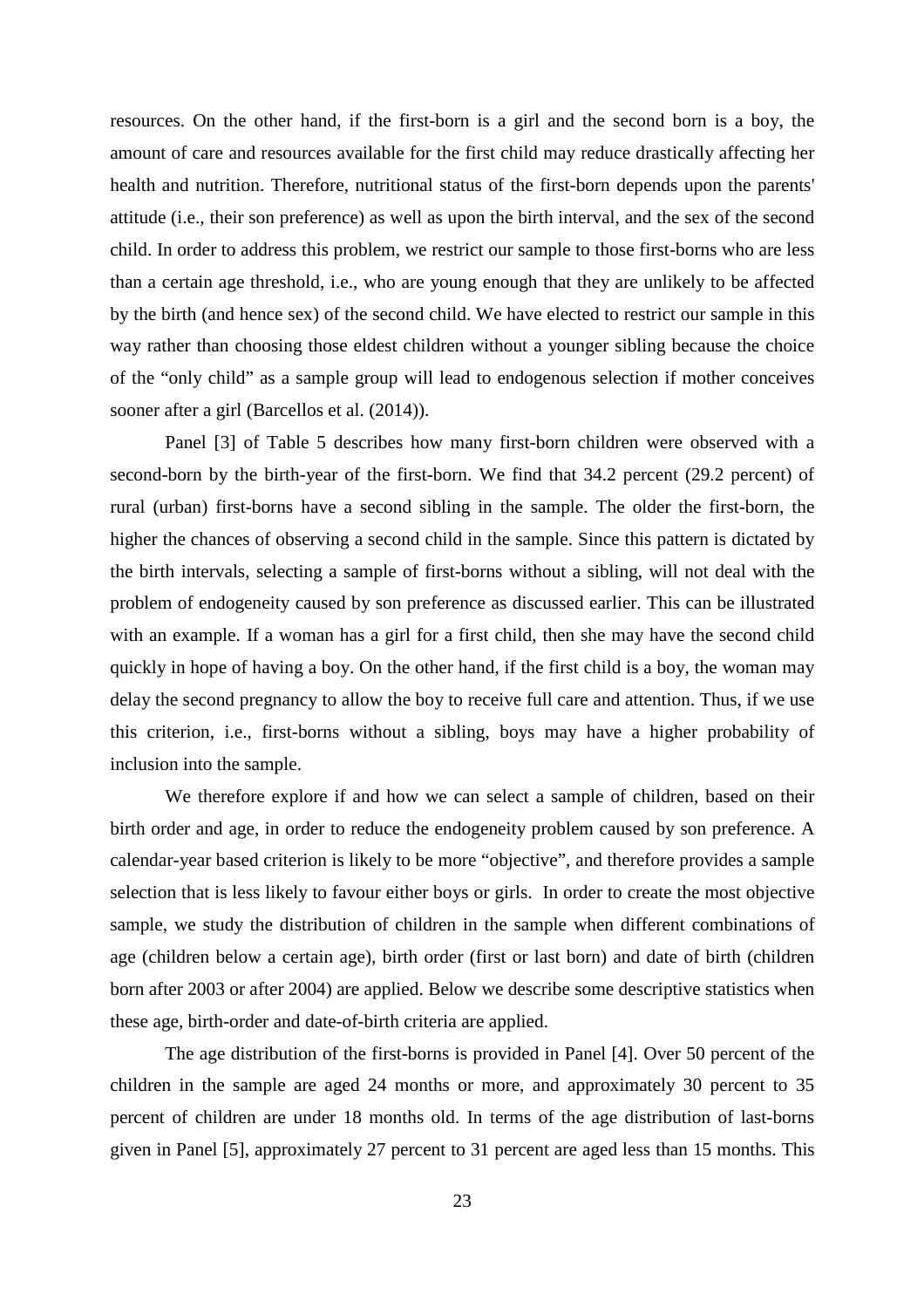is the sample used in Barcellos, et al. (2014) drawn from first round of the same survey we use (third round). If the families did not sex-select using pre-natal diagnostic tools but perhaps used birth-spacing to achieve the desired target for the number of boys, choosing a sample of last-borns who are less than 15 months would mitigate the endogenous selection somewhat. About 18 percent of the rural children who are first-borns are also the last one to be observed in the sample (Panel [6]). The figure is higher (26 percent) among the urban children. These figures reflect the fact that the birth intervals are shorter in rural families.

We next look at the age distribution among our first-borns who were born after 2003 (Panel [7]). The age of children born in the same month may also vary at the time of the interview due to the interviews taking place sometime between 2005 and 2006. Among this group of children, about 65 percent of rural children and 62 percent of urban children are aged less than 17 months.

This analysis allows us to understand the distribution of children in different cuts of the sample when different selection criteria based on age, birth order and date of birth are applied.

We next summarize the estimates of the effects of our autonomy variable on nutritional status by different cuts of the sample used in the estimations in Table 6. As discussed earlier, we only report the results for the rural sample of children and also only for the long-term nutritional status indicators given by the HAZ score and an indicator "stunted"' for whether the child is below -2 SD of the HAZ distribution according to WHO.<sup>25</sup> An additional interaction term between the autonomy variable and a girl child was included in the model to assess whether female children benefit more than male children when the mother is more "autonomous", ceteris paribus. However, the interaction term was insignificant in all of the regressions using either the first-borns or the last-borns.

The most crucial finding is that maternal autonomy has a significant positive impact on HAZ, and a negative impact upon stunting irrespective of the sample used. We defer discussions on the magnitudes of these estimates until later on in this section. Here we summarise the main results:

(i) Maternal autonomy is positively associated with HAZ score. One SD increase of the autonomy index is estimated to increase HAZ score by around 0.04-0.05 for children

<sup>&</sup>lt;sup>25</sup> The results for the other nutritional status measures (WHZ, 'wasted') and also all results for the urban samples are available on request from the authors. These are not reported due to the insignificant effect of autonomy on child nutrition.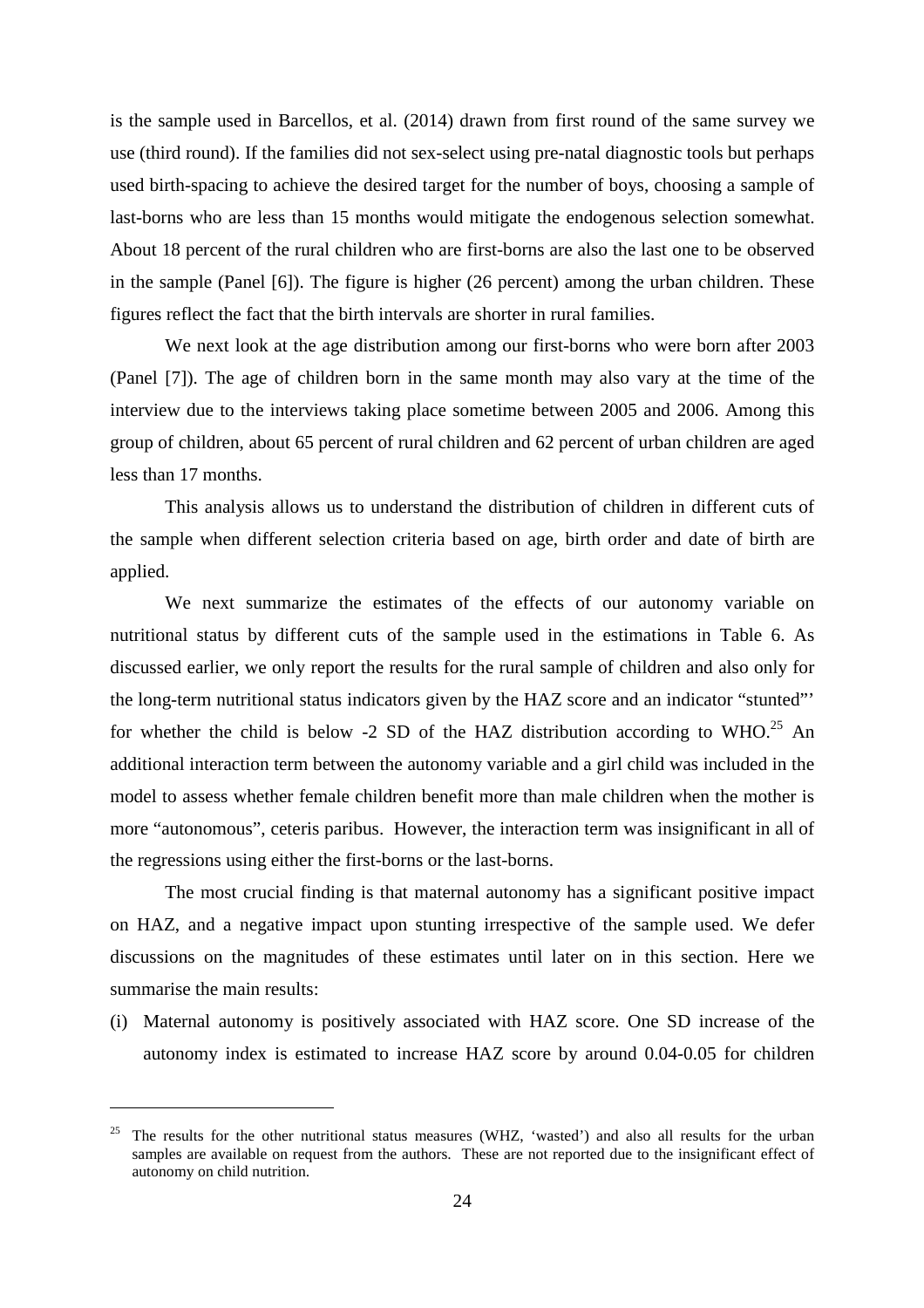aged 0-59 months, regardless of whether the sample contains all children or just the first or the last-borns only (Panels [1] and [5]).

- (ii) In terms of the first-born sample, the estimated effect of autonomy is much larger than the estimates obtained using the full sample of children aged 0-59 months. A one SD increase in autonomy is estimated to be associated with an increase of about 0.11 to 0.16 in the HAZ score, depending on how we cut the sample. The magnitude was not sensitive to whether we select children aged less than 15 months or 18 months. The lowest estimate of 0.11 was obtained when the sample is extended by including children born during 2004. That is, extending the sample to situations in which more children might be present in the family reduces the effect of autonomy on long-term nutritional status.
- (iii) As discussed earlier, prevalence of son preference in India can lead to families engaging in pre-natal sex selection, and/or endogenously choosing birth-spacing to obtain the desired sex composition of the family's children. Generally, the estimated effects of autonomy are lower when the sample of last-borns is used compared to the estimates from the sample of first-borns. This is not surprising because the nutritional status of lastborn children may be affected by the presence of older children in the family.
- (iv) The estimated effect of autonomy for the sample of children aged 0-59 months is about a quarter of the estimates obtained for the sample of only the first-borns who are less than 18 months old.

The beneficial effect of autonomy on the probability of stunting wanes when older children are included, regardless of their birth orders. One SD increase in autonomy is estimated to decrease the probability of stunting by 0.035 among younger children, but only by about 0.015 when older children are included, regardless of their birth-order. For our firstborn sample aged less than 18 months, a one SD increase in autonomy is associated with approximately 0.032 point reduction in the probability of stunting. The discussion of this magnitude is deferred until the next subsection.

We therefore conclude that there is a positive association between the long-term nutritional status of the first-born and maternal autonomy. The investigations we have carried out suggest a positive association even for older children under the age of 5.

It is well known that the first two years of life are considered to be the most important "window of opportunity" to make a long-term impact upon children's nutritional status (UNICEF, 2013), and their lifelong health and well-being. Thus, the finding that more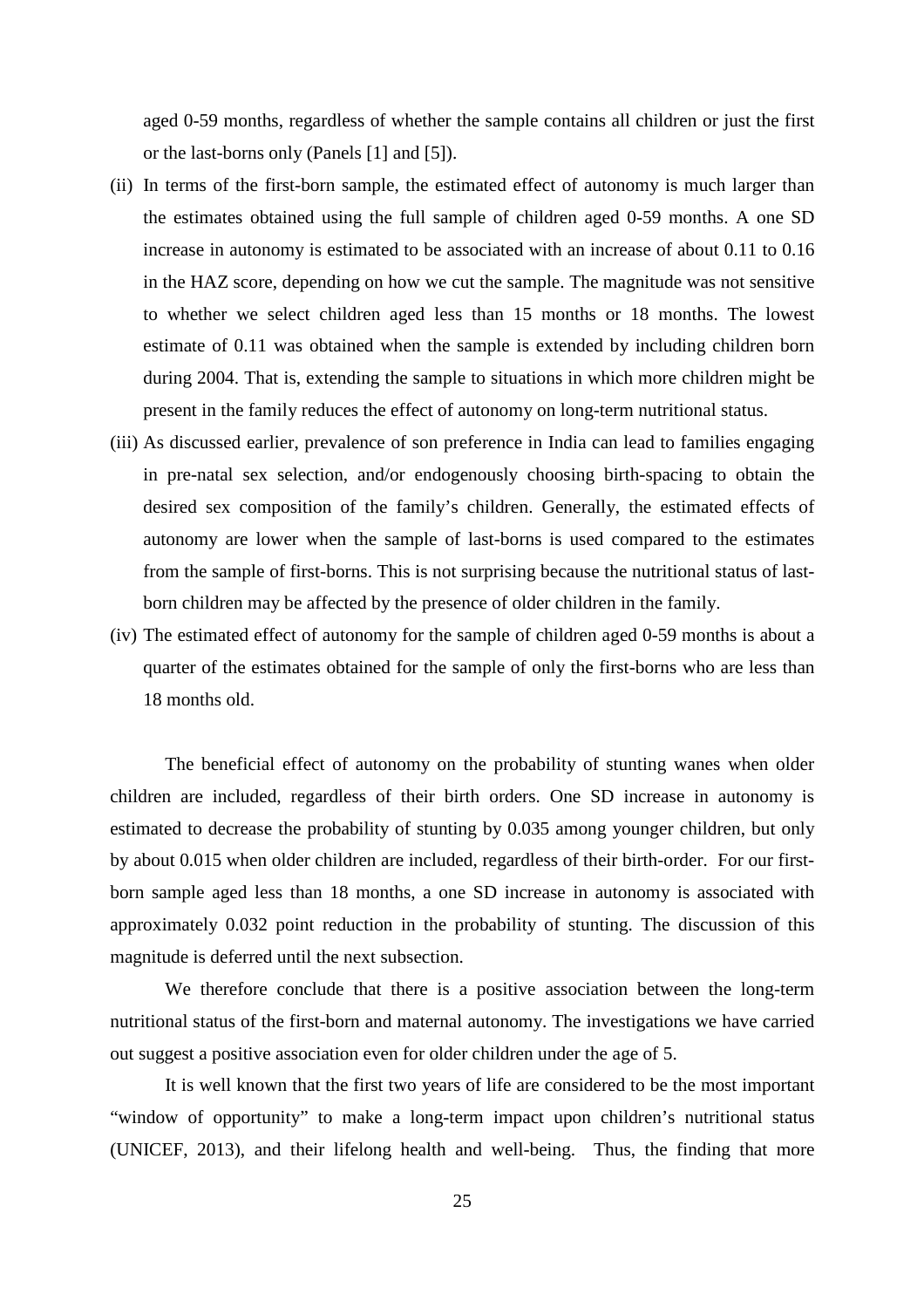autonomous mothers are able to contribute to better health for their children specifically during this key window of time is very crucial for policy purposes.

We next turn to the estimates of the full set of covariates for both the HAZ and stunted regressions for the rural sample of children aged less than 18 months – presented in Table 7. As seen in the figures earlier, relative to the HAZ scores of children younger than 6 month of age, the HAZ scores of older children become worse as they grow older; the probability of being stunted increases as well. These findings are reiterated in our estimates. A 6-11 month old child is estimated to have a HAZ score of about 0.3 SD lower than that of a child aged less than 6 months, *ceteris paribus*. This even deteriorates for a child who is between 12 and 17 months old. Relative to boys, girls have a better nutritional status. Mother's nutritional status also plays a very important role. Interestingly, we find that most of the parental and family characteristics are important determinants of autonomy. However, we do not find significant effects of these variables on child nutrition once we control for autonomy. Relative to the children of a mother without any education, the children of mothers who have completed primary school have a lower probability of being stunted. Muslim children also have a lower probability of being stunted, *ceteris paribus*.

We have included both the work status and the occupational status of the mother because these categories can capture different aspects of autonomy and child nutrition. For example, effect of work status can pick up some of the effect of autonomy that is manifested via the degree of freedom the woman has to physically move around. On the other-hand, the occupational status will act as an enabling factor in the woman's autonomy because it serves as a good proxy for educational status of the woman. The interpretation of these effects has to be made taking both effects into account. Although these variables were not significant in the HAZ regressions, they were found to have opposite effects on the probability of stunting, but giving a total effect of approximately zero.

## *Interpretation of the magnitude of impact of autonomy*

We next turn to the interpretation of the estimated effect of autonomy on the HAZ score, and the probability of stunting as reported in Table7. As we saw earlier in the figures, as children age, their HAZ scores deteriorate. The average HAZ score and the proportion who are classified as stunted, for the sample of first-borns aged less than 18 months are -1.15 (SD 1.72) and 0.31, respectively. Hence, one SD higher autonomy index is associated with an increase in the HAZ score of 0.09 (0.161/1.72) giving a new HAZ score of -1.06 and the new probability of stunting of 0.28. In terms of the WHO distribution of HAZ scores, this is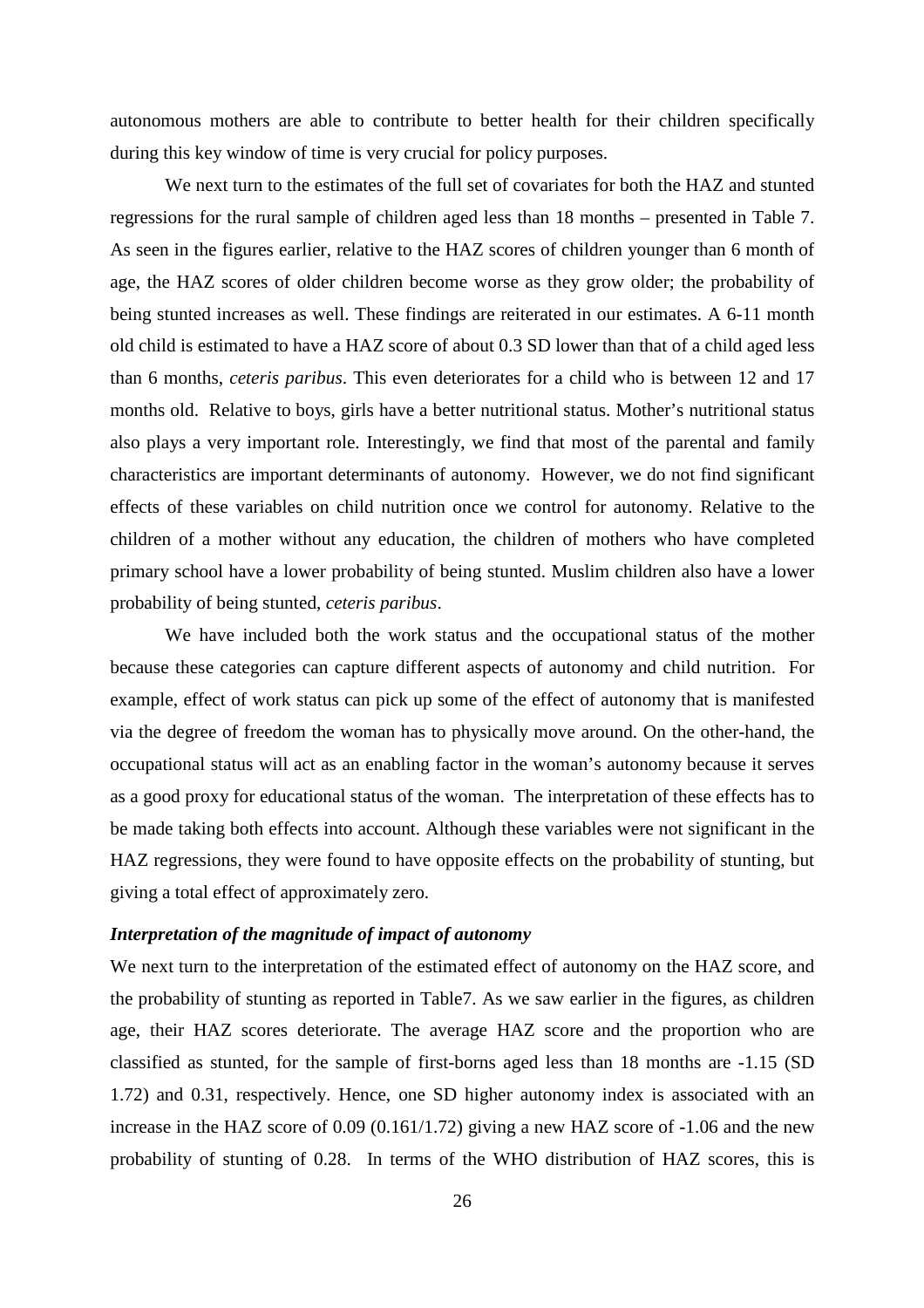equivalent to a shift of a child from the  $13<sup>th</sup>$  to the  $15<sup>th</sup>$  percentile position. Interestingly, the effect of a change in 1 SD of our autonomy index both in our HAZ and stunted regressions is about half the age effect for 6-11 month old children and about 15 percent for 12-17 month old children, relative to those aged less than 6 months. An estimated 22 million children aged less than 18 months live in rural India (Census of India, 2011). Using the sample proportion (30 percent), an estimated 6.6 million children are first-borns in this age group; among them, approximately 2.1 million children (30.5 percent) would be classified as stunted. A one SD increase in autonomy would be expected to lead to 300,000 fewer cases of stunting among first*-born children aged less than 18 months* (as evidenced by a decline from 30.5 percent of this population to 27.3 percent). As this group of children age from the birth-to-5-month age group to 6-11 month age category, this level of increase in maternal autonomy would effectively halve the average deterioration in HAZ scores experienced.

### **7. Discussion and Conclusion**

## *Demystifying the South Asian Enigma*

The study helps to fill several gaps in our understanding of an extremely important issue facing developing countries, particularly the South Asian countries of India, Pakistan and Bangladesh. The study helps to unravel the "South Asian Enigma" of how countries such as India, which are more economically developed than many Sub-Saharan African nations, nonetheless have higher rates of under-nutrition than many poor nations.

#### *Developing a better measure of Autonomy*

Maternal autonomy is a latent trait which is based on cultural and traditional norms that are difficult to shift in the short run. The difficulty of measuring such a trait has for long hampered our understanding of its role in shaping other indicators. We suggest the use of latent factor modelling to construct an index of autonomy allowing for socioeconomic factors to play a part. This is in contrast to the use of other measures in the literature such as those constructed using adding up of binary responses, averaging binary responses, or using principal component analysis. Although not provided here, the results these alternative measures produced estimated effects that are approximately about one fourth of what we find here with our latent factor modelling measure. One advantage of our measure is that we are able to separate out the direct effects of maternal and family characteristics on child nutrition conditional on autonomy from the indirect effect coming through their affect on autonomy.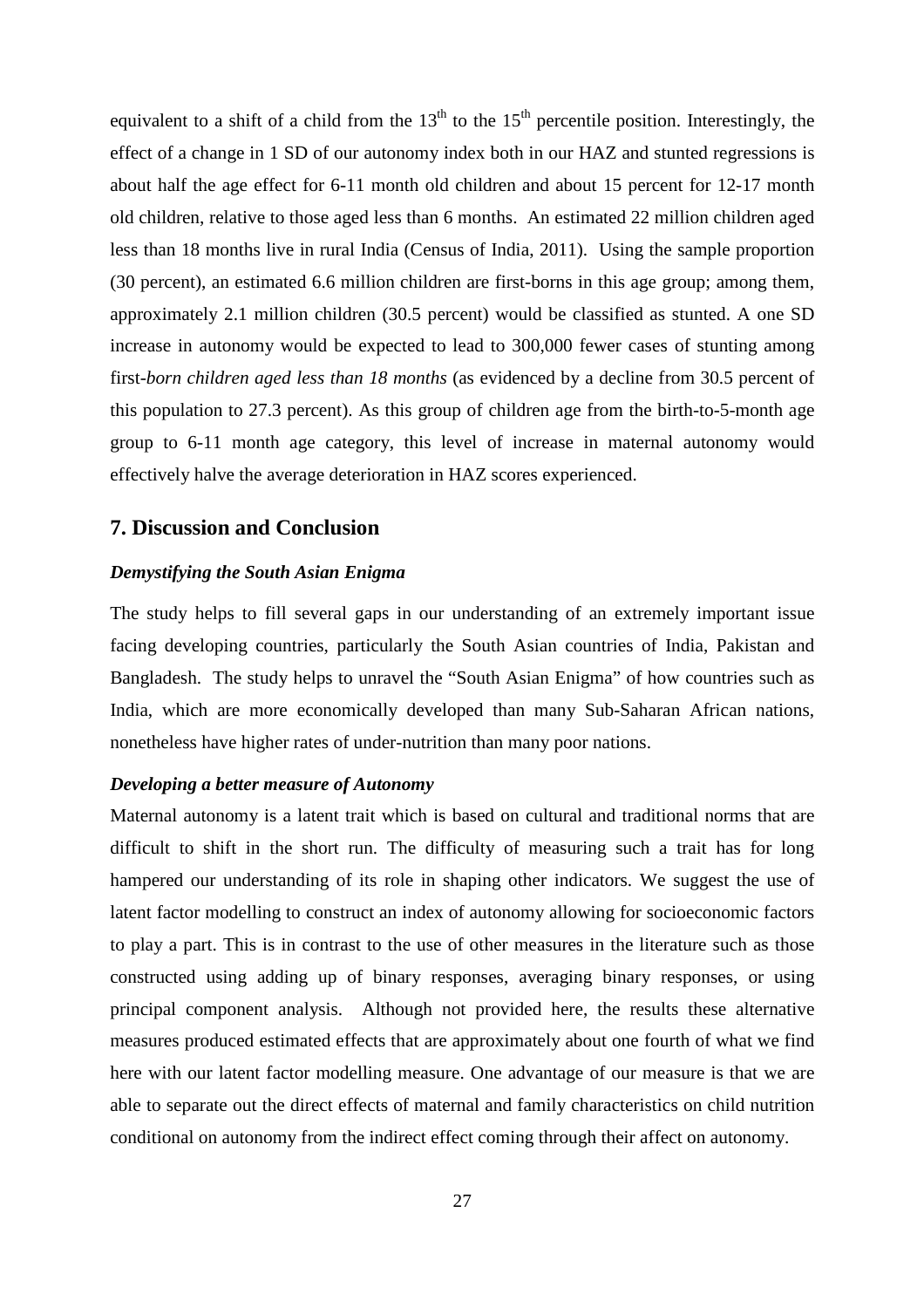#### *Pathways from Greater Autonomy to Better Nutrition*

Analysis of NFHS data helps us to understand that greater autonomy leads to better child nutrition. However, due to the limitations of the survey, understanding of how and why greater autonomy leads to better child nutrition remains limited. We are still left with questions: What decisions do sufficiently autonomous mothers make that improve the nutritional outcomes of their children? Are these decisions related to feeding, hygiene, preventive health care, treatment of illnesses, or are they just environmental factors? To gain insights and answers, we conducted small, quantitative and qualitative field surveys in both urban and rural areas in two states in India, Maharashtra and Uttar Pradesh. The findings of the field survey revealed very interesting and unexpected pathways. The most important impacts of greater maternal autonomy are delayed marriage and pregnancies, fewer children, and appropriate birth spacing. These are found to be *highly* significant factors in explaining children's nutritional status. Qualitative interviews of women with young children showed that women desired delayed pregnancies, fewer children, and larger gaps between births. Many women mentioned that they "longed" to take care of their children and breastfeed them until they reached 3 years of age. However, interviews revealed that a number of prevailing beliefs hampered the goals of young mothers: others in the family, including the husband, mother in law and even the woman's mother, would convince the woman to have children immediately in succession after marriage. There was a common belief, especially among poor families, that women should get married at an early age in order to circumvent the prospect that, as she grows older she might fall in love with a man and run away with him. Once she gets married, she should fulfil her marital responsibility of producing children in quick succession. This was important for many reasons, including to prove, the man's sexual potency – for "if a woman does not produce babies soon after birth, people would doubt if the man is 'manly' enough." Producing children in quick succession ensures that women can fulfil their reproductive responsibilities "at one go". This reduces the age gap between children and ensures that child care is a one continuous phenomenon which lasts a relatively shorter period. It also ensures that children grow up with one another, and hence can keep each other company. In light of these commonly held beliefs, young mothers who wanted to delay their first pregnancy, wait longer between pregnancies and have fewer children, nonetheless faced pressure from others in the family, including the husband, mother in law and even the woman's own mother, to have children immediately and in quick succession after marriage. Greater autonomy among women would enable women to override these long-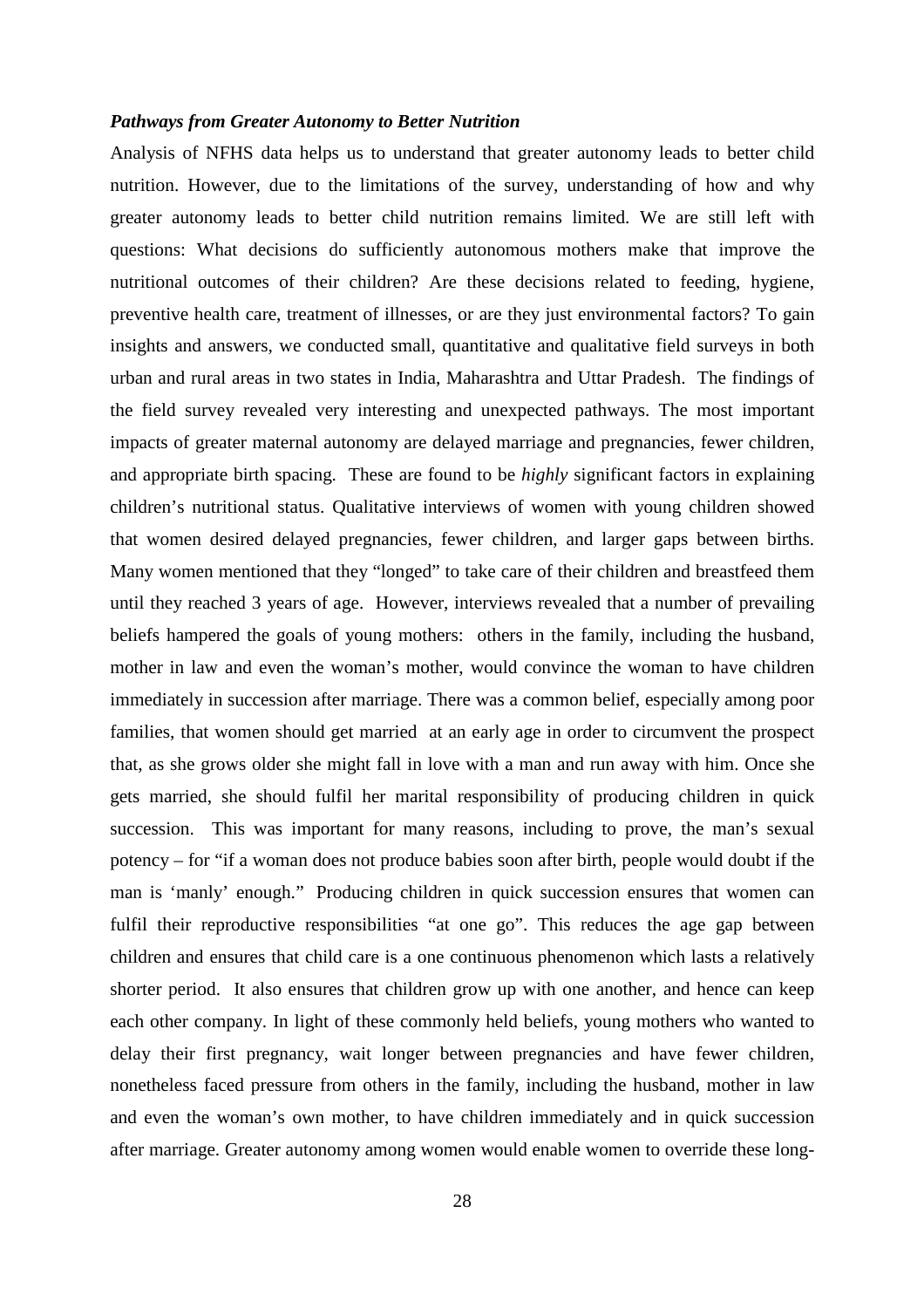standing cultural perceptions, and to adopt fertility practices which are much more conducive to better child nutrition, with long-term health and economic benefits for the next generation.

These findings from the field study offer significant help in understanding how maternal autonomy can play a role on children's health and nutrition.

#### *Policy relevance of this finding*

The finding that higher maternal autonomy leads to better long-term nutritional status among children living in rural areas is an important finding and has policy implications. It is well known that the 0-2 year age group presents the most important "window of opportunity" for making a long-term impact upon children's nutritional status (UNICEF, 2013), and with lifelong consequences that are likely to benefit the generation beyond. Greater autonomy is found to be related to better nutritional status among children in precisely this age group. Greater autonomy therefore is an important requirement to ensure India achieves a reduction in the massive rates of undernutrition. This requires policies and programmes specifically aimed at improving autonomy among women.

These findings also reveal the gaps in existing government programmes in tackling the core issues that underlie undernutrition. Existing programs for women and child development focus on nutrition, education, livelihoods (largely through self-help group formation) and reducing the medical complications and death rates associated with pregnancy and childbirth. More recently, programs have begun to focus on ensuring women's rights over property (such as the Sukanya Samriddhi Yojana); and providing families with financial support that begins with the birth of a daughter and continues until she reaches age 18 so long as she remains unmarried (such as the Rajiv Gandhi Scheme for Empowerment of Adolescent Girls). These programs have the potential to go a long way toward making women much more autonomous. However, limited funding and limited outreach of these programs make any significant impact upon women's status in India nearly impossible.

Second, while these policies are useful, they do not strike at the heart of cultural biases that constrain women's autonomy and prevent her from making important decisions that might benefit her children. Media campaigns that encourage women to be autonomous, and highlight the positive outcomes that come from greater autonomy for women should be firmly on the agenda. This study has helped us understand the widely and firmly held beliefs that constrain women's autonomy to make decisions that have an enormous impact upon children's health and nutrition. Dedicating campaigns to target beliefs about age of marriage, age at pregnancy, spacing, sex composition of children, and number of children (on the lines of the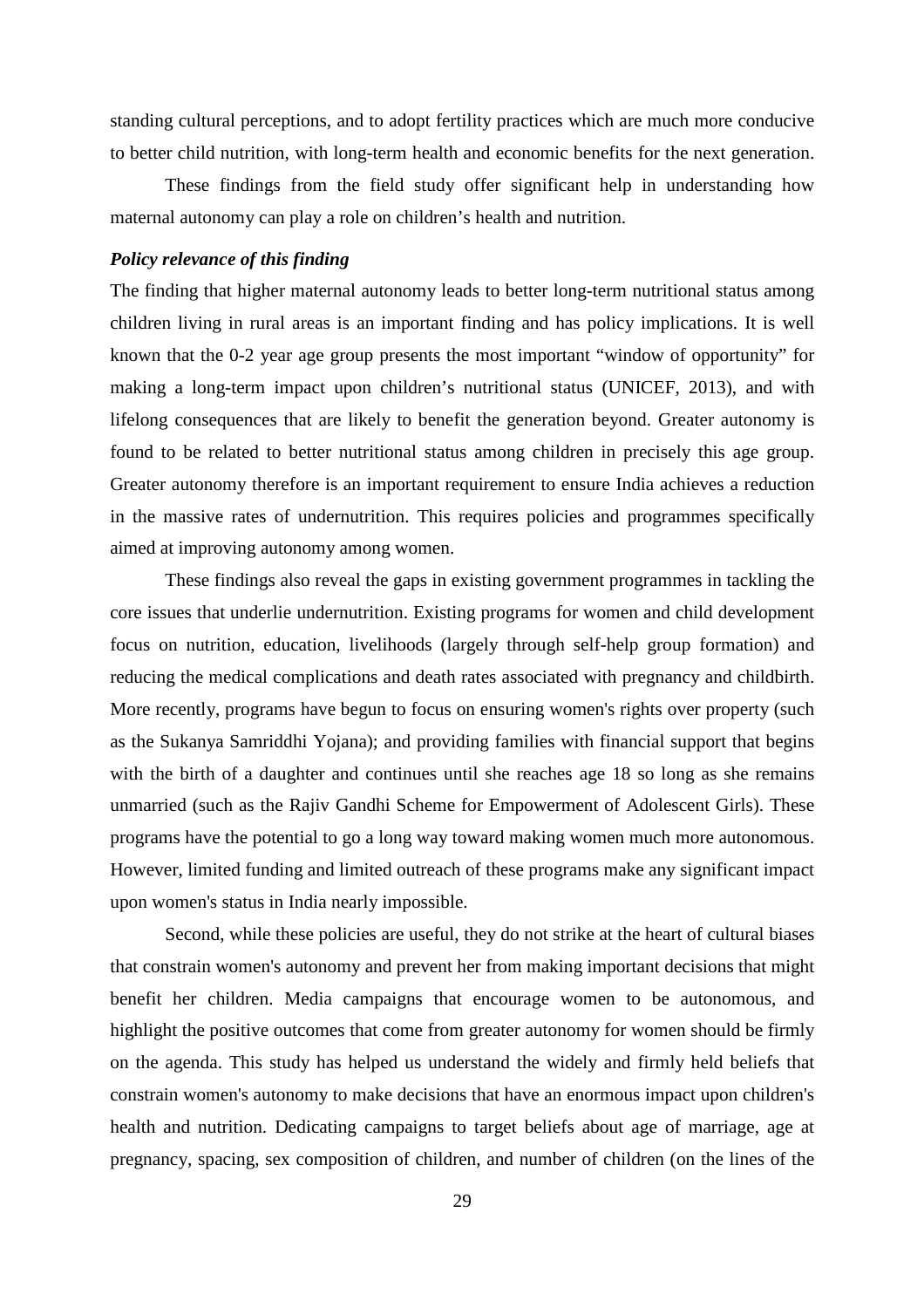Swachh Bharat Abhiyaan) would go a long way toward making women more autonomous, and would enable them to raise healthier and better nourished children – thus leading to a healthier and, likely, more economically prosperous generation for India in the future.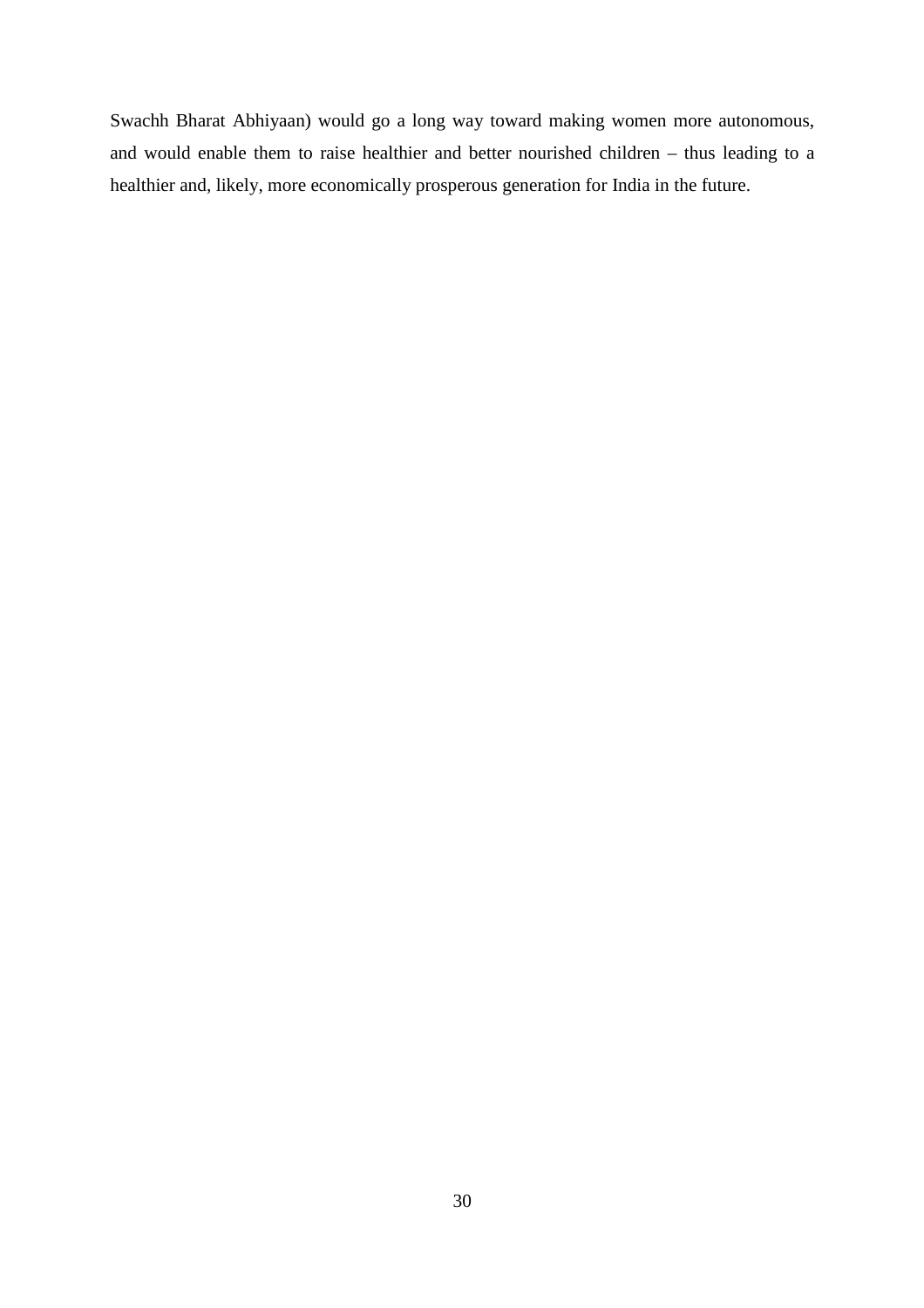## **References**

- Agarwala, R. and Lynch, L. M. (2006). Refining the measurement of women's autonomy: an international application of a multi- dimensional construct. *Social Forces*, Vol. 84(4), 2077-98.
- Arulampalam, W., Bhaskar, A., and Srivastava, N. (2015). Maternal autonomy: a new approach to measuring an elusive concept. Mimeo.
- Barcellos, S. H., Carvalho, L. S., and Lleras-Muney, A. (2014). Child gender and parental investments in India: are boys and girls treated differently? *American Economic Journal: Applied Economics.* 6(1), 157-189.
- Borooah, V. K. (2004). Gender bias among children in India in their diet and immunisation against disease. *Social Science & Medicine*. Vol. 58(9), 1719-31.
- Brunson, E.K., Shell-Duncan, B., and Steele, M. (2009). Women's autonomy and its relationship to children's nutrition among the Rendille of Northern Kenya. *American Journal of Human Biology*, Vol. 21, 55-64.
- Caldwell, J.C. (1986). Routes to low mortality in poor countries. *Population Development Review,* Vol. 12, 171–220.
- Census of India (2011) "Provisional Population Totals: Paper 1 of 2011 India Series 1", Office of the Registrar General and Census Commissioner, Government of India, India
- Chakraborty, T. and De, P. K. (2011). Mother's autonomy and child welfare: A new measure and some new evidence. IZA DP. 5438, January.
- Chetty, R., Friedman, J. and Rockoff, J. (2014a). Measuring the Impacts of Teachers I: Evaluating Bias in Teacher Value-Added Estimates. *American Economic Review*. 104(9): 2593-2632.
- Chetty, R., Friedman, J., and Rockoff, J. (2014b). Measuring the Impact of Teachers II: Teacher Value-Added and Student Outcomes in Adulthood. *American Economic Review.* 104(9): 2633-2679.
- Cleland, J. (2010). The benefits of educating women. *The Lancet*. 376(9745), 933-934.
- Coffey, D., Deaton, A., Dreze, R., Spears, D., and Tarozzi, A. (2013). Stunting among Children: Facts and Implications, *Economic and Political Weekly*. Vol 48, No 34, August 24.
- Desai, S. and Johnson, K. (2005). Women's Decision-making and Child Health: Familial and social hierarchies, in Kishor, S. ed., A Focus on Gender: Collected papers on gender using DHS data. ORC Macro and USAID, Maryland, USA.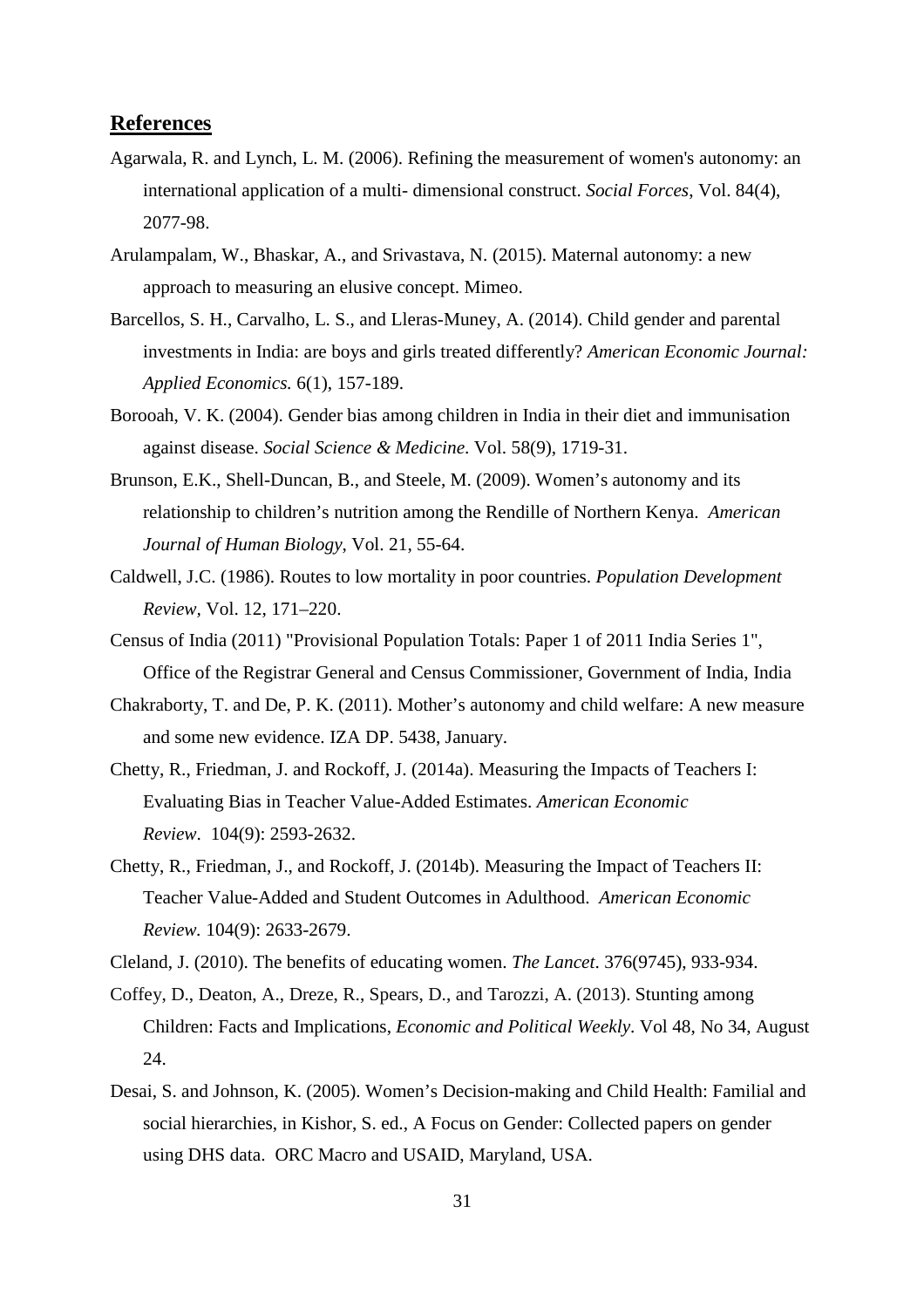Dreze, J. (2004). Democracy and the Right to Food. *Economic and Political Weekly*, April 24.

- Duraisamy, P. and Malathy, R. (1991). Impact of public programs in fertility and gender specific investment in human capital of children in India: cross sectional and time series analysis. In *Research in population economics*. Vol 7.
- Durrant, V. L. and Sathar, Z.A. (2000). Greater investments in children through women's empowerment: a key to demographic change in Pakistan? Policy Research Division No 137. Population Council, New York.
- Dyson, T. and Moore, M. (1983). On Kinship Structure, Female Autonomy, and Demographic Behavior in India. *Population and Development Review*. Vol. 9, 35-60.
- Frost, M. B., Forste, R., & Haas, D. W. (2005). Maternal education and child nutritional status in Bolivia: Finding the links. *Social Science and Medicine.* Vol. (60), 395-407.
- Goldstein, H. (2003). Multilevel statistical models. 3rd Edition, Kendall's Library of Statistics 3, Arnold, London.
- Gupta, A, Patnaik. B., Singh. D., Sinha, D., Holla,R., Srivatsan, R., Jain, S., Garg, S., Dand, S., Nandi, S., Prasad, V., and Shatrugna, V. (2013).*,* Are Child Malnutrition Figures for India Exaggerated?, *Economic and Political Weekly*. Vol 48, No 34, August 24.
- Haddad, L. (2009). Introduction Lifting the Curse: Overcoming Persistent Undernutrition in India. Institute of Development Studies, Bulletin, Vol. 40 (4).
- Hameed, S. and Veda, G. (2012). Beautiful Country: Stories from another India. Harper Collins.
- Hu, L. and A. Schlosser (2014). Prenatal sex selection and girls' well-being: evidence from India. Forthcoming, *Economic Journal.*
- Imai, K. S, Annim, S. K., Kulkarni, V. S. and Gaiha, R. (2014). Women's Empowerment and Prevalence of Stunted and Underweight Children in Rural India. *World Development.* Vol. 62, pp. 88–105.
- International Institute for Population Sciences (IIPS) and Macro International Inc. (2007a). National Family Health Surveys (NFHS-3), 2005-06: India: Volume I. Mumbai: IIPS.
- International Institute for Population Sciences (IIPS) and Macro International. (2007b). National Family Health Survey (NFHS-3), 2005-06, India: Key Findings. Mumbai: IIPS.
- Iversen, V. and Palmer-Jones, R. (2014). TV, female empowerment and demographic change in rural India. International Initiative for Impact Evaluation. Replication Paper 2.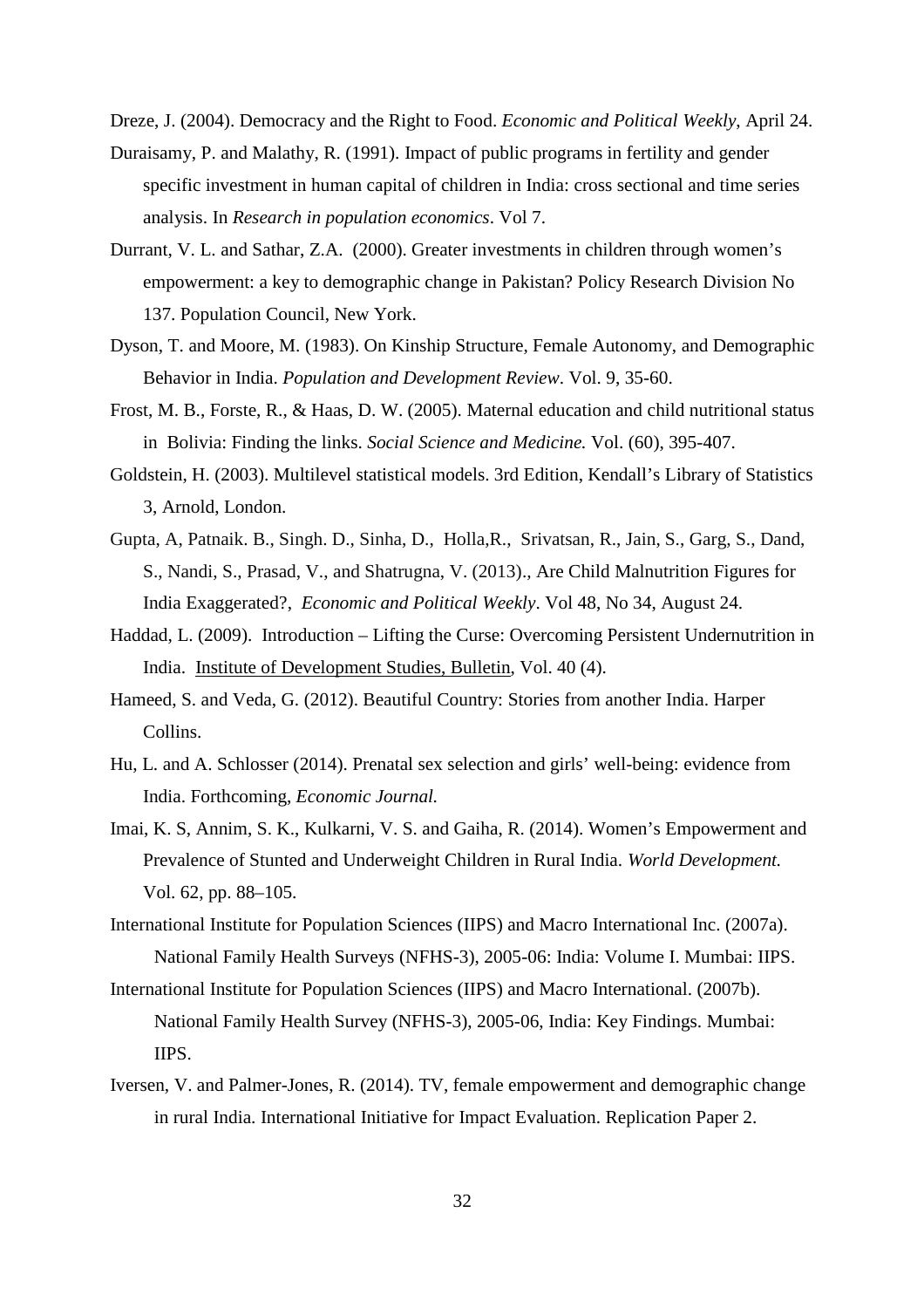- Jejeebhoy, S. (2000). Women's autonomy in rural India: its dimensions, determinants and the influence of context, in Harriet, P., Gita Sen Editors. *Women's Empowerment and Demographic Processes: Moving beyond Cairo*. Oxford University Press, Oxford.
- Jayachandran, S. and Pande, R. (2013), Choice Not Genes: Probable Cause for the India-Africa Child Height Gap, *Economic and Political Weekly*. Vol 48, No 34, August 24.
- Jayachandran, S. and Kuziemko I. (2011). Why do mothers breastfeed girls less than boys? Evidence and implications for child health in India, *The Quarterly Journal of Economics*, Oxford University Press, 126, 1485-1538
- Jensen, R. and Oster, E. (2009). The Power of TV: Cable Television and Women's Status in India. *The Quarterly Journal of Economics.* 124 (3): 1057-1094.
- Jensen, R. and Oster, E. (2014a). TV, Female Empowerment and Fertility Decline in Rural India:
- Jensen, R. and Oster, E. (2014b). Response to Iversen and Palmer-Jones. Accessed on 22<sup>nd</sup> Feb 2015.

http://www.3ieimpact.org/media/filer\_public/2014/06/07/jensen\_oster\_response.pdf

- Kane, T. J. and Staiger, D. O. (2008). Estimating teacher impacts on student achievement: an experimental evaluation. NBER Working Paper 14607.
- Khan, A. (1999). Mobility of women and access to health and family planning services in Pakistan. *Reproductive Health Matters*, 7(14), 39-48.
- Lodha R, Yogesh Jain, and C Sathyamala (2013) Reality of Higher Malnutrition among Indian Children, *Economic and Political Weekly*. Vol 48, No 34, August 24.
- Mamidi, R., Shidhaye, S P., Radhakrishna, K. V., Babu, J. J. and Reddy, P. S. (2011). Pattern of Growth Faltering and Recovery in Under Five Children in India using WHO growth Standards – A study on first and third National Family Health Surveys. *Indian paediatrics*, March 15, 1-6.
- Mason, K. (1986). The status of women: conceptual and methodological issues in demographic studies. *Sociological Forum*, 1(2), 284-300
- Miles-Doan, R., & Bisharat, L. (1990). Female autonomy and child nutritional status: the extended-family residential unit in Amman, Jordan. *Social Science and Medicine*, 31(7), 783-789.
- MOSPI Ministry of Statistics and Programme Implementation (2015) "Millennium Development Goals: India Country Report 2015", Government of India (available at http://mospi.nic.in/Mospi\_New/upload/mdg\_26feb15.pdf, accessed 2nd November, 2015)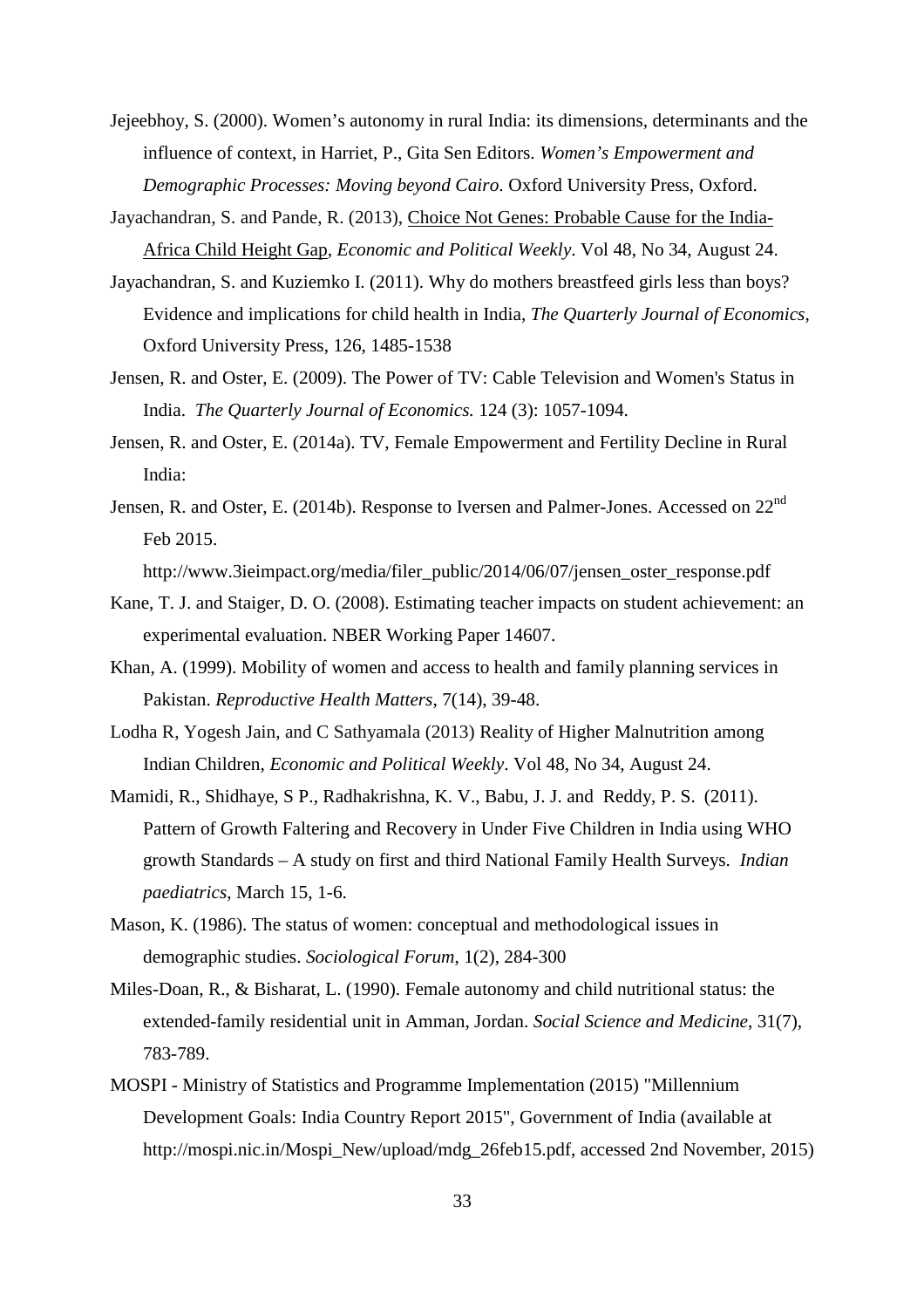- Murthi, M., Guio, A., and Dreze, J. (1995). Mortality, fertility and gender-bias in India: A district level analysis. *Population and Development Review* Vol. 21(4), 745-782.
- Panagariya, A (2013): "Does India Really Suffer from Worse Child Malnutrition Than Sub-Saharan Africa?", *Economic & Political Weekly*, 48(18), May 4.
- Rabe-Hesketh, S., Skrondal, A. and Pickles, A. (2004).Generalized multilevel structural equation modelling. *Psychometrika*. 69(2), 167-190.
- Ramachandran, Prema and H S Gopalan (2011): "Assessment of Nutritional Status in Indian Preschool Children Using the WHO 2006 Growth Standards". *Indian Journal of Medical Research*, 134.
- Ramalingaswami, V, U Jonsson and J Rohde (1996): "Commentary: The Asian Enigma", *The Progress of Nations 1996,* UNICEF, New York.
- Rodgers, D., and S. Satija. (2012). Understanding the Tipping Point of Urban Conflict: The Case of Patna, India, Urban Tipping Point project working Paper no. 5, Manchester: University of Manchester.
- Roushdy, R. (2004). Intrahousehold resource allocation in Egypt: does women's empowerment lead to greater investments in children? Population Council, West Africa and North Asia Region.
- Safilios-Rothschild, C. (1982). Female power, autonomy and demographic change in the Third World in R. Anker, M. Buvinica and N. Youssef, editors. Women's Role and Population Trends in the Third World*.* Croom Helm.
- Saxena, N.C. (2011). Hunger, Under-Nutrition and Food Security in India. Chronic poverty research centre and IIPA, working paper no 44. New Delhi.
- Shroff, M., Griffiths, P., Suchindran, C., Nagalla, B.,Vazir, S., and Bentley, M. (2011). Does maternal autonomy influence feeding practices and infant growth in rural India?. *Social Science & Medicine*, 73(3): 447-455.
- Smith, L. C., Ramakrishnan,U., Ndiaye, A., Haddad, L., and Martorell, R. (2003). The importance of women's status for child nutrition in developing countries. In Household decisions, gender, and development: a synthesis of recent research, ed. A.R. Quisumbing. Washington, D.C. IFPRI.
- Sumner, A., Haddad, L. and Climent, G. (2009). Rethinking Intergenerational Transmissions(s): Does a Wellbeing Lens Help? The Case of Nutrition. IDS Bulletin, Vol. 40 (1).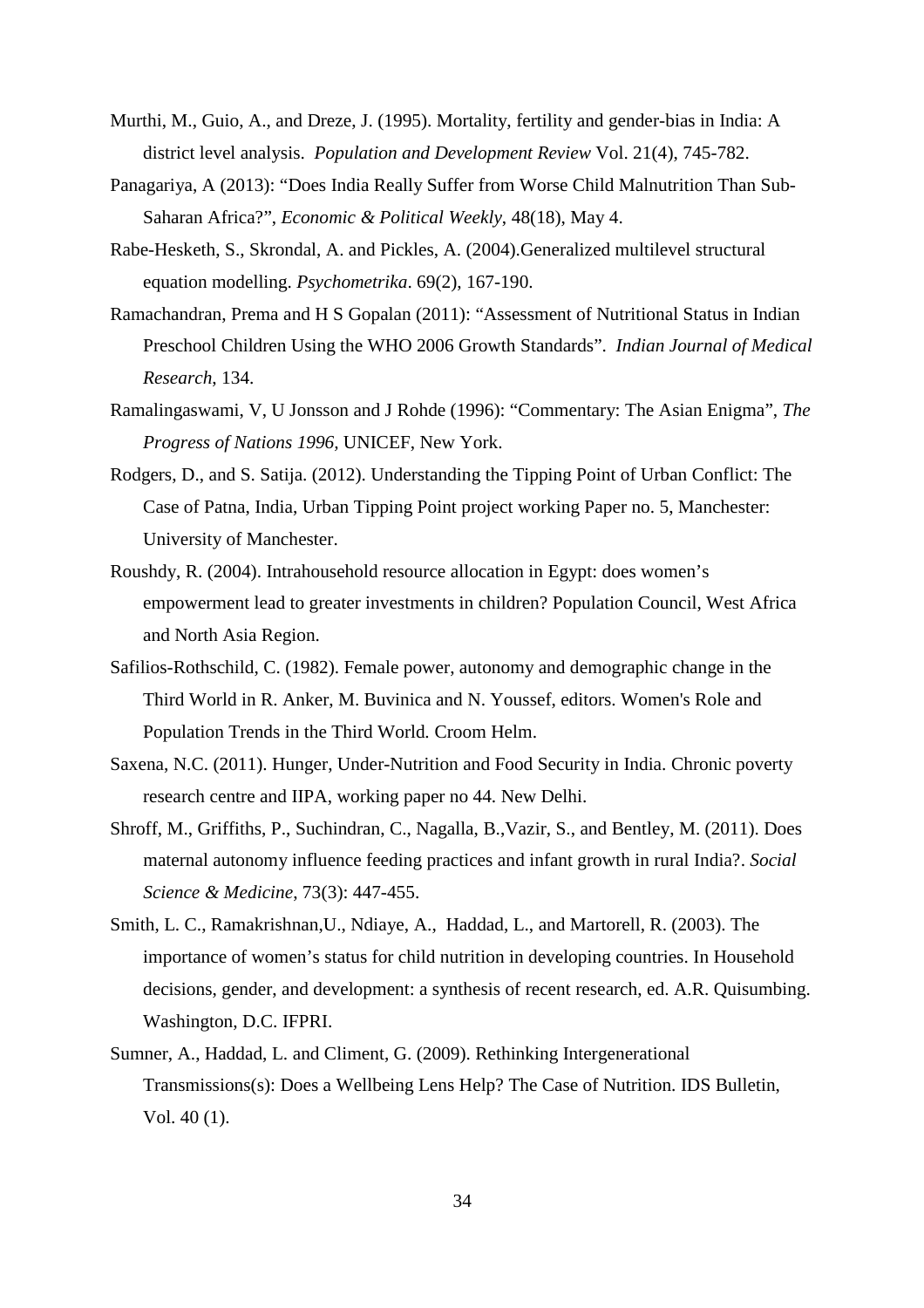- Train, K. (2009). Discrete Choice Methods with Simulation, Cambridge University Press, Cambridge, UK.
- UNICEF (2013). The right ingredients: the need to invest in child nutrition. Child Nutrition Report 2013. Accessed 02 Feb 2015: http://www.unicef.org.uk/Documents/Publicationpdfs/UNICEFUK\_ChildNutritionReport2013w.pdf
- Victora, C.G., Adair, L. Fall, C., Hallal, P. C., Martorell, R., Richter, L. Sachdev, H. S. (2008). Maternal and Child Undernutrition: Consequences for Adult Health and Human Capital. *The Lancet*. 26; 371(9609): 340–357.
- Visaria, L. (1993). Female autonomy and fertility behaviour: an exploration of Gujarat data. In Proceedings of Internal Population Conference of International Union for Scientific Study of Population, Montreal.
- World Health Organisation (WHO) Multicenter Growth Reference Study Group. (2006). WHO child grow standards: length/height-for-age, weight-for-age, weight-for-length, weight-for-height and body mass index-for-age-methods and development. Geneva: World Health Organisation.
- Yamaguchi, K. (1989). A Formal Theory for Male-Preferring Stopping Rules of Childbearing: Sex Differences in Birth Order and in the Number of Siblings. *Demography*. 26 (3), 451-465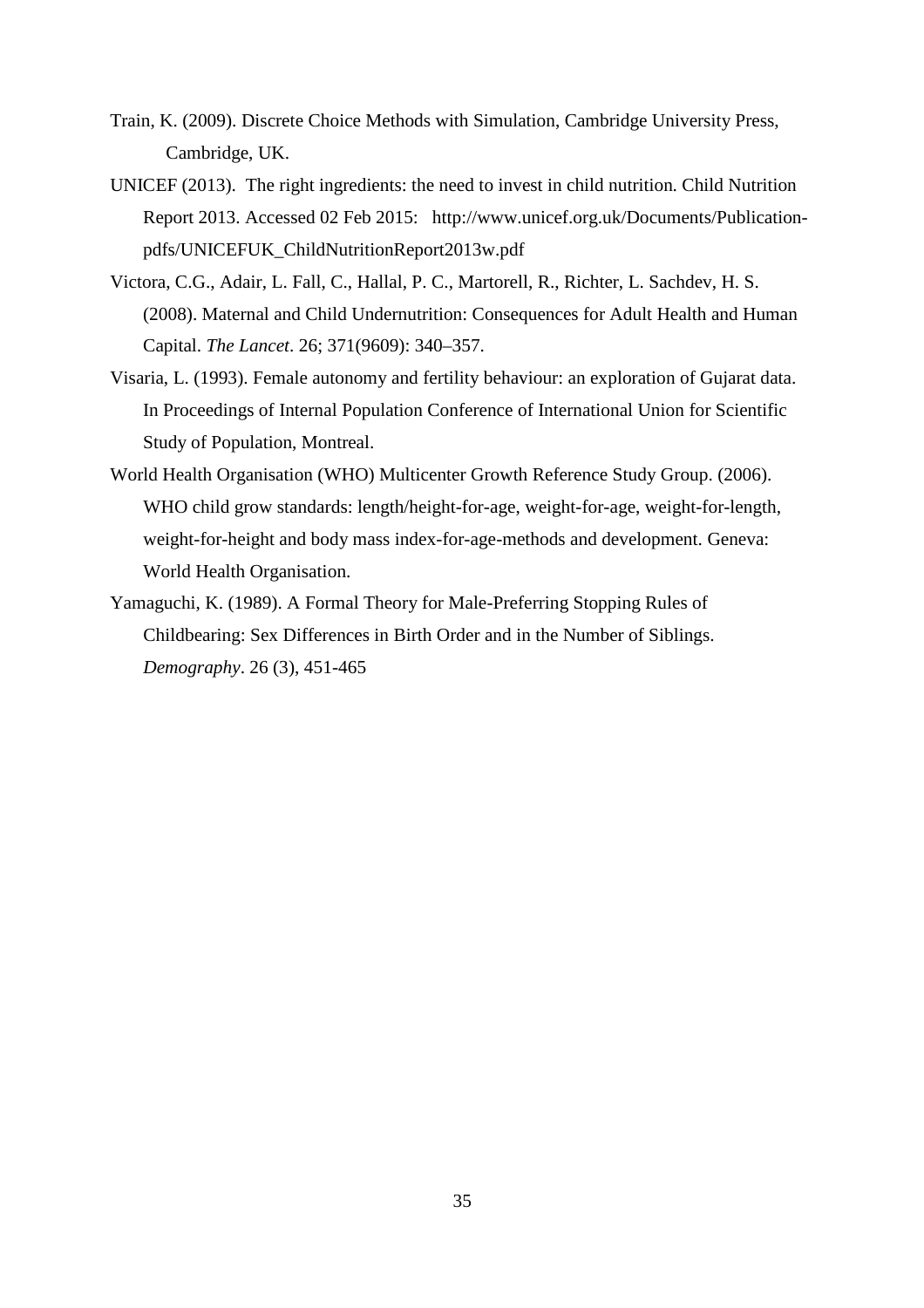#### **HAZ scores – children aged 0-59 months**



Rural Sample – Figure 1a de de de la Urban Sample – Figure 1b



**Smoothed Plots of HAZ by Age in Months – all chdilren**



#### **Proportion of children who are classified as 'stunted' by Age in Months (smoothed plots)**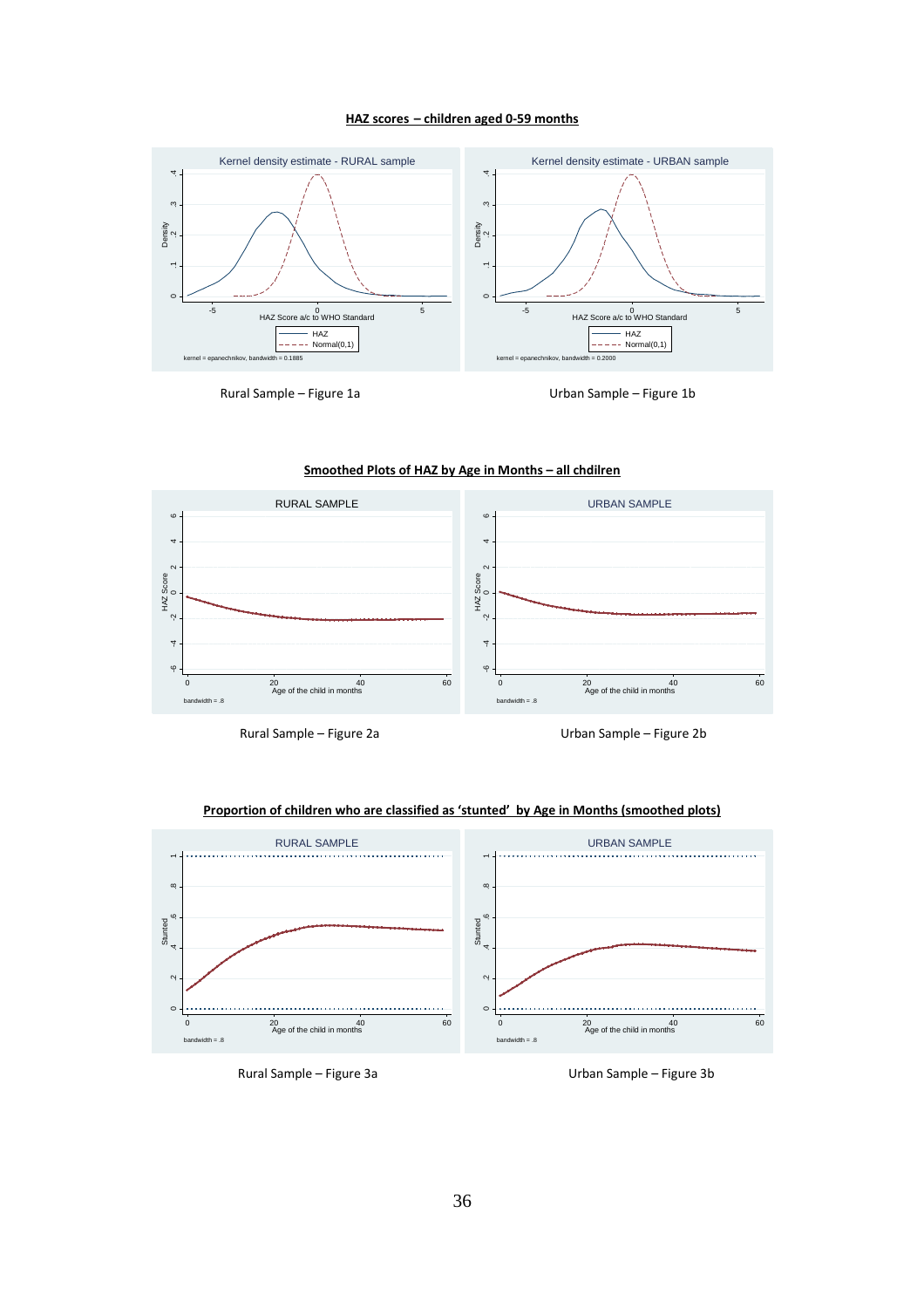#### **WHZ scores – children aged 0-59 months**



Rural Sample – Figure 4a de de de la Compone de La Compone de la Urban Sample – Figure 4b

#### **Smoothed Plots of Average WHZ by Age in Months**



Rural Sample – Figure 5a Urban Sample – Figure 5b



#### **Proportion of children who are classified as 'wasted' by Age in Months (smoothed plots)**

Rural Sample – Figure 6a **Natal Sample – Figure 6b**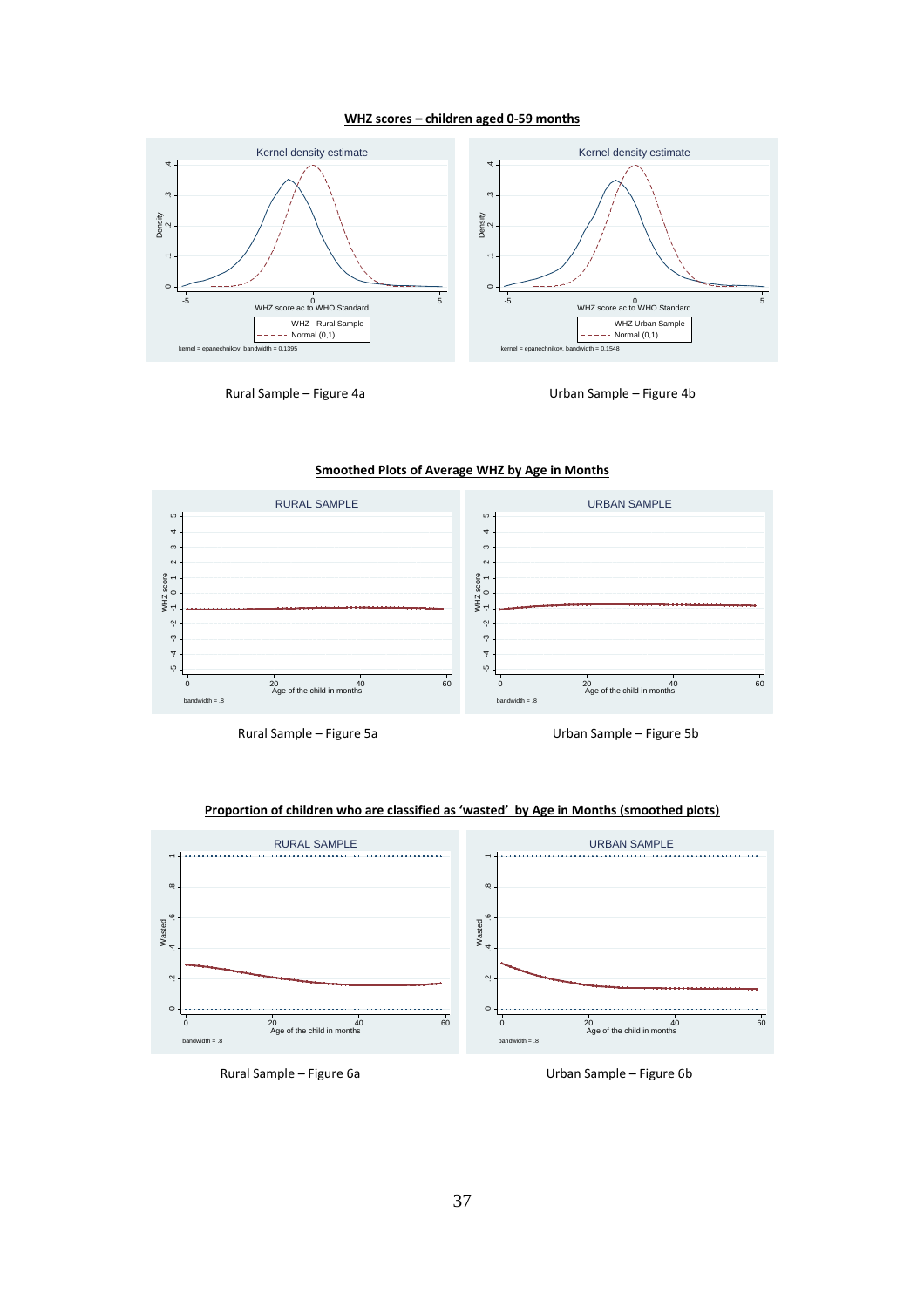|                                                                          | Rural         | Urban        |
|--------------------------------------------------------------------------|---------------|--------------|
|                                                                          | $[1]$         | $[2]$        |
| PANEL 1: MEASUREMENTS USED IN THE CONSTRUCTION OF THE AUTONOMY INDEX     |               |              |
| Woman is allowed to go to the:                                           |               |              |
| market alone (m1)                                                        | 0.48          | 0.66         |
| health facility alone (m2)                                               | 0.45          | 0.60         |
| places outside the community alone (m3)                                  | 0.36          | 0.42         |
| Woman has the final say alone on purchases for daily needs (m4)          | 0.29          | 0.36         |
| Woman has the final say together on: own health care (m5)                | 0.61          | 0.70         |
| large household purchases (m6)                                           | 0.50          | 0.60         |
| visiting family and friends (m7)                                         | 0.58          | 0.69         |
| what to do with husband's money (m8)                                     | 0.62          | 0.67         |
| Woman has money for her own use (m9)                                     | 0.36          | 0.48         |
| <b>Average Score (Std Dev)</b>                                           | 4.24 (2.48)   | 5.18(2.39)   |
| <b>Mean of the Average Scores</b>                                        | 0.47          | 0.58         |
| <b>Median of the Average Scores</b>                                      | 0.44          | 0.56         |
| PANEL 2: VARIABLES IN THE NUTRITION AND AUTONOMY EQUATIONS (1) AND (3) - |               |              |
| Z and S                                                                  |               |              |
| Wealth index factor score/100000                                         | $-0.58(0.78)$ | 0.49(0.87)   |
| Family is a nuclear family                                               | 0.47          | 0.49         |
|                                                                          |               |              |
| <b>Mother's characteristics</b>                                          |               |              |
| Current Age in years                                                     | 27.03(5.8)    | 27.28 (5.12) |
| Caste                                                                    |               |              |
| 'general' caste (used as the base category in the analysis)              | 0.25          | 0.40         |
| Schedule caste                                                           | 0.18          | 0.16         |
| Schedule tribe                                                           | 0.20          | 0.09         |
| OBC (Other Backward Caste)                                               | 0.33          | 0.32         |
| Caste information is missing                                             | 0.05          | 0.04         |
| Religion                                                                 |               |              |
| Hindu (used as the base category in the analysis)                        | 0.74          | 0.68         |
| Christian                                                                | 0.10          | 0.09         |
| Muslim                                                                   | 0.13          | 0.19         |
| Other Religion                                                           | 0.03          | 0.04         |
| <b>Education</b>                                                         |               |              |
| No education or primary not completed (used as base category)            | 0.57          | 0.29         |
| Completed primary                                                        | 0.36          | 0.45         |
| Completed secondary                                                      | 0.03          | 0.09         |
| Completed higher education                                               | 0.03          | 0.17         |
| <b>Woman's Occupation</b>                                                |               |              |
| No occupation (base category)                                            | 0.55<br>0.04  | 0.78         |
| Professional, Technical, Managerial; Clerical, Sales, Services           |               | 0.12         |
| Agricultural employee                                                    | 0.33          | 0.03         |
| Skilled and Unskilled Manual                                             | 0.08          | 0.07         |
| <b>Woman's working and earning status</b>                                |               |              |
| Not working (base group)                                                 | 0.54          | 0.78         |
| works all year for cash                                                  | 0.11          | 0.15         |
| works all year for non-cash (not paid, paid in kind)                     | 0.13          | 0.02         |
| seasonal or occasional work                                              | 0.22          | 0.05         |
| <b>Media Exposure</b>                                                    |               |              |
| Woman reads newspapers or watches TV or listens to the radio             | 0.51          | 0.84         |

## **Table 1– Descriptive Statistics (mean (S.D))**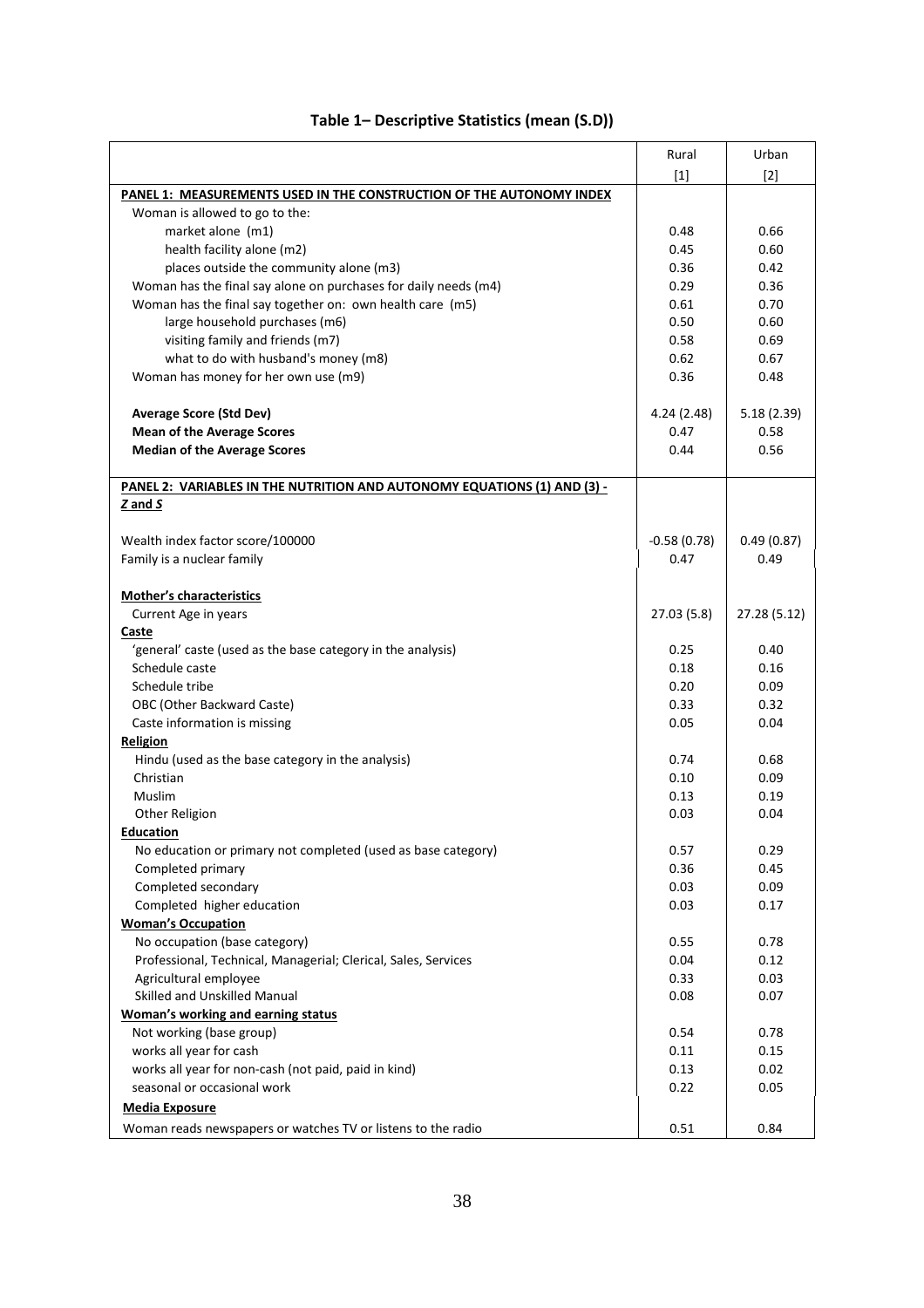|                                                                         | Rural        | Urban        |
|-------------------------------------------------------------------------|--------------|--------------|
|                                                                         | $[1]$        | $[2]$        |
| <b>Partner's Education</b>                                              |              |              |
| No education (used as the base category in the analysis)                | 0.46         | 0.25         |
|                                                                         |              |              |
| Completed primary                                                       | 0.45         | 0.50         |
| Secondary or higher education                                           | 0.02         | 0.02         |
| Education information missing or not known                              | 0.07         | 0.22         |
| <b>Partner's Occupation</b>                                             |              |              |
| Skilled and Unskilled Manual (base category)+ a handful of 'unemployed' | 0.38         | 0.45         |
| Professional, Technical, Managerial                                     | 0.05         | 0.13         |
| Clerical                                                                | 0.03         | 0.07         |
| Sales                                                                   | 0.09         | 0.22         |
|                                                                         |              | 0.05         |
| Agricultural employee                                                   | 0.40         |              |
| Services                                                                | 0.05         | 0.08         |
| <b>URBAN - binary indicators</b>                                        |              |              |
| Large city (used as the base category)                                  |              | 0.33         |
| Mega city                                                               |              | 0.11         |
| small city                                                              |              | 0.16         |
| large town                                                              |              | 0.08         |
| small town                                                              |              | 0.32         |
| <b>State/Union Territory</b>                                            |              |              |
| Jammu and Kashmir                                                       | 0.03         | 0.01         |
| <b>Himachal Pradesh</b>                                                 | 0.03         | 0.02         |
| Punjab                                                                  | 0.03         | 0.03         |
| Uttaranchal                                                             | 0.03         | 0.02         |
| Haryana                                                                 | 0.03         | 0.02         |
| Delhi                                                                   |              | 0.04         |
| Rajasthan                                                               | 0.05         | 0.03<br>0.10 |
| Uttar Pradesh (used as the base state)<br><b>Bihar</b>                  | 0.13<br>0.05 | 0.03         |
| <b>Sikkim</b>                                                           | 0.02         | 0.01         |
| Arunachal Pradesh                                                       | 0.02         | 0.01         |
| Nagaland                                                                | 0.04         | 0.04         |
| Manipur                                                                 | 0.04         | 0.05         |
| Mizoram                                                                 | 0.02         | 0.02         |
| Tripura                                                                 | 0.02         | 0.01         |
| Meghalaya                                                               | 0.02         | 0.01         |
| Assam                                                                   | 0.04         | 0.02         |
| West Bengal                                                             | 0.05         | 0.05         |
| Jharkhand                                                               | 0.04         | 0.02         |
| Orissa<br>Chhattisgarh                                                  | 0.05         | 0.03<br>0.02 |
| Madhya Pradesh                                                          | 0.04<br>0.05 | 0.07         |
| Gujarat                                                                 | 0.03         | 0.03         |
| Maharashtra                                                             | 0.03         | 0.10         |
| Andhra Pradesh                                                          | 0.03         | 0.07         |
| Karnataka                                                               | 0.04         | 0.03         |
| Goa                                                                     | 0.02         | 0.03         |
| Kerala                                                                  | 0.02         | 0.02         |
| <b>Tamil Nadu</b>                                                       | 0.03         | 0.05         |

## **Table 1– Descriptive Statistics (mean (S.D)) - continued**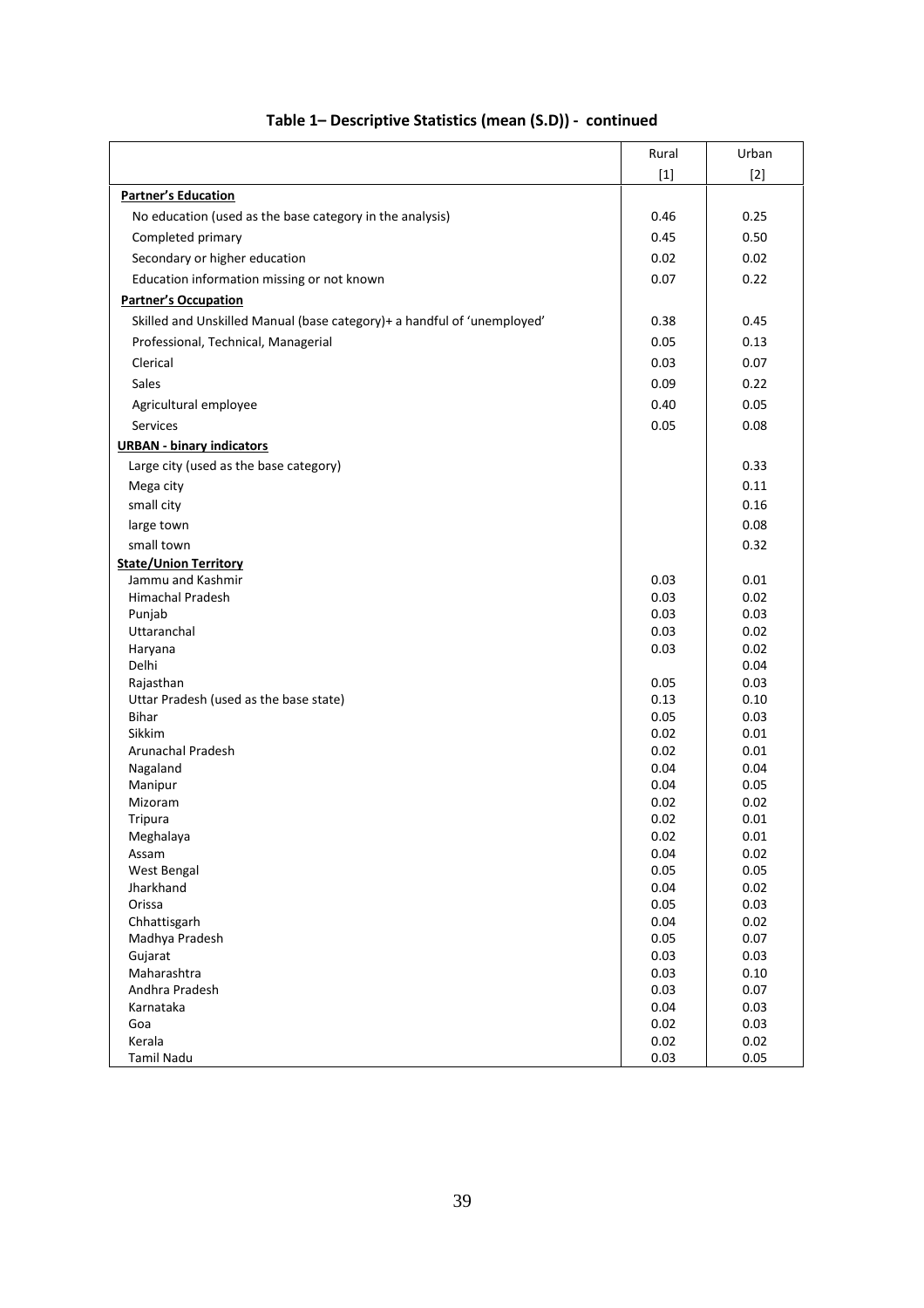|                                                                  | Rural         | Urban         |
|------------------------------------------------------------------|---------------|---------------|
|                                                                  | $[1]$         | $[2]$         |
| PANEL 3: VARIABLES ONLY IN THE AUTONOMY EQUATION (3) - S         |               |               |
|                                                                  |               |               |
| Partner's age-woman's age (binary indicators)                    |               |               |
| Age difference between the woman and her partner < 3 years (used | 0.12          | 0.12          |
| as the base category in the analysis)                            |               |               |
| Age difference between the woman and her partner 3-5 years       | 0.47          | 0.47          |
| Age difference between the woman and her partner 6-10 years      | 0.30          | 0.32          |
| Age difference between the woman and her partner > 10 years      | 0.11          | 0.09          |
|                                                                  |               |               |
| PANEL 4: VARIABLES ONLY IN THE NUTRITION EQUATION - Z            |               |               |
| <b>CHILD COVARIATES</b>                                          |               |               |
| Girl                                                             | 0.48          | 0.48          |
| Age in months                                                    | 30.2 (17.0)   | 30.8 (16.7)   |
| Part of a multiple birth                                         | 0.01          | 0.01          |
| Birth Order 1                                                    | 0.27          | 0.36          |
| 2                                                                | 0.26          | 0.32          |
| 3                                                                | 0.18          | 0.15          |
| 4                                                                | 0.11          | 0.08          |
| 5 or more                                                        | 0.18          | 0.09          |
| Preceding birth interval                                         |               |               |
| < 18 months                                                      | 0.08          | 0.08          |
| 18-24 months                                                     | 0.15          | 0.12          |
| 25-36 months                                                     | 0.51          | 0.54          |
| >36 months                                                       | 0.27          | 0.27          |
| <b>MOTHER SPECIFIC COVARIATES</b>                                |               |               |
| Child had died in the family                                     | 0.20          | 0.12          |
| Whether the mother is anaemic i.e. haemoglobin<11gm/dl           | 0.40          | 0.49          |
| Mothers height less than 145cm                                   | 0.10          | 0.10          |
| Mother has low BMI i.e. BMI<18.5                                 | 0.14          | 0.23          |
| <b>BMI</b> missing                                               | 0.14          | 0.01          |
| PANEL 5: NUTRITION EQUATION DEPENDENT VARIABLES                  |               |               |
| HAZ - Height for Age Z scores                                    | $-1.86(1.66)$ | $-1.48(1.63)$ |
| WHZ - Weight for Height Z scores                                 | $-0.99(1.30)$ | $-0.77(1.35)$ |
| WAZ - Weight for Age Z scores                                    | $-1.76(1.23)$ | $-1.38(1.24)$ |
| <b>Binary Indicators</b>                                         |               |               |
| Stunted (HAZ<-2)                                                 | 0.48          | 0.37          |
| Wasted (WHZ <- 2)                                                | 0.19          | 0.17          |
| Stunted but not wasted                                           | 0.39          | 0.32          |
| Not stunted but wasted                                           | 0.11          | 0.10          |
| Neither stunted nor wasted                                       | 0.41          | 0.53          |
| Stunted and wasted                                               | 0.09          | 0.05          |
|                                                                  |               |               |
| Number of mothers                                                | 17,749        | 11,187        |
| Number of Children                                               | 23,878        | 14,186        |
| Proportion of Mothers with one child in the sample               | 0.59          | 0.51          |

## **Table 1– Descriptive Statistics (mean (S.D)) - continued**

Notes: (i) Sample is the women who had children who were less than 5 years old at the survey time and thus contributed to the 'nutrition' analyses. See text for further details; (ii) The nutritional status variable definitions are based on the World Health Organisation standards; (iii) The Rural sample excludes Delhi; (iv) All variables are binary except when a SD is indicated in parenthesis.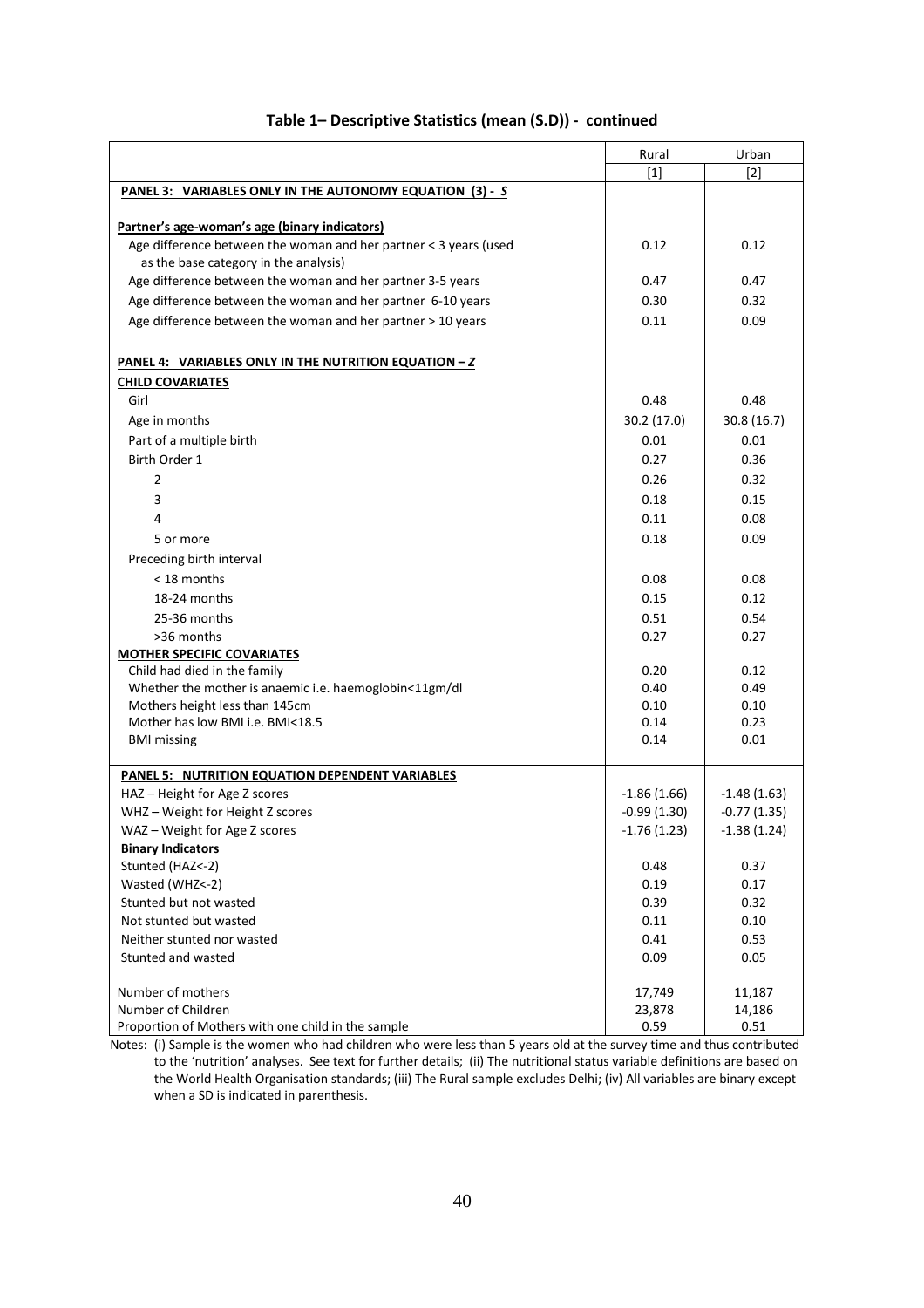#### **Table 2**

|                |            | <b>Rural</b> |                     |                 | Urban |                     |
|----------------|------------|--------------|---------------------|-----------------|-------|---------------------|
| Sum            | # of women | %            | <b>Cumulative %</b> | %<br># of women |       | <b>Cumulative %</b> |
| $\Omega$       | 1.454      | 8.2          | 8.2                 | 473             | 4.2   | 4.2                 |
| 1              | 1,729      | 9.7          | 17.9                | 623             | 5.6   | 9.8                 |
| $\overline{2}$ | 1,589      | 9.0          | 26.9                | 634             | 5.7   | 15.5                |
| 3              | 1,976      | 11.1         | 38.0                | 952             | 8.5   | 24.0                |
| 4              | 2,800      | 15.8         | 53.8                | 1,463           | 13.1  | 37.1                |
| 5              | 2,355      | 13.3         | 67.1                | 1,549           | 13.9  | 50.9                |
| 6              | 1,784      | 10.1         | 77.1                | 1,498           | 13.4  | 64.3                |
| 7              | 2,103      | 11.9         | 89.0                | 1,871           | 16.7  | 81.0                |
| 8              | 1,564      | 8.8          | 97.8                | 1,642           | 14.7  | 95.7                |
| 9              | 395        | 2.2          | 100.0               | 482             | 4.3   | 100.0               |

## **Frequency distribution of the sum of the measurements (m1-m9) used in the construction of the autonomy index**

Notes: (i) See Table 1 for the definitions of the measurements. (ii) Number of women in the rural sample=17,749 and urban sample=11,187; (iii) Sample averages are: Rural=4.2 and Urban=5.2.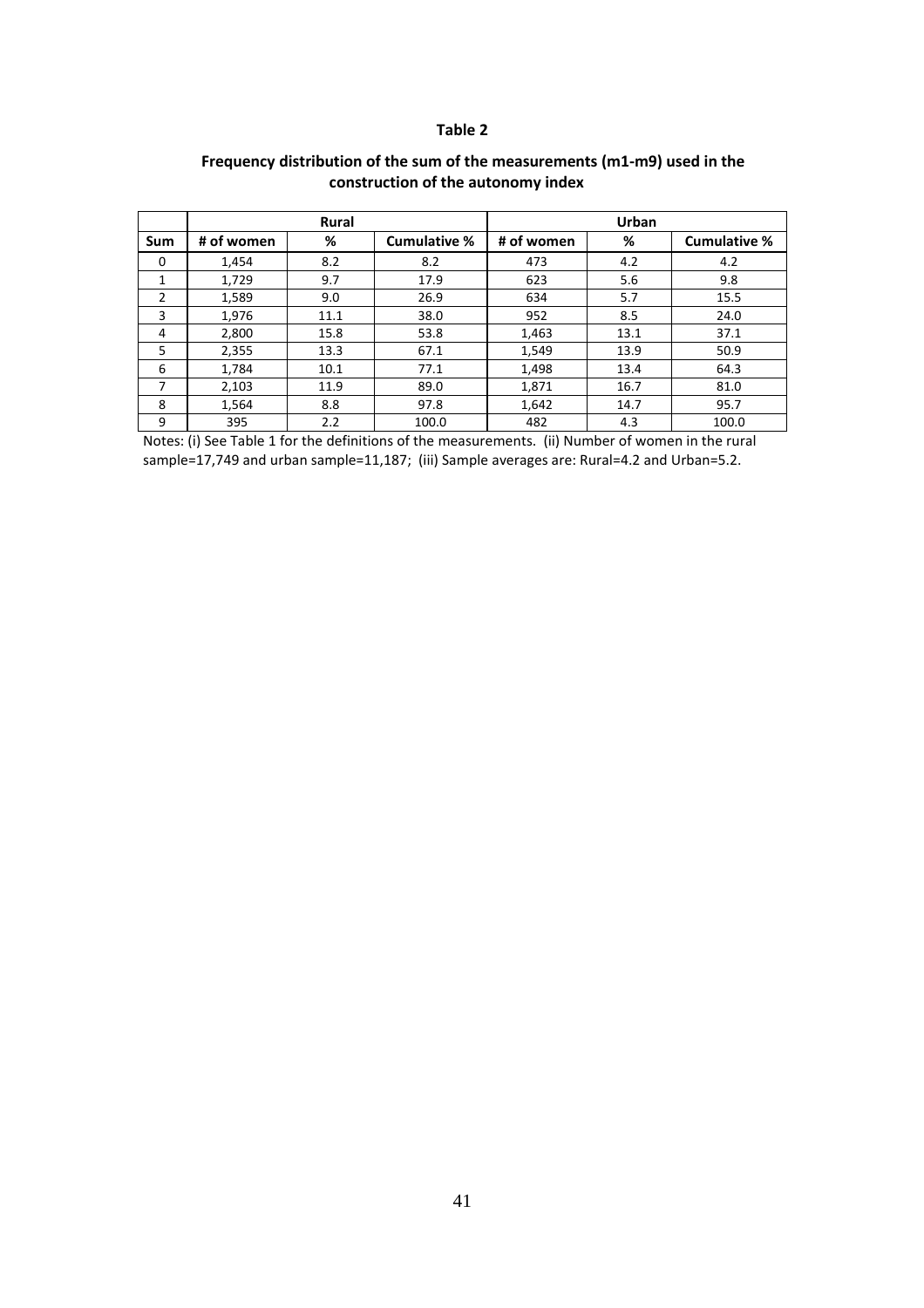#### **Table 3 Estimates of Equation (2) Parameters (Standard errors)**

|                                                             |                                   | <b>RURAL</b> |                | <b>URBAN</b>     |  |  |
|-------------------------------------------------------------|-----------------------------------|--------------|----------------|------------------|--|--|
|                                                             | <b>FACTOR</b><br><b>INTERCEPT</b> |              | <b>FACTOR</b>  | <b>INTERCEPT</b> |  |  |
|                                                             | <b>LOADING</b>                    |              | <b>LOADING</b> |                  |  |  |
| <b>MEASUREMENTS (binary indicators)</b>                     | $[1]$                             | $[2]$        | $[3]$          | $[4]$            |  |  |
| woman is allowed to go to market alone - intercept constant | $\mathbf{1}$                      | $-1.407***$  | $\mathbf{1}$   | $-0.380***$      |  |  |
|                                                             |                                   | (0.082)      |                | (0.093)          |  |  |
| woman is allowed to go to health facility alone             | $0.886***$                        | $-0.005$     | $0.874***$     | $-0.168***$      |  |  |
|                                                             | (0.026)                           | (0.046)      | (0.037)        | (0.054)          |  |  |
| woman is allowed to go to places outside community alone    | $0.894***$                        | $-0.484***$  | $0.816***$     | $-0.965***$      |  |  |
|                                                             | (0.028)                           | (0.050)      | (0.038)        | (0.060)          |  |  |
| final say alone on purchases for daily needs                | $0.745***$                        | $-0.653***$  | $0.828***$     | $-1.295***$      |  |  |
|                                                             | (0.030)                           | (0.060)      | (0.044)        | (0.068)          |  |  |
| final say together on own health care                       | $2.171***$                        | $-0.682***$  | $2.153***$     | $-0.919***$      |  |  |
|                                                             | (0.081)                           | (0.097)      | (0.100)        | (0.112)          |  |  |
| final say together on large household purchases             | $2.877***$                        | $-2.420***$  | 3.404***       | $-2.903***$      |  |  |
|                                                             | (0.119)                           | (0.150)      | (0.172)        | (0.213)          |  |  |
| final say together on visiting family and friends           | 2.959 ***                         | $-1.815***$  | $3.827***$     | $-2.469***$      |  |  |
|                                                             | (0.115)                           | (0.151)      | (0.197)        | (0.244)          |  |  |
| final say together on what to do with husband's money       | 1.463***                          | $0.170***$   | 1.566***       | $-0.562***$      |  |  |
|                                                             | (0.055)                           | (0.065)      | (0.074)        | (0.079)          |  |  |
| woman has money for her own use                             | 0.023                             | $0.758***$   | $0.160***$     | 0.138            |  |  |
|                                                             | (0.020)                           | (0.085)      | (0.029)        | (0.091)          |  |  |
|                                                             |                                   |              |                |                  |  |  |
|                                                             |                                   |              |                |                  |  |  |
| Estimated variance of woman level heterogeneity             |                                   | $0.815***$   |                | $0.571***$       |  |  |
|                                                             | (0.023)                           |              |                | (0.042)          |  |  |
| Estimated variance of district level heterogeneity          |                                   | $0.748***$   | $0.513***$     |                  |  |  |
|                                                             |                                   | (0.015)      |                | (0.027)          |  |  |
|                                                             |                                   |              |                |                  |  |  |
| 'RELIABILITY' MEASURE <sup>+</sup> (percentage)             |                                   |              |                |                  |  |  |
| woman is allowed to go to market alone                      | 16.8                              |              | 13.1           |                  |  |  |
| woman is allowed to go to health facility alone             | 13.8                              |              | 10.3           |                  |  |  |
| woman is allowed to go to places outside community alone    | 13.8                              |              | 9.1            |                  |  |  |
| final say alone on purchases for daily needs                | 10.2                              |              | 9.3            |                  |  |  |
| final say together on own health care                       | 48.7                              |              | 41.0           |                  |  |  |
| final say together on large household purchases             | 62.6                              |              | 63.5           |                  |  |  |
| final say together on visiting family and friends           | 63.9                              |              | 68.7           |                  |  |  |
| final say together on what to do with husband's money       | 30.1                              |              | 26.9           |                  |  |  |
| woman has money for her own use                             | 0.0                               |              | 0.4            |                  |  |  |
|                                                             |                                   |              |                |                  |  |  |
| Maximised log likelihood value                              |                                   | -90899       |                | $-57546$         |  |  |

#### **(Impact of Women's Autonomy on Probability of Positive Response to the Measurement Question)**

(i) \*\*\*, \*\*, \* p-value<0.01, 0.05 and 0.10 respectively.

(ii) There were not enough women in the rural sample living in Delhi and these women were dropped from the rural analyses.

(iii) The 'reliability' measure provides the percentage of variation attributed to the autonomy variable in the total variation observed in that **particular** measurement. See equation (4).

(iv) This and the estimates reported in Table 4, are from the model jointly estimated (see equations (2) and (3)).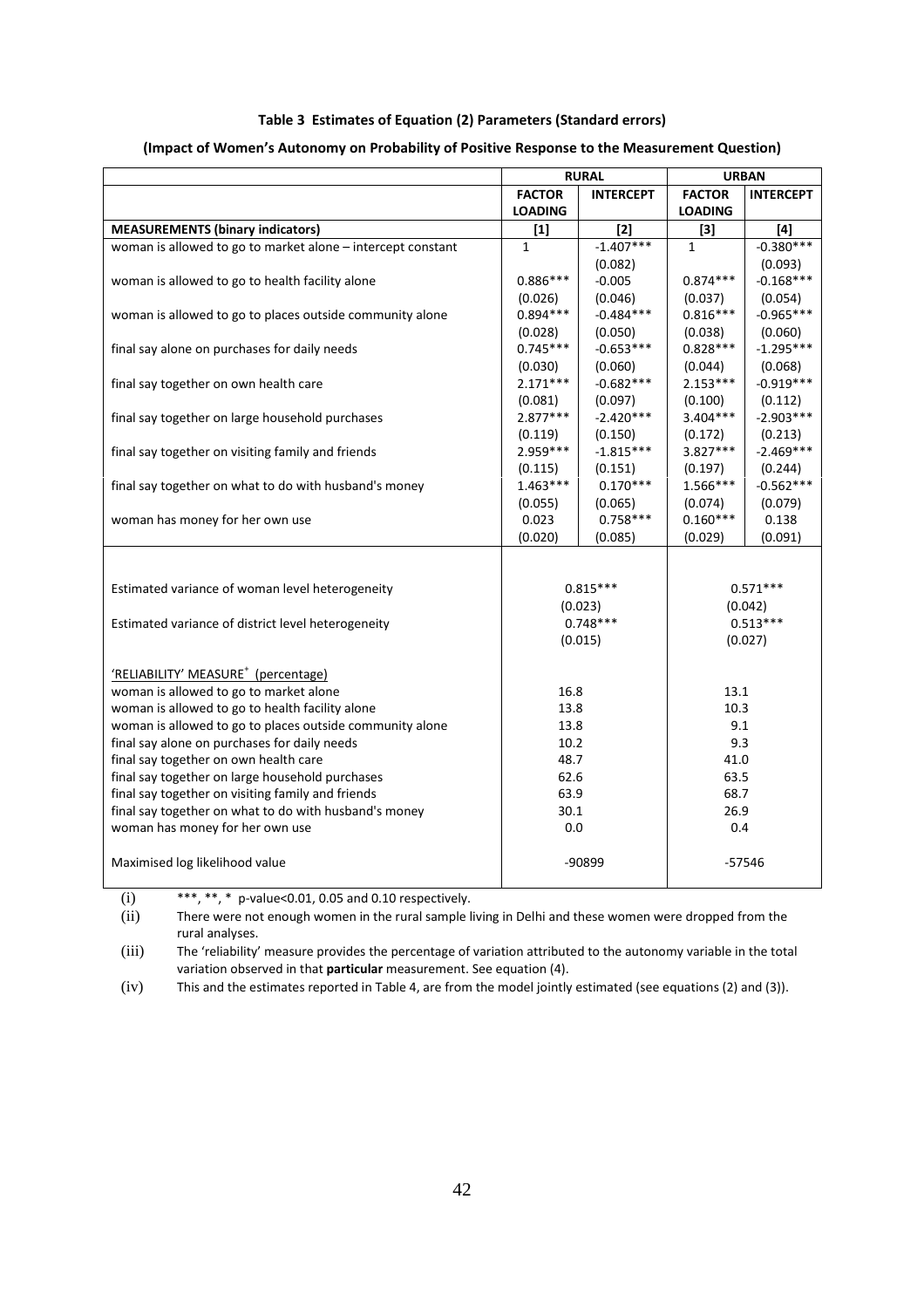|                                                                            | <b>RURAL</b> | <b>URBAN</b> |
|----------------------------------------------------------------------------|--------------|--------------|
| Wealth index factor score/100000                                           | $-0.043***$  | $-0.079***$  |
|                                                                            | (0.017)      | (0.018)      |
| Family is a nuclear family                                                 | $0.454***$   | $0.384***$   |
|                                                                            | (0.021)      | (0.024)      |
| <b>Woman's characteristics</b>                                             |              |              |
| Age in years                                                               | $0.028***$   | $0.027***$   |
|                                                                            | (0.002)      | (0.002)      |
| Caste: base case is 'general'                                              |              |              |
| <b>Schedule Caste</b>                                                      | 0.027        | $-0.026$     |
|                                                                            | (0.026)      | (0.030)      |
| <b>Schedule Tribe</b>                                                      | $-0.009$     | $0.121**$    |
|                                                                            | (0.032)      | (0.052)      |
| <b>Other Backward Caste</b>                                                | $-0.080***$  | 0.025        |
|                                                                            | (0.024)      | (0.025)      |
|                                                                            | $-0.004$     | $-0.003$     |
| Caste missing                                                              | (0.047)      | (0.057)      |
|                                                                            |              |              |
| Religion: base case is 'Hindu'<br>Christian                                |              | $0.211***$   |
|                                                                            | $0.086*$     |              |
|                                                                            | (0.049)      | (0.053)      |
| Muslim                                                                     | $-0.132***$  | $-0.029$     |
|                                                                            | (0.030)      | (0.027)      |
| Other                                                                      | $-0.042$     | 0.059        |
|                                                                            | (0.046)      | (0.051)      |
| Education: base is no education                                            |              |              |
| Completed primary or incomplete secondary                                  | $0.125***$   | $0.120***$   |
|                                                                            | (0.021)      | (0.026)      |
| Completed secondary education                                              | $0.277***$   | $0.164***$   |
|                                                                            | (0.049)      | (0.042)      |
| Higher education                                                           | $0.348***$   | $0.298***$   |
|                                                                            | (0.057)      | (0.044)      |
| <b>Media Exposure</b>                                                      |              |              |
| Listens to either radio or watches television or reads newspapers at least |              |              |
| once a week                                                                | $0.045**$    | $0.117***$   |
|                                                                            | (0.019)      | (0.029)      |
|                                                                            |              |              |
| Woman's Occupation - base: no occupation                                   |              |              |
| Professional, Technical, Managerial; Clerical, Sales, Services             | 0.068        | $-0.049$     |
|                                                                            | (0.162)      | (0.145)      |
| Agricultural employee                                                      | $-0.126$     | $-0.159$     |
|                                                                            | (0.157)      | (0.153)      |
| Skilled and Unskilled Manual                                               | $-0.102$     | $-0.148$     |
|                                                                            | (0.159)      | (0.149)      |
| Woman's working status in the last 12 months - base: not working           |              |              |
| works all year for cash                                                    | $0.261*$     | $0.381**$    |
|                                                                            | (0.159)      | (0.149)      |
| works all year for non-cash (not paid, paid in kind)                       | 0.214        | $0.357**$    |
|                                                                            | (0.158)      | (0.139)      |
| seasonal or occasional work                                                | 0.244        | 0.240        |
|                                                                            | (0.158)      | (0.149)      |

## **Table 4 – Estimates of Equation (3) Parameters (Standard errors) (Determinants of Women's Autonomy Index)**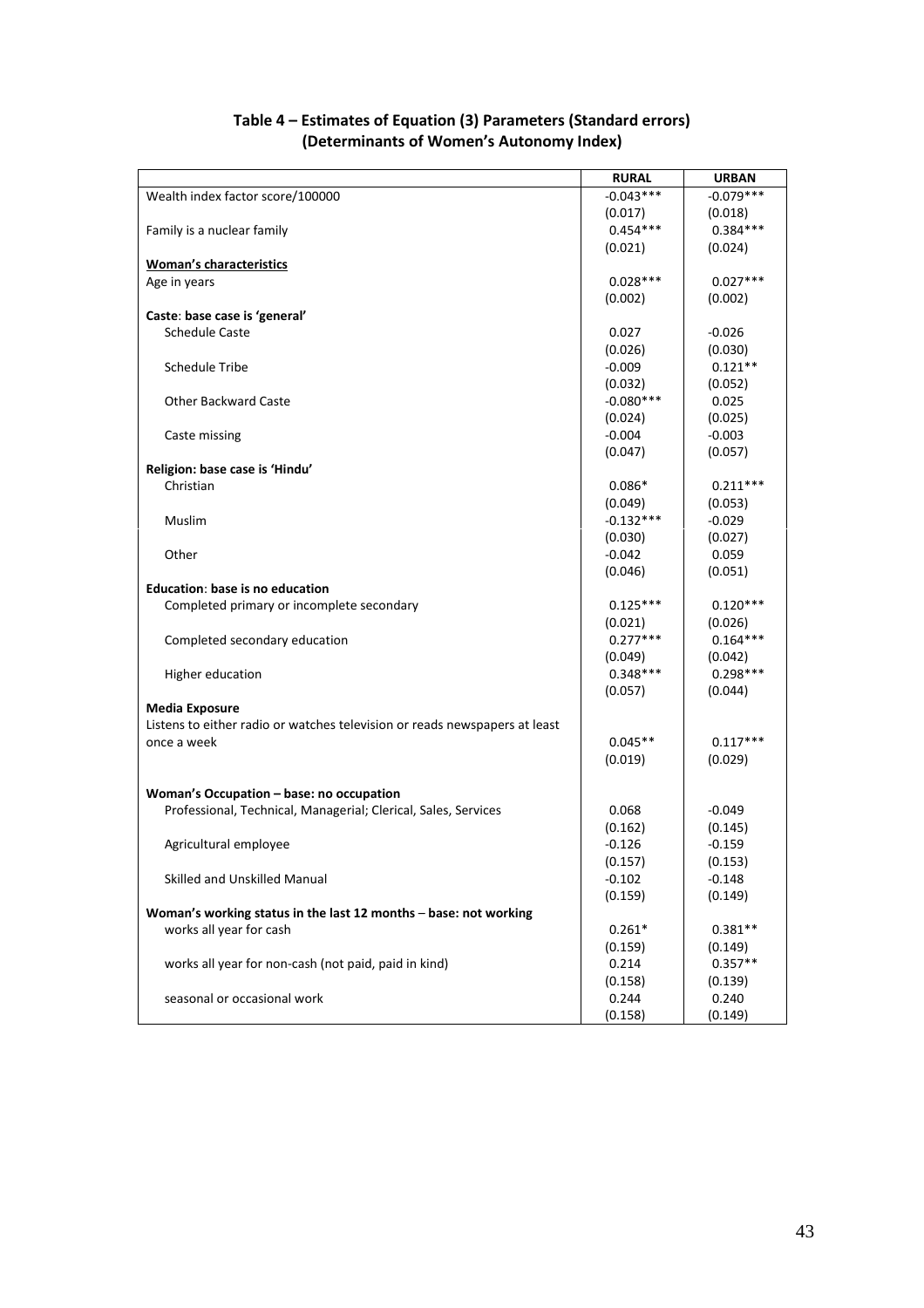#### **Table 4– Continued**

|                                                    | <b>RURAL</b> | <b>URBAN</b> |
|----------------------------------------------------|--------------|--------------|
| <b>Partner's Characteristics</b>                   |              |              |
| Education: base is no education                    |              |              |
| Completed primary or incomplete secondary          | $-0.051***$  | 0.001        |
|                                                    | (0.019)      | (0.026)      |
| Completed secondary education                      | $-0.093$     | 0.082        |
|                                                    | (0.058)      | (0.066)      |
| Higher education                                   | $-0.080**$   | 0.040        |
|                                                    | (0.040)      | (0.039)      |
| <b>Occupation - Base: Manual</b>                   |              |              |
| Professional, Technical, Managerial                | $0.102**$    | 0.029        |
|                                                    | (0.041)      | (0.035)      |
| Clerical                                           | $-0.025$     | 0.032        |
|                                                    | (0.048)      | (0.040)      |
| Sales                                              | 0.005        | $-0.045*$    |
|                                                    | (0.029)      | (0.025)      |
| Agricultural employee                              | $-0.031$     | 0.008        |
|                                                    | (0.019)      | (0.045)      |
| <b>Services</b>                                    | $0.087**$    | $-0.001$     |
|                                                    | (0.039)      | (0.036)      |
| Age difference between the partners                |              |              |
| Base: less than 2 years                            |              |              |
| Husband older by 2-5 years                         | 0.008        | $0.064**$    |
|                                                    | (0.025)      | (0.030)      |
| Husband older by 6-10 years                        | $0.053*$     | 0.053        |
|                                                    | (0.027)      | (0.032)      |
| Husband older by more than 10 years                | $0.074**$    | $-0.006$     |
|                                                    | (0.034)      | (0.042)      |
| <b>URBAN</b> - base: large city                    |              |              |
| Mega city                                          |              | $-0.009$     |
|                                                    |              | (0.055)      |
| small city                                         |              | $-0.115***$  |
|                                                    |              | (0.035)      |
| large town                                         |              | $-0.098*$    |
|                                                    |              | (0.050)      |
| small town                                         |              | $-0.098***$  |
|                                                    |              | (0.033)      |
| <b>State/Union Territory (base: Uttar Pradesh)</b> |              |              |
| Jammu and Kashmir                                  | $-0.352***$  | $-0.686***$  |
|                                                    | (0.065)      | (0.096)      |
| Himachal Pradesh                                   | $0.238***$   | $-0.115$     |
|                                                    | (0.063)      | (0.083)      |
| Punjab                                             | $0.397***$   | 0.085        |
|                                                    | (0.070)      | (0.073)      |
| Uttaranchal                                        | $-0.015$     | $-0.068$     |
|                                                    | (0.059)      | (0.082)      |
| Haryana                                            | $0.440***$   | $0.389***$   |
|                                                    | (0.063)      | (0.097)      |
| Delhi                                              | $^{+++}$     | $0.149*$     |
|                                                    |              | (0.077)      |
| Rajasthan                                          | $-0.266***$  | $-0.148*$    |
|                                                    | (0.051)      | (0.077)      |
| <b>Bihar</b>                                       | $-0.029$     | $-0.140**$   |
|                                                    | (0.046)      | (0.066)      |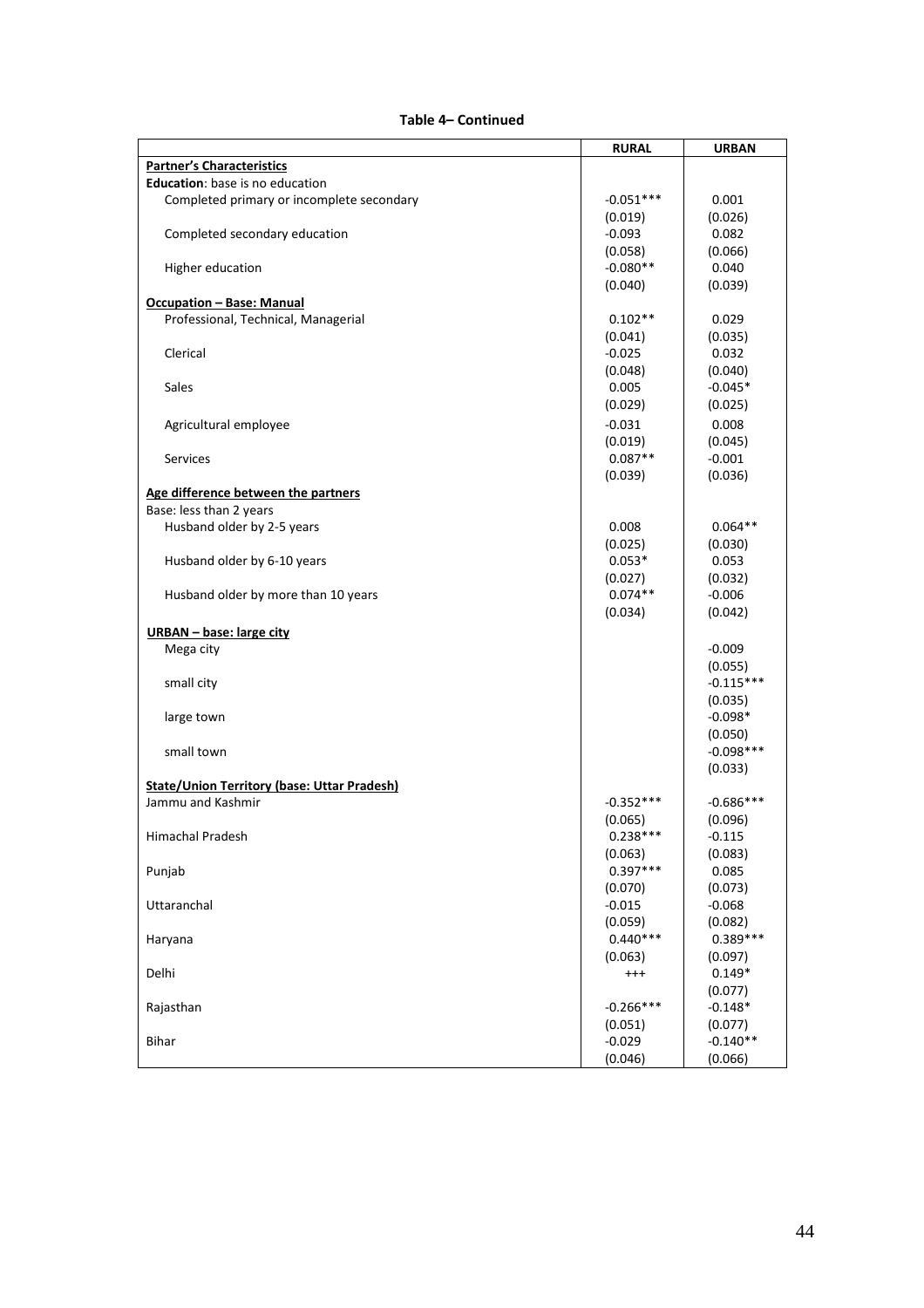**Table 4 - Continued**

| <b>RURAL</b> | <b>URBAN</b>                                                                                                                                                                                                                                      |
|--------------|---------------------------------------------------------------------------------------------------------------------------------------------------------------------------------------------------------------------------------------------------|
| $0.813***$   | $0.631***$                                                                                                                                                                                                                                        |
| (0.093)      | (0.128)                                                                                                                                                                                                                                           |
| $0.717***$   | 0.162                                                                                                                                                                                                                                             |
|              | (0.114)                                                                                                                                                                                                                                           |
| $1.042***$   | $0.709***$                                                                                                                                                                                                                                        |
| (0.080)      | (0.085)                                                                                                                                                                                                                                           |
| $1.079***$   | $0.599***$                                                                                                                                                                                                                                        |
| (0.076)      | (0.075)                                                                                                                                                                                                                                           |
| $1.315***$   | $0.736***$                                                                                                                                                                                                                                        |
| (0.127)      | (0.127)                                                                                                                                                                                                                                           |
| 0.052        | $-0.072$                                                                                                                                                                                                                                          |
| (0.070)x     | (0.121)                                                                                                                                                                                                                                           |
| $1.132***$   | 0.163                                                                                                                                                                                                                                             |
| (0.097)      | (0.114)                                                                                                                                                                                                                                           |
| $0.999***$   | $0.766***$                                                                                                                                                                                                                                        |
| (0.071)      | (0.093)                                                                                                                                                                                                                                           |
| $-0.116**$   | $-0.353***$                                                                                                                                                                                                                                       |
| (0.048)      | (0.055)                                                                                                                                                                                                                                           |
|              | $-0.091$                                                                                                                                                                                                                                          |
| (0.056)      | (0.074)                                                                                                                                                                                                                                           |
| $0.358***$   | 0.110                                                                                                                                                                                                                                             |
| (0.051)      | (0.081)                                                                                                                                                                                                                                           |
|              | $-0.085$                                                                                                                                                                                                                                          |
| (0.053)      | (0.073)                                                                                                                                                                                                                                           |
|              | $-0.244***$                                                                                                                                                                                                                                       |
|              | (0.050)                                                                                                                                                                                                                                           |
|              | $-0.273***$                                                                                                                                                                                                                                       |
|              | (0.065)                                                                                                                                                                                                                                           |
|              | $0.265***$                                                                                                                                                                                                                                        |
|              | (0.049)                                                                                                                                                                                                                                           |
|              | $-0.230***$                                                                                                                                                                                                                                       |
|              | (0.050)                                                                                                                                                                                                                                           |
|              | $-0.089$                                                                                                                                                                                                                                          |
|              | (0.066)                                                                                                                                                                                                                                           |
|              | 0.078                                                                                                                                                                                                                                             |
|              | (0.078)                                                                                                                                                                                                                                           |
|              | $0.410***$                                                                                                                                                                                                                                        |
|              | (0.083)<br>$0.144**$                                                                                                                                                                                                                              |
|              |                                                                                                                                                                                                                                                   |
|              | (0.070)                                                                                                                                                                                                                                           |
|              |                                                                                                                                                                                                                                                   |
|              | 11,187                                                                                                                                                                                                                                            |
|              | (0.084)<br>$0.280***$<br>$0.173***$<br>$-0.101**$<br>(0.048)<br>$-0.129**$<br>(0.057)<br>$0.415***$<br>(0.061)<br>0.043<br>(0.061)<br>$-0.208***$<br>(0.053)<br>$0.483***$<br>(0.085)<br>$0.634***$<br>(0.071)<br>$0.427***$<br>(0.066)<br>17.749 |

Notes: (i) \*\*\*, \*\*, \* p-value<0.01, 0.05 and 0.10 respectively. (ii) All are binary indicators except the Wealth score variable and the woman's age variable. (iii) +++ There were not enough women in the rural sample living in Delhi and these women were dropped from the rural analyses.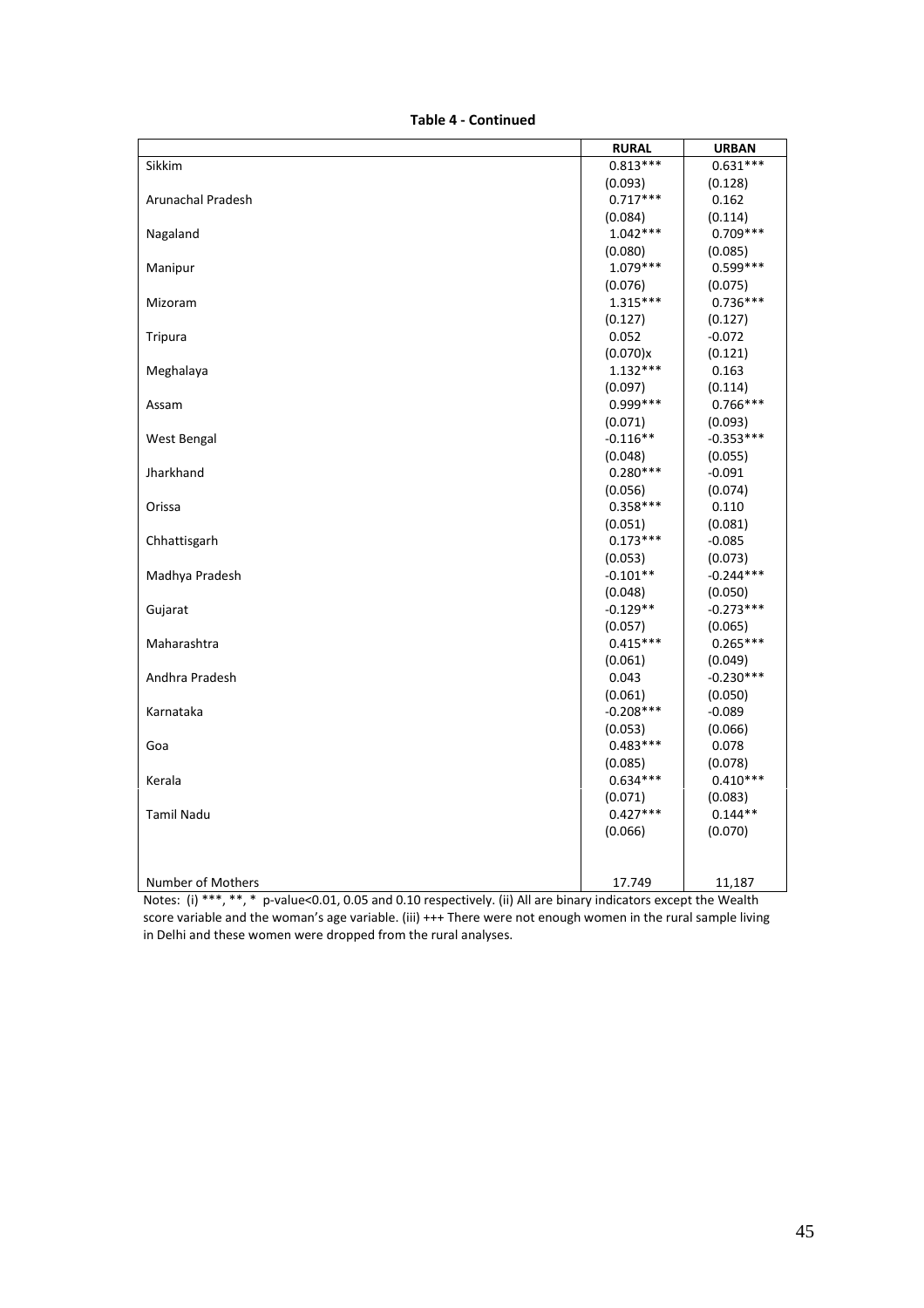|               |                           | PANEL [1]: Number of Mothers Contributing (# children)                                                |                                                                                              |       |       |                                                                             |              |              |              |
|---------------|---------------------------|-------------------------------------------------------------------------------------------------------|----------------------------------------------------------------------------------------------|-------|-------|-----------------------------------------------------------------------------|--------------|--------------|--------------|
|               | <b>Number of children</b> | 1                                                                                                     | $\mathbf{2}$                                                                                 | 3     | 4     | Total (#)                                                                   |              |              |              |
|               | RURAL (%)                 | 63.9                                                                                                  | 32.1                                                                                         | 3.9   | 0.12  | 15,669                                                                      |              |              |              |
|               | URBAN (%)                 | 71.4                                                                                                  | 25.8                                                                                         | 2.7   | 0.05  | 10,235                                                                      |              |              |              |
|               |                           |                                                                                                       |                                                                                              |       |       |                                                                             |              |              |              |
|               |                           |                                                                                                       |                                                                                              |       |       | PANEL [2]: Distribution of Birth Order                                      |              |              |              |
|               |                           | $\mathbf{1}$                                                                                          | $\overline{2}$                                                                               | 3     | 4     | 5                                                                           | 6            | 7 or<br>more | <b>Total</b> |
| <b>RURAL:</b> | Girls (col %)             | 49.4                                                                                                  | 48.2                                                                                         | 46.5  | 48.4  | 47.8                                                                        | 49.4         | 46.7         | 48.2         |
|               | Boys (col %)              | 50.6                                                                                                  | 51.9                                                                                         | 53.5  | 51.6  | 52.2                                                                        | 50.7         | 53.3         | 51.8         |
|               | <b>Total (number)</b>     | 6,434                                                                                                 | 6,312                                                                                        | 4,219 | 2,682 | 1,758                                                                       | 1,078        | 1,395        | 23,878       |
|               | Total (%)                 | 26.9                                                                                                  | 26.4                                                                                         | 17.7  | 11.2  | 7.4                                                                         | 4.5          | 5.8          | 100          |
| <b>URBAN:</b> | Girls (col %)             | 49.2                                                                                                  | 46.8                                                                                         | 46.2  | 45.5  | 53.2                                                                        | 50.0         | 44.4         | 47.71        |
|               | Boys (col %)              | 50.9                                                                                                  | 53.2                                                                                         | 53.8  | 54.6  | 46.8                                                                        | 50.0         | 55.6         | 52.29        |
|               | <b>Total (number)</b>     | 5,125                                                                                                 | 4,530                                                                                        | 2,153 | 1,133 | 571                                                                         | 314          | 360          | 14,186       |
|               | Total (%)                 | 36.1                                                                                                  | 31.9                                                                                         | 15.2  | 8.0   | 4.0                                                                         | 2.2          | 2.5          | 100          |
|               |                           |                                                                                                       | PANEL [3]: % of FIRST-BORNS with SECOND-BORN in the sample by<br>Year of Birth of First-Born |       |       |                                                                             |              |              |              |
|               |                           | 2001                                                                                                  | 2002                                                                                         | 2003  | 2004  | 2005                                                                        | <b>OVER-</b> | <b>TOTAL</b> |              |
|               |                           |                                                                                                       |                                                                                              |       |       |                                                                             | <b>ALL</b>   | #            |              |
| <b>RURAL</b>  |                           | 70.4                                                                                                  | 62.6                                                                                         | 43.5  | 14.6  | 0.9                                                                         | 34.2         | 2,199        |              |
| <b>URBAN</b>  |                           | 58.4                                                                                                  | 50.4                                                                                         | 36.5  | 11.0  | 1.0                                                                         | 29.2         | 1,498        |              |
|               |                           |                                                                                                       | PANEL [4]: Age in Months of FIRST-BORNS at the time of the interview (%)                     |       |       |                                                                             |              |              |              |
|               |                           | $0 - 15$                                                                                              | 16-17                                                                                        | 18-23 | $24+$ | TOTAL(#)                                                                    |              |              |              |
| <b>RURAL</b>  |                           | 26.4                                                                                                  | 3.8                                                                                          | 10.2  | 59.7  | 6,434                                                                       |              |              |              |
| <b>URBAN</b>  |                           | 23.2                                                                                                  | 3.8                                                                                          | 9.9   | 63.1  | 5,125                                                                       |              |              |              |
|               |                           |                                                                                                       |                                                                                              |       |       | PANEL [5]: Age in Months of LAST-BORNS at the time of the interview (%)     |              |              |              |
|               |                           | $0 - 15$                                                                                              | 16-17                                                                                        | 18-23 | $24+$ | TOTAL(#)                                                                    |              |              |              |
| <b>RURAL</b>  |                           | 31.0                                                                                                  | 4.4                                                                                          | 11.6  | 53.0  | 16,026                                                                      |              |              |              |
| <b>URBAN</b>  |                           | 27.4                                                                                                  | 4.3                                                                                          | 11.4  | 56.9  | 10,416                                                                      |              |              |              |
|               |                           |                                                                                                       |                                                                                              |       |       |                                                                             |              |              |              |
|               |                           | PANEL [6]: Age in Months of FIRST-BORNS who is also the LAST-BORN at the<br>time of the interview (%) |                                                                                              |       |       |                                                                             |              |              |              |
|               |                           | $0 - 15$<br>18-23<br>$24+$<br>TOTAL(#)<br>16-17                                                       |                                                                                              |       |       |                                                                             |              |              |              |
| <b>RURAL</b>  |                           | 40.2                                                                                                  | 5.4                                                                                          | 14.0  | 40.4  | 4,202                                                                       |              |              |              |
| <b>URBAN</b>  |                           | 32.6                                                                                                  | 5.1                                                                                          | 12.8  | 49.5  | 3,628                                                                       |              |              |              |
|               |                           |                                                                                                       |                                                                                              |       |       | PANEL [7]: Age in Months of FIRST-BORNS with birth-year>2003 at the time of |              |              |              |
|               |                           |                                                                                                       |                                                                                              |       |       | the interview (%)                                                           |              |              |              |
|               |                           | 0-15                                                                                                  | 16-17                                                                                        | 18-23 | $24+$ | TOTAL(#)                                                                    |              |              |              |
| <b>RURAL</b>  |                           | 57.2                                                                                                  | 8.1                                                                                          | 22.2  | 12.5  | 2,964                                                                       |              |              |              |
| <b>URBAN</b>  |                           | 53.4                                                                                                  | 8.8                                                                                          | 22.9  | 14.9  | 2,223                                                                       |              |              |              |

### **Table 5 – Sample Characteristics**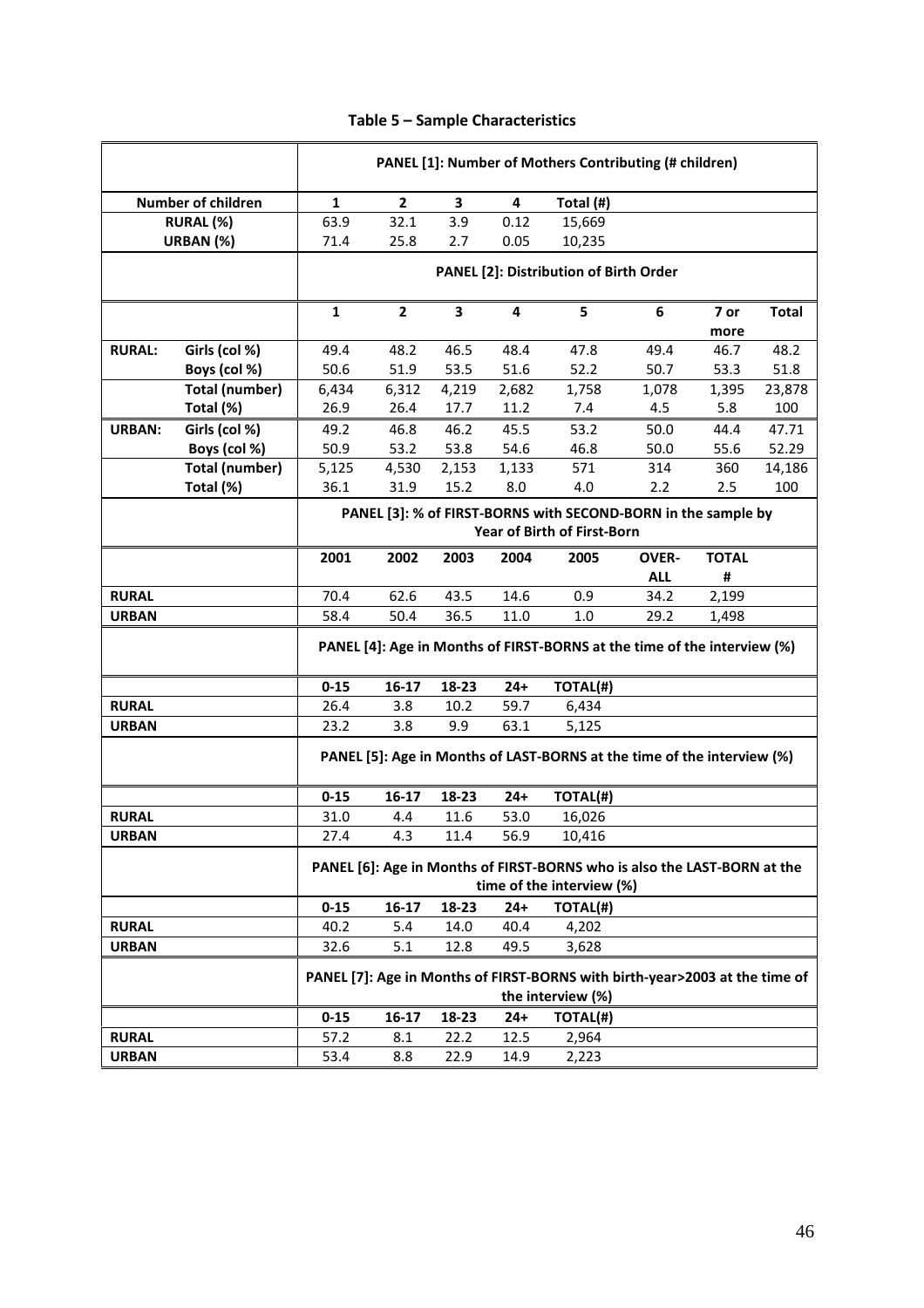| VARIABLES          | <b>HAZ</b>         | 'STUNTING'             | <b>HAZ</b>         | 'STUNTING'         |  |
|--------------------|--------------------|------------------------|--------------------|--------------------|--|
|                    | $[1]$              | $[2]$                  |                    | [4]                |  |
|                    |                    | <b>ALL BIRTH-ORDER</b> |                    | <b>FIRST-BORNS</b> |  |
| <b>PANEL</b> [1]   | AGE 0-59 months    |                        | AGE 0-59 months    |                    |  |
| Autonomy           | $0.038**$          | $-0.015**$             | $0.046*$           | $-0.012$           |  |
|                    | (0.015)            | (0.004)                | (0.025)            | (0.008)            |  |
| Constant           | $-0.953***$        | $0.254***$             | $-1.469***$        | $0.446***$         |  |
|                    | (0.086)            | (0.026)                | (0.173)            | (0.052)            |  |
| R-squared          | 0.170              | 0.129                  | 0.181              | 0.142              |  |
| Number of Children | 23,788             | 23,788                 | 6,413              | 6,413              |  |
|                    | <b>FIRST-BORNS</b> |                        | <b>FIRST-BORNS</b> |                    |  |
| PANEL [2]          | AGE<15 months      |                        | AGE<18 months      |                    |  |
| Autonomy           | $0.146**$          | $-0.029*$              | $0.161***$         | $-0.032**$         |  |
|                    | (0.061)            | (0.015)                | (0.051)            | (0.014)            |  |
| Constant           | $-1.218***$        | $0.325***$             | $-1.441***$        | $0.382***$         |  |
|                    | (0.377)            | (0.098)                | (0.364)            | (0.088)            |  |
| R-squared          | 0.139              | 0.133                  | 0.176              | 0.157              |  |
| Number of Children | 1,571              | 1,571                  | 1,931              | 1,931              |  |
|                    | <b>FIRST-BORNS</b> |                        | <b>FIRST-BORNS</b> |                    |  |
| PANEL [3]          | Birth Year >2003   |                        |                    | Birth Year >2004   |  |
| Autonomy           | $0.108***$         | $-0.035***$            | $0.162***$         | $-0.033**$         |  |
|                    | (0.041)            | (0.011)                | (0.055)            | (0.015)            |  |
| Constant           | $-1.248***$        | $0.376***$             | $-1.109***$        | $0.299***$         |  |
|                    | (0.265)            | (0.077)                | (0.393)            | (0.093)            |  |
| R-squared          | 0.195              | 0.169                  | 0.151              | 0.133              |  |
| Number of Children | 2,956              | 2,956                  | 1,640              | 1,640              |  |
|                    | <b>LAST-BORNS</b>  |                        | <b>LAST-BORNS</b>  |                    |  |
| PANEL [4]          | AGE<15 months      |                        | AGE<18 months      |                    |  |
| Autonomy           | $0.097***$         | $-0.028***$            | $0.093***$         | $-0.029***$        |  |
|                    | (0.034)            | (0.009)                | (0.033)            | (0.008)            |  |
| Constant           | $-0.543**$         | $0.143***$             | $-0.741***$        | $0.210***$         |  |
|                    | (0.208)            | (0.051)                | (0.184)            | (0.049)            |  |
| R-squared          | 0.122              | 0.098                  | 0.150              | 0.126              |  |
| Number of Children | 4,594              | 4,594                  | 5,668              | 5,668              |  |
|                    | <b>LAST-BORNS</b>  |                        | <b>LAST-BORNS</b>  |                    |  |
| PANEL [5]          |                    | AGE 0-59 months        |                    | Birth Year >2004   |  |
| Autonomy           | $0.053***$         | $-0.020***$            | $0.110***$         | $-0.031***$        |  |
|                    | (0.016)            | (0.005)                | (0.033)            | (0.009)            |  |
| Constant           | $-0.882***$        | $0.224***$             | $-0.500***$        | $0.169**$          |  |
|                    | (0.101)            | (0.029)                | (0.208)            | (0.053)            |  |
| R-squared          | 0.180              | 0.138                  | 0.129              | 0.105              |  |
| Number of Children | 15,963             | 15,963                 | 4,785              | 4,785              |  |

#### **Table 6 – HAZ & 'Stunted' regressions – Rural sample Coefficient Estimate (std error)**

Notes: (i)The regressions contain the variables listed in Table 7 ; (ii) age dummies (0-5 (base), 6-11, 12-17, 18-23, 24+) as well as birth order dummies were included where appropriate.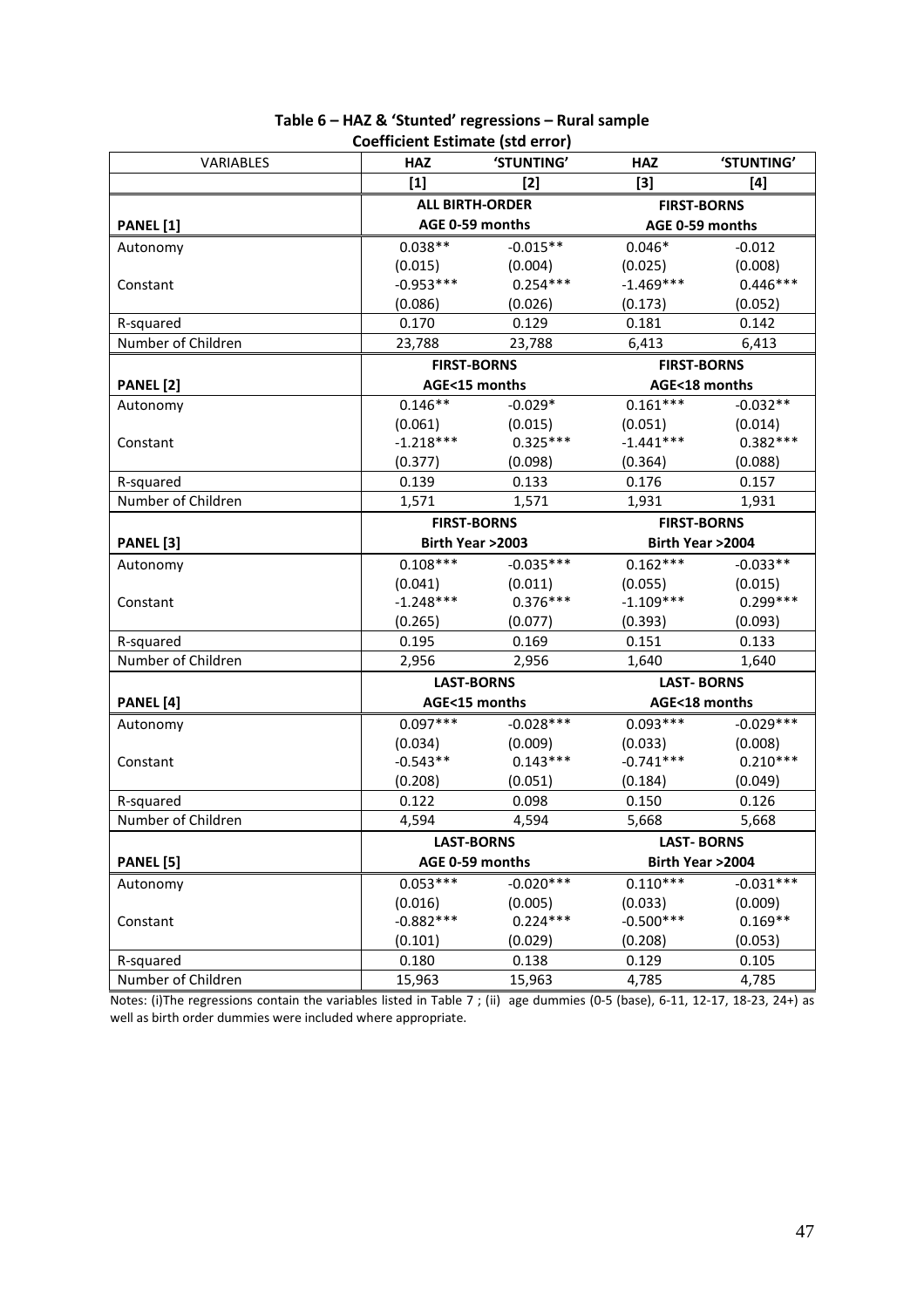| .  sensitive and complete the complete                                    |             |             |
|---------------------------------------------------------------------------|-------------|-------------|
|                                                                           | <b>HAZ</b>  | 'Stunted'   |
|                                                                           |             | [binary]    |
|                                                                           |             |             |
| Maternal Autonomy -z score                                                | $0.161***$  | $-0.032**$  |
|                                                                           | (0.051)     | (0.014)     |
| <b>Child Characteristics</b>                                              |             |             |
| Age in months - binary - (base <6 months)                                 |             |             |
| $6 - 11$                                                                  | $-0.318***$ | $0.058**$   |
|                                                                           | (0.100)     | (0.025)     |
| $12 - 17$                                                                 | $-1.032***$ | $0.237***$  |
|                                                                           |             |             |
|                                                                           | (0.099)     | (0.027)     |
| Girl                                                                      | $0.178**$   | $-0.039**$  |
|                                                                           | (0.071)     | (0.019)     |
| Part of multiple birth                                                    | $-2.392***$ | $0.630***$  |
|                                                                           | (0.442)     | (0.162)     |
| <b>Family Characteristics</b>                                             |             |             |
| Wealth index factor score/100000                                          | $0.210***$  | $-0.067***$ |
|                                                                           | (0.072)     | (0.020)     |
| Family is a nuclear family                                                | $-0.082$    | 0.015       |
|                                                                           | (0.106)     | (0.026)     |
| <b>Mother's characteristics</b>                                           |             |             |
| Age in years                                                              | $0.042***$  | $-0.010***$ |
|                                                                           | (0.013)     | (0.003)     |
| Whether the mother is anemic i.e. hemoglobin<11gm/dl                      | $-0.006$    | $-0.005$    |
|                                                                           | (0.080)     | (0.021)     |
| Mothers height less than 145cm                                            | $-0.630***$ | $0.132***$  |
|                                                                           |             |             |
|                                                                           | (0.121)     | (0.036)     |
| Mother has low bmi i.e. bmi<18.5                                          | $-0.340***$ | $0.098***$  |
|                                                                           | (0.080)     | (0.022)     |
| Caste: base case is 'general                                              |             |             |
| <b>Schedule Caste</b>                                                     | $-0.120$    | 0.041       |
|                                                                           | (0.122)     | (0.034)     |
| <b>Schedule Tribe</b>                                                     | 0.024       | $-0.020$    |
|                                                                           | (0.148)     | (0.037)     |
| <b>Other Backward Caste</b>                                               | $-0.119$    | $0.067**$   |
|                                                                           | (0.099)     | (0.029)     |
| Religion: base case is 'Hindu'                                            |             |             |
| Christian                                                                 | $-0.078$    | 0.062       |
|                                                                           | (0.219)     | (0.048)     |
| Muslim                                                                    | 0.224       | $-0.079**$  |
|                                                                           | (0.146)     | (0.039)     |
| Other                                                                     | 0.018       | 0.014       |
|                                                                           | (0.188)     | (0.048)     |
| Education: base is no education                                           |             |             |
|                                                                           |             |             |
| Completed primary or incomplete secondary                                 | 0.114       | $-0.065**$  |
|                                                                           | (0.090)     | (0.027)     |
| Completed secondary education                                             | 0.032       | $-0.047$    |
|                                                                           | (0.182)     | (0.045)     |
| Higher education                                                          | 0.258       | $-0.028$    |
|                                                                           | (0.193)     | (0.051)     |
| <b>Media Exposure</b>                                                     |             |             |
| Listens to either radio or watches tv or reads newspapers at least once a | $-0.058$    | 0.018       |
| Week                                                                      | (0.088)     | (0.025)     |
|                                                                           |             |             |
| Woman's Occupation - base: no occupation                                  |             |             |
| Professional, Technical, Managerial; Clerical, Sales, Services            | $-0.663$    | $0.294**$   |
|                                                                           | (0.933)     | (0.118)     |
| Agricultural employee                                                     | $-0.525$    | $0.314***$  |
|                                                                           | (0.919)     | (0.115)     |
| Skilled and Unskilled Manual                                              | $-1.020$    | $0.422***$  |
|                                                                           | (0.948)     | (0.125)     |
|                                                                           |             |             |

### **Table 7 – Estimates of Equation (1) Parameters (Standard errors) First-born rural children aged<18 months**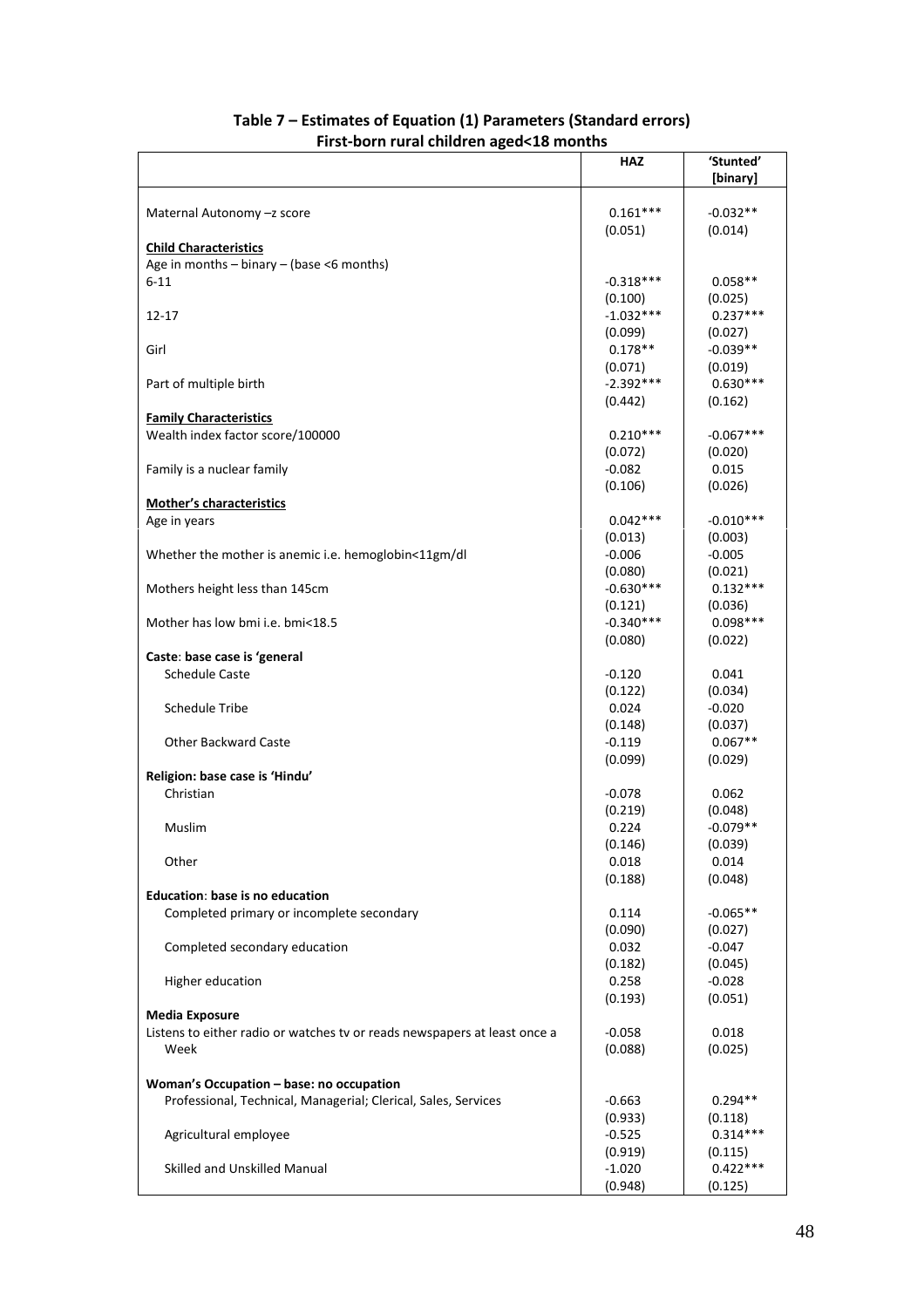| Table 7– Continued |  |
|--------------------|--|
|--------------------|--|

|                                                                  | <b>HAZ</b> | 'Stunted'<br>[binary] |
|------------------------------------------------------------------|------------|-----------------------|
| Woman's working status in the last 12 months - base: not working |            |                       |
| works all year for cash                                          | 0.738      | $-0.321***$           |
|                                                                  | (0.955)    | (0.120)               |
| works all year for non-cash (not paid, paid in kind)             | 0.755      | $-0.364***$           |
|                                                                  | (0.912)    | (0.114)               |
| seasonal or occasional work                                      | 0.506      | $-0.298**$            |
|                                                                  | (0.941)    | (0.118)               |
| <b>Partner's Characteristics</b>                                 |            |                       |
| Education: base is no education                                  |            |                       |
| Completed primary or incomplete secondary                        | 0.082      | $-0.019$              |
|                                                                  | (0.096)    | (0.028)               |
| Completed secondary education                                    | $0.421**$  | $-0.088$              |
|                                                                  | (0.204)    | (0.058)               |
| Higher education                                                 | 0.153      | $-0.016$              |
|                                                                  | (0.170)    | (0.045)               |
| <b>Occupation - Base: Manual</b>                                 |            |                       |
| Professional, Technical, Managerial                              | $-0.067$   | $-0.005$              |
|                                                                  | (0.177)    | (0.044)               |
| Clerical                                                         | 0.188      | $-0.059$              |
|                                                                  | (0.198)    | (0.054)               |
| Sales                                                            | $-0.198$   | 0.014                 |
|                                                                  | (0.143)    | (0.035)               |
| Agricultural employee                                            | $-0.098$   | 0.023                 |
|                                                                  | (0.091)    | (0.025)               |
| <b>Services</b>                                                  | 0.122      | $-0.029$              |
|                                                                  | (0.178)    | (0.045)               |
| <b>State/Union Territory (base: Uttar Pradesh)</b>               |            |                       |
| Jammu and Kashmir                                                | 0.317      | $-0.046$              |
|                                                                  | (0.276)    | (0.076)               |
| <b>Himachal Pradesh</b>                                          | 0.148      | $-0.028$              |
|                                                                  | (0.259)    | (0.066)               |
| Punjab                                                           | $-0.125$   | 0.037                 |
|                                                                  | (0.265)    | (0.068)               |
| Uttaranchal                                                      | $-0.461*$  | 0.089                 |
|                                                                  | (0.257)    | (0.068)               |
| Haryana                                                          | $-0.236$   | 0.023                 |
|                                                                  | (0.233)    | (0.066)               |
| Rajasthan                                                        | 0.219      | $-0.063$              |
|                                                                  | (0.210)    | (0.060)               |
| <b>Bihar</b>                                                     | $0.317*$   | $-0.141**$            |
|                                                                  | (0.184)    | (0.061)               |
| Sikkim                                                           | 0.561      | $-0.049$              |
|                                                                  | (0.386)    | (0.075)               |
| Arunachal Pradesh                                                | 0.092      | 0.041                 |
|                                                                  | (0.397)    | (0.106)               |
| Nagaland                                                         | 0.268      | $-0.153**$            |
|                                                                  | (0.367)    | (0.076)               |
| Manipur                                                          | $0.540**$  | $-0.056$              |
|                                                                  | (0.239)    | (0.059)               |
| Mizoram                                                          | $-0.078$   | 0.076                 |
|                                                                  | (0.400)    | (0.118)               |
| <b>Tripura</b>                                                   | 0.200      | $-0.096$              |
|                                                                  | (0.257)    | (0.072)               |
|                                                                  |            |                       |